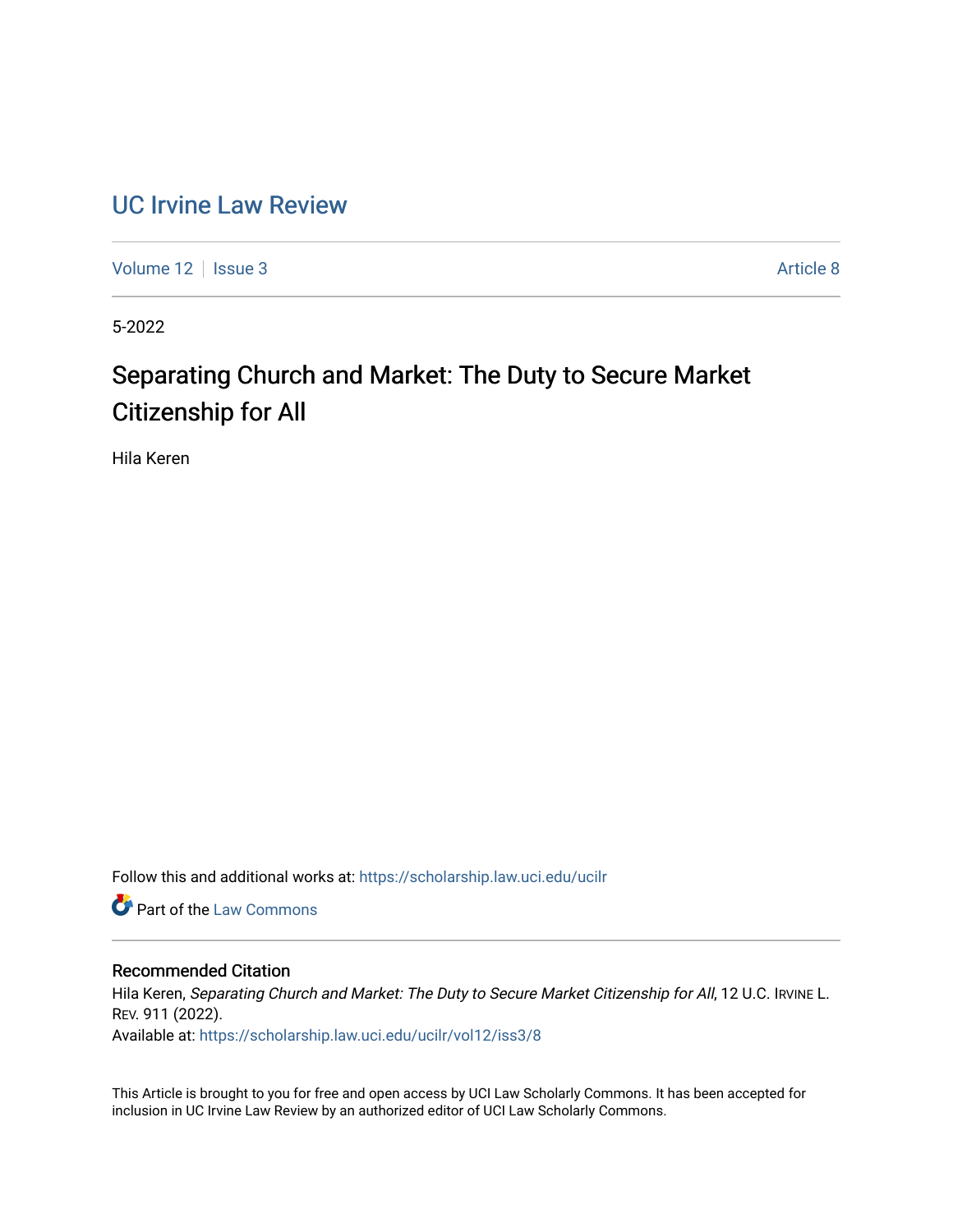## Separating Church and Market: The Duty to Secure Market Citizenship for All

### Hila Keren\*

*This Article intervenes in the debate concerning the conflict between religious liberties and LGBTQ rights. Strictly focusing on the market, it makes three salient contributions.*  First, it reveals the appearance of a preemptive legal strategy that has started to generate *unprecedented jurisprudence in lower courts. This latest shift is the peak of an ecopolitical practice called "market evangelism," which the Article defines as the organized project that uses market activities, entities, and tools to evangelize society by excluding LGBTQ parties from the marketplace. Second, the Article adds to the current understanding of the harm that market evangelism inflicts. It depicts the recent concerted efforts to conceal the damage and explains market evangelism as an intentional effort to humiliate LGBTQ people, causing intense and enduring emotional harm that spreads from LGBTQ individuals to their entire community. Third, the Article proposes an original resolution particularly tailored to the market. It argues that business activity that relies on corporations and contracts must include a duty to serve all—an obligation that flows from what the Article conceptualizes and coins as "market citizenship." Significantly, the proposal goes beyond adding strong arguments for the necessary passing of the Equality Act. It further includes a novel call to utilize private*  law, namely corporate law and contract law, to bar market evangelism and secure full market *citizenship for all.*

<sup>\*</sup> Associate Dean of Research and Paul E. Treusch Professor of Law, Southwestern Law School (she/her). For invaluable feedback, I thank Kathryn Abrams, Alexandra D'Italia, Harout Dimijian, Martha Fineman, Danielle Hart, Roman Hoyos, Shavit Keren, Yuval Keren, John Tehranian, and Rachel VanLandingham. I am also grateful for comments from participants in presentations at the Annual International Conference on Contracts and the Vulnerability Initiative. Special thanks to the editors of the *UC Irvine Law Review*.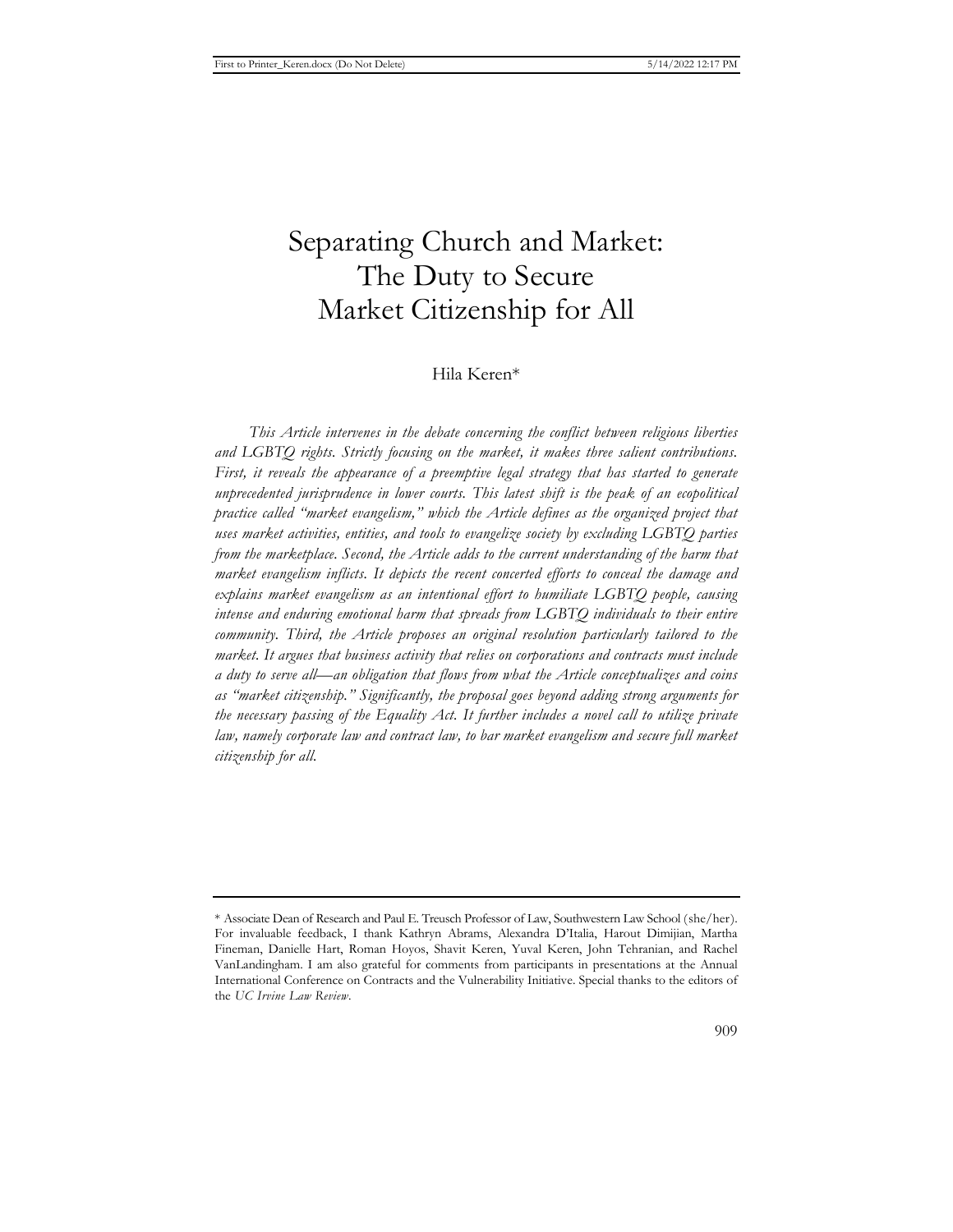| I.   |             |                                                             |  |
|------|-------------|-------------------------------------------------------------|--|
|      | A.          |                                                             |  |
|      | В.          |                                                             |  |
| П.   |             |                                                             |  |
|      | А.          |                                                             |  |
|      | В.          |                                                             |  |
| III. |             |                                                             |  |
|      | A.          |                                                             |  |
|      | В.          | The Appearance of a Traditionalist Market Jurisprudence 939 |  |
| IV.  |             |                                                             |  |
|      | $A_{\cdot}$ |                                                             |  |
|      | $B_{\cdot}$ |                                                             |  |
|      | $C_{\cdot}$ |                                                             |  |
|      | D.          |                                                             |  |
|      | Е.          |                                                             |  |
| V.   |             |                                                             |  |
|      | А.          | Reaching Beyond the Nondiscrimination Paradigm 956          |  |
|      | В.          |                                                             |  |
|      | С.          |                                                             |  |
|      |             |                                                             |  |

*In memory of Aimee Stephens, a warrior*. 1

#### **INTRODUCTION**

People looking to hire event photographers may be surprised by the following statement on one photography business' website:

I cannot positively depict anything that . . . devalues marriage between one man and one woman. I also can't photograph anything that conflicts with my religious conviction that marriage is a covenant relationship before God between one man and one woman (for example, I don't photograph same-sex weddings . . . . ).<sup>2</sup>

This explicit exclusion of LGBTQ couples, akin to traumatic signs used in the past against other groups,3 would not have been possible until recently, and the business policy it declares is so egregious that it should not be allowed.

<sup>1.</sup> Aimee Stephens passed away only a few weeks before the Supreme Court decided that firing her due to her employer's religious objection to transgender people was illegal. *See infra* Part I.

<sup>2.</sup> *Weddings*, CHELSEY NELSON PHOTOGRAPHY, https://www.chelseynelson.com/weddings [https://perma.cc/6MAE-JZJL] (last visited Mar. , 2022).

<sup>3.</sup> WENDY BROWN, IN THE RUINS OF NEOLIBERALISM: THE RISE OF ANTIDEMOCRATIC POLITICS IN THE WEST 142 (2019) (making the comparison to "a 'whites only' placard"); Louise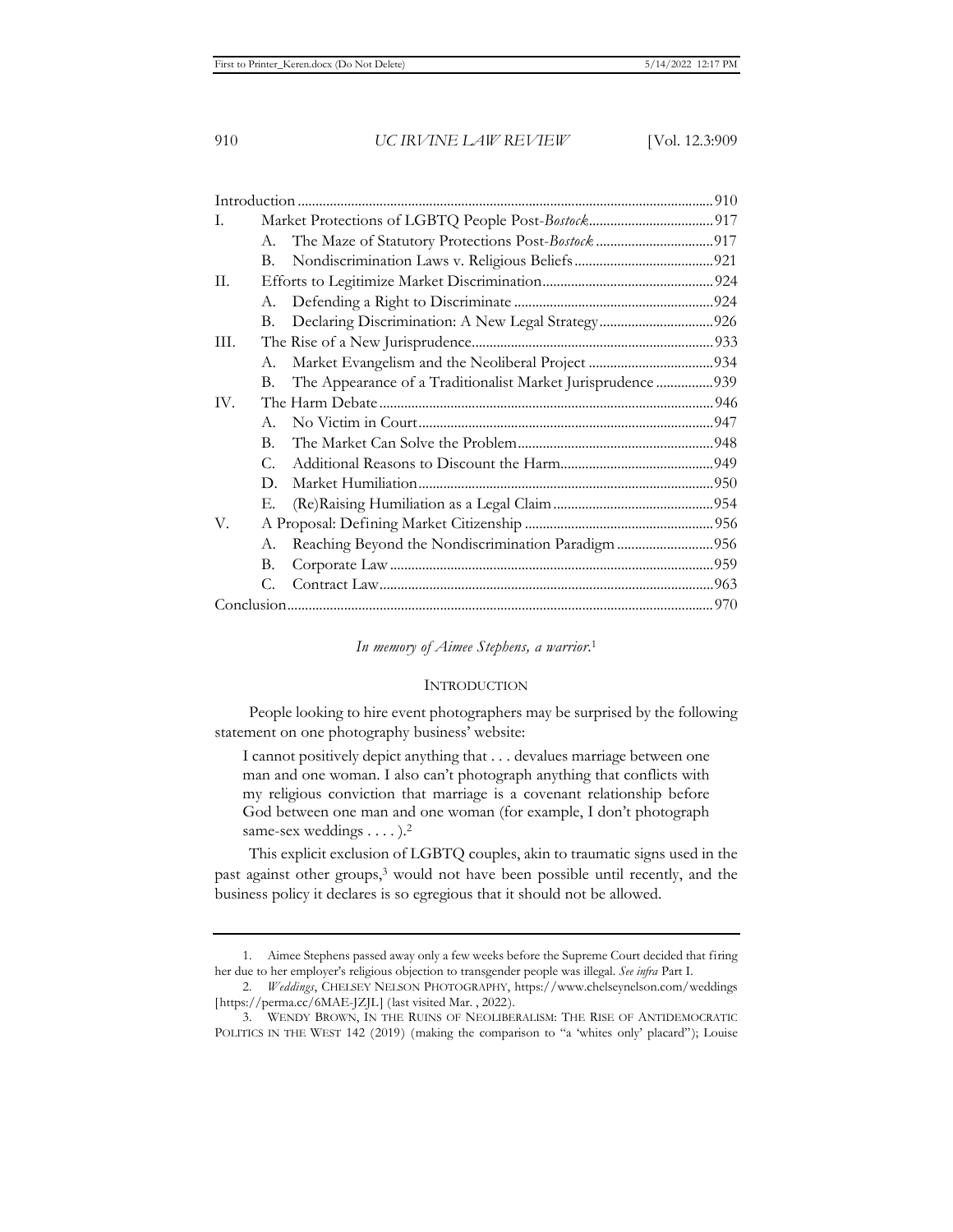Significantly, the statement is neither unique nor spontaneous. Rather, it results from a recent and particularly aggressive legal strategy exposed by this Article. This nationwide strategy aims at securing in advance permission to do what is still forbidden after the fact: to deny full market participation of LGBTQ parties.4 The influential advocacy group Alliance Defending Freedom (ADF) has initiated a new wave of legal actions around the country—called here the "*Preemptive Cases*." In these cases, the ADF represents businesses owned by devout Christians that intend to refuse to transact with LGBTQ parties. In preparation, these businesses sue *before* they deny anyone and thus *before* they become subject to any effort to enforce nondiscrimination laws.

Following the adage that the best defense is a good offense, the Preemptive Cases present a two-pronged attack. The first prong targets state or local authorities, asking courts to prevent them from enforcing their jurisdiction's nondiscrimination laws when equality conflicts with religious beliefs. The second prong adds a particularly chilling request: to allow the ADF's clients to announce their excluding policy. The statement quoted above was recently pre-approved in this manner. In August 2020, the United States District Court for the Western District of Kentucky preliminarily enjoined Louisville from enforcing its nondiscrimination law.5 It also allowed the plaintiffs to add the above statement to the business's website.6 The court reasoned that imposing a duty to serve all would be "demeaning" to the business owner.7 Astonishingly, it did not consider how demeaning it would be to members of the LGBTQ community and their allies that a court gave a blank check to such discrimination, thus implicitly condoning it as a legitimate business practice.

Linking this decision to additional holdings in similar Preemptive Cases, this Article identifies a startling legal shift: a rise of a novel judicial willingness to permit the rejection of LGBTQ parties and with it the imposition of heteronormativity and cisnormativity *through the market*. The recent shift—conceptualized in this Article as the emergence of a traditionalist market jurisprudence—is deeply troubling. It should alarm not only LGBTQ people and the majority of Americans that support their rights<sup>8</sup> but also anyone who cares about the market as a social institution.

Melling, *Heterosexuals Only: Signs of the Times?*, *in* RELIGIOUS FREEDOM, LGBT RIGHTS, AND THE PROSPECTS FOR COMMON GROUND 245, 249 (William N. Eskridge, Jr. & Robin Fretwell Wilson eds., 2019) [hereinafter RELIGIOUS FREEDOM].

<sup>4.</sup> The new strategy has so far been executed in Arizona, Kentucky, Minnesota, Wisconsin, Ohio, Colorado, New York, and Virginia. *See infra* Part II.

<sup>5.</sup> Chelsey Nelson Photography LLC v. Louisville/Jefferson Cnty. Metro Gov't, 479 F. Supp. 3d 543, 559–62 (W.D. Ky. 2020).

<sup>6.</sup> *Id.* at 561.

<sup>7.</sup> *Id.* at 554.

<sup>8.</sup> PRRI, DUELING REALITIES AMID MULTIPLE CRISES, TRUMP AND BIDEN SUPPORTERS SEE DIFFERENT PRIORITIES AND FUTURES FOR THE NATION: FINDINGS FROM THE 2020 AMERICAN VALUES SURVEY 65 (2020), https://www.prri.org/research/amid-multiple-crises-trump-andbiden-supporters-see-different-realities-and-futures-for-the-nation/ [https://perma.cc/SW93-P5Y2]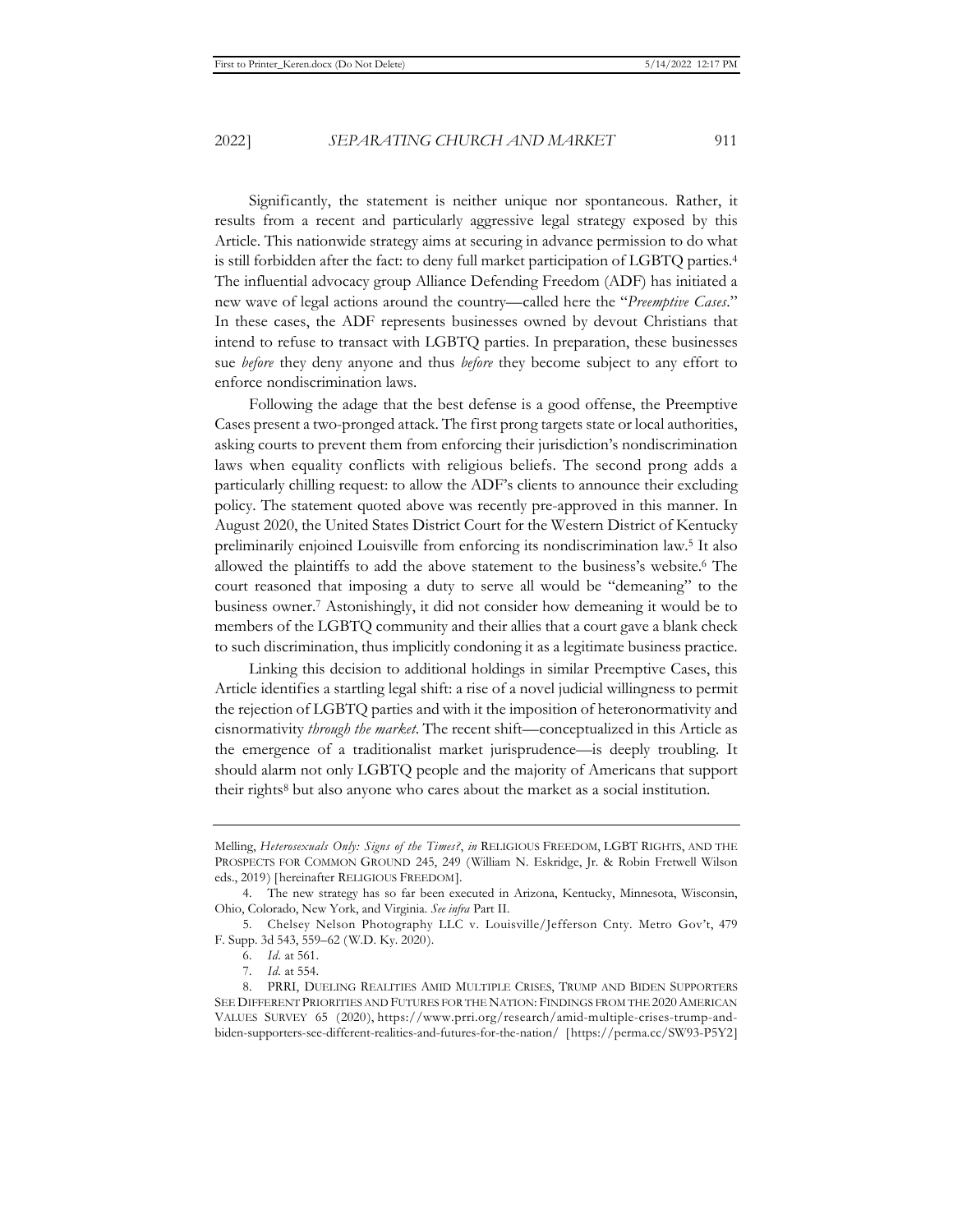Worse, this recent shift is only the tip of the iceberg. A broader conservative scheme has increasingly used the market to disseminate traditionalist views. Strictly focusing on the market, this Article exposes this trend, explains the devastating harms and risks it inflicts on the entire LGBTQ community and its allies, and proposes a solution. It is imperative to draw the line between the public square, where debates belong, and the marketplace, where full participation is critical. Furthermore, because decisions that fail to make this distinction are likely to reach the Supreme Court before long, it is salient and exigent to find ways to keep the market open for all, irrespective of religious convictions—a heavy task that this Article takes on.

The Article intervenes in the current literature concerning the conflict between religious liberties and LGBTQ rights,<sup>9</sup> making three main contributions.

First, it exposes the dramatic appearance of both the Preemptive Cases and the new jurisprudence they have started to generate. The Article theorizes these shifts as the new edge of what political scientist Wendy Brown called "*market evangelism*."10 Further developing this concept, the Article defines it as the project of utilizing market activities (hiring, leasing, selling), market entities (corporations), and market tools (contracts) to evangelize society by rejecting LGBTQ parties from the marketplace. Most importantly, the Article offers an original thesis and evidence to explain what allowed such a change after decades of demanding equality in the market. The shift is happening now because four decades of neoliberalism have created a new "common sense." Under this logic, the market is configured as the most influential social site, the state is perpetually suspicious, and individuals are expected to express themselves through their businesses.

Second, the Article adds to the current debate regarding the harm entailed in market evangelism. It depicts the recent concerted effort of market evangelism supporters to conceal the damage, including via explicit denials by Supreme Court Justices. The Article then explains market evangelism as an intentional effort to

<sup>(&</sup>quot;More than eight in ten Americans (83%) favor laws that would protect gay, lesbian, bisexual, and transgender people against discrimination in jobs, public accommodations, and housing, compared to only 16% of Americans who oppose such laws. Majorities of Democrats (94%), independents (85%), and Republicans (68%) favor nondiscrimination laws that protect LGBTQ people. Substantial majorities in every major religious group favor nondiscrimination laws that protect LGBTQ people, ranging from 59% among white evangelical Protestants to 92% among religiously unaffiliated Americans.").

<sup>9.</sup> *See, e.g.*, RELIGIOUS FREEDOM, *supra* note 3, at vii–x (a collection of thirty-four articles from a host of perspectives); Andrew Koppelman, *Gay Rights, Religious Accommodations, and the Purposes of Antidiscrimination Law*, 88 S. CAL. L. REV. 619, 622 n.15 (2015) (collecting sources); *see also* Elizabeth Sepper, *Gays in the Moralized Marketplace*, 7 ALA. C.R. & C.L. L. REV. 129 (2015) (focusing on the market).

<sup>10.</sup> Wendy Brown, *When Persons Become Firms and Firms Become Persons: Neoliberal Jurisprudence and Evangelical Christianity in* Burwell v. Hobby Lobby Stores, Inc., *in* LOOKING FOR LAW IN ALL THE WRONG PLACES: JUSTICE BEYOND AND BETWEEN 169, 183 (Marianne Constable, Leti Volpp & Bryan Wagner eds., 2019).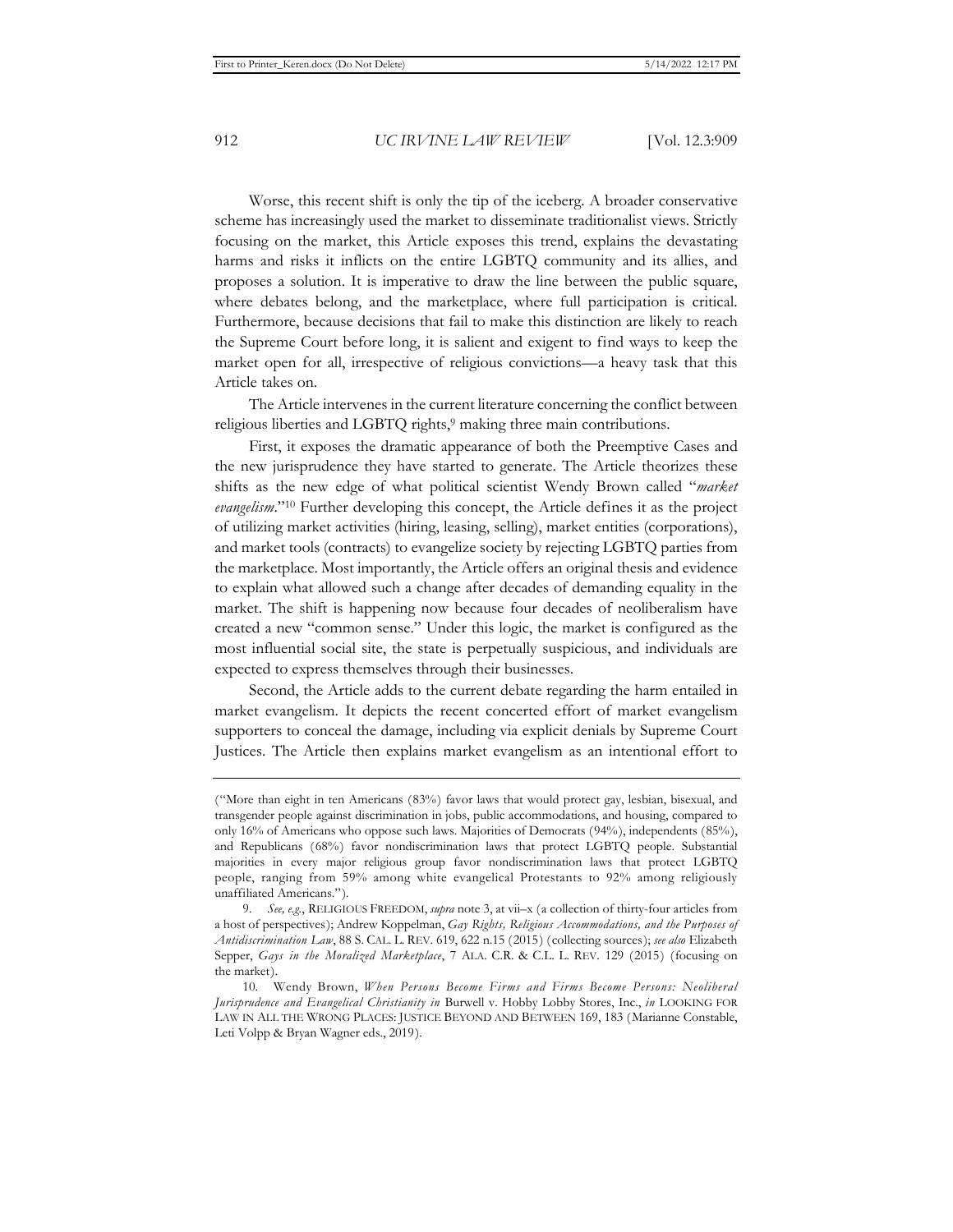humiliate LGBTQ people and draws on nonlegal studies to bolster existing arguments about the role of nondiscrimination laws in preventing humiliation. This contribution is critical to distinguishing between expressing anti-LGBTQ views in the streets and disseminating them through the market: only the latter behavior has all the main features of the humiliation process.

Third and normatively, the Article proposes an original resolution tailored to the market. It argues that business activity that relies on corporations and contracts must come with an attached obligation to serve all. For this purpose, the Article theorizes participation in the market as a unique form of citizenship, which it calls "*market citizenship*." Business owners enjoy such citizenship when they engage in and benefit from market pursuits. Therefore, the law should prohibit them from using their citizenship to undercut others' ability to exercise their market citizenship. Significantly, this Article's proposal goes beyond the necessary revision of nondiscrimination laws. It adds a call to use private law—the norms and principles that directly control the market—to define and enforce the rights and duties that must come with market citizenship. Concretely, it argues that our corporate law and contract law principles have much to offer as we seek to vanquish market evangelism.

Appreciating the first of these contributions requires some background to highlight how irregular the current rise of market evangelism is, both as a business behavior and as the subject of a legal shift. Attempts to exclude groups of people from the marketplace for religious reasons are hardly new, but the legal system had long denied their legitimacy. Indeed, our civil rights laws convey that without securing every citizen's right to make and enforce contracts in the domains of housing, employment, and the exchange of goods and services, no just society can materialize.11 Most directly, and more than a generation ago, the Supreme Court affirmed in *Newman v. Piggie Park Enterprises, Inc.* (*Piggie Park*) that religious beliefs could not justify a private business that deprived African Americans of full participation in the market.12

Decades passed, and the Supreme Court has not rolled back *Piggie Park* and has not approved the market exclusion of any group due to religious beliefs. Indeed, religious liberties have generally enjoyed increasing protection, but one line had not been crossed—ordinary businesses remained subject to nondiscrimination laws. The now-famous case of *Masterpiece Cakeshop, Ltd. v. Colorado Civil Rights* 

<sup>11.</sup> *See* Hila Keren, "*We Insist! Freedom Now": Does Contract Doctrine Have Anything Constitutional to Say?*, 11 MICH. J. RACE & L. 133 (2005) (explaining the protection of market equality via civil rights laws in the context of race). Of course, religious liberties are civil rights as well, and no one should be allowed to exclude others from the market based on their religion. Richard W. Garnett, *Religious Accommodations and—and Among—Civil Rights: Separation, Toleration, and Accommodation*, 88 S. CAL. L. REV. 493, 497 (2015).

<sup>12.</sup> Newman v. Piggie Park Enters., Inc., 390 U.S. 400, 400–01 (1968) (per curiam).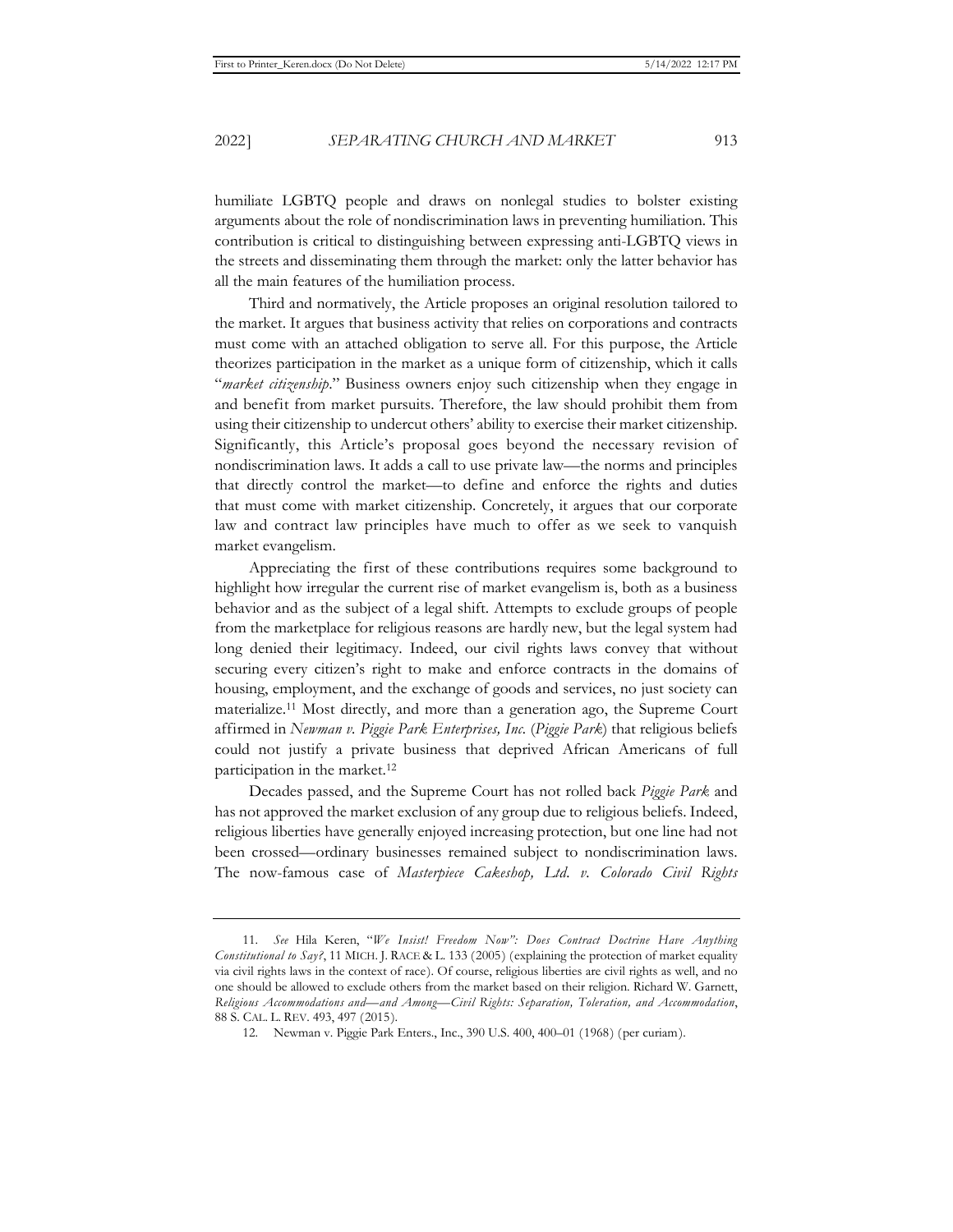*Commission* (*Masterpiece Cakeshop*)13 represents the Supreme Court's latest word on market discrimination by businesses offering goods and services to the public. While the Court released the bakery that refused to sell a wedding cake to a same-sex couple from liability under Colorado's nondiscrimination law, it based its decision on narrow grounds. Most significantly, the Court clarified that *Piggie Park's* holding—forbidding business owners from denying goods and services due to religious objections—is the general rule that should be applied to market discrimination of LGBTQ people.

Then, in June 2020, the Supreme Court decided *Bostock v. Clayton County* (*Bostock*),14 declaring illegal the exclusion of three LGBTQ employees from the job market: two gay men and one transgender woman. The decision carries tremendous practical and symbolic significance, being the first Court holding to recognize that a law forbidding discrimination "because of sex" covers discrimination based on sexual orientation or gender identity. Yet, the impact of *Bostock* on the legality of market evangelism is unclear. On the one hand, *Bostock's* interpretation of Title VII can expand from the job market to other areas of the market covered by nondiscrimination laws that enumerate "sex."15 On the other hand, Justice Gorsuch attempted to curtail the decision's scope, suggesting that religious business owners may still try to secure exemptions from *Bostock's* equality demand. Offering an original analysis of this latest decision, the Article argues that despite its recognition of LGBTQ rights, *Bostock* invites the Preemptive Cases to the Supreme Court, rendering the investigation of market evangelism indispensable.

While efforts to defend businesses that actually rejected LGBTQ parties continued to fail in courts, the ADF escalated the fight, creating the Preemptive Cases strategy. The Article tracks the results: the ADF already won, or temporarily won, five Preemptive Cases and has more cases pending, awaiting additional proceedings.16 Most critically, one case has now arrived at the Supreme Court, marking a possible change of law.17 The Article also documents the offensive statements that—like the statement in the opening—have appeared following the ADF's victories. The Article further describes the decisions that had already given blank checks to market evangelism. Such decisions open the door to infusing the

<sup>13.</sup> Masterpiece Cakeshop, Ltd. v. Colo. C.R. Comm'n, 138 S. Ct. 1719 (2018).

<sup>14.</sup> Bostock v. Clayton Cnty., 140 S. Ct. 1731 (2020).

<sup>15.</sup> *See infra* Part I (describing which nondiscrimination laws currently enumerate "sex," including the federal Fairness in Housing Act and numerous statewide public accommodations laws).

<sup>16.</sup> *See infra* Part II.

<sup>17.</sup> *See* 303 Creative LLC v. Elenis, No. 21-476, 2022 WL 515867 (U.S. Feb. 22, 2022) (mem.) ("The petition for a writ of certiorari is granted limited to the following question: Whether applying a public-accommodation law to compel an artist to speak or stay silent violates the Free Speech Clause of the First Amendment."); *see also*, Hila Keren, *The Alarming Legal Strategy Behind a SCOTUS Case That Could Undo Decades of Civil Rights Protections,* SLATE (March 9, 2022), https://slate.com/newsand-politics/2022/03/supreme-court-303-creative-coordinated-anti-lgbt-legal-strategy.html [https://perma.cc/ QD7H-QCKP].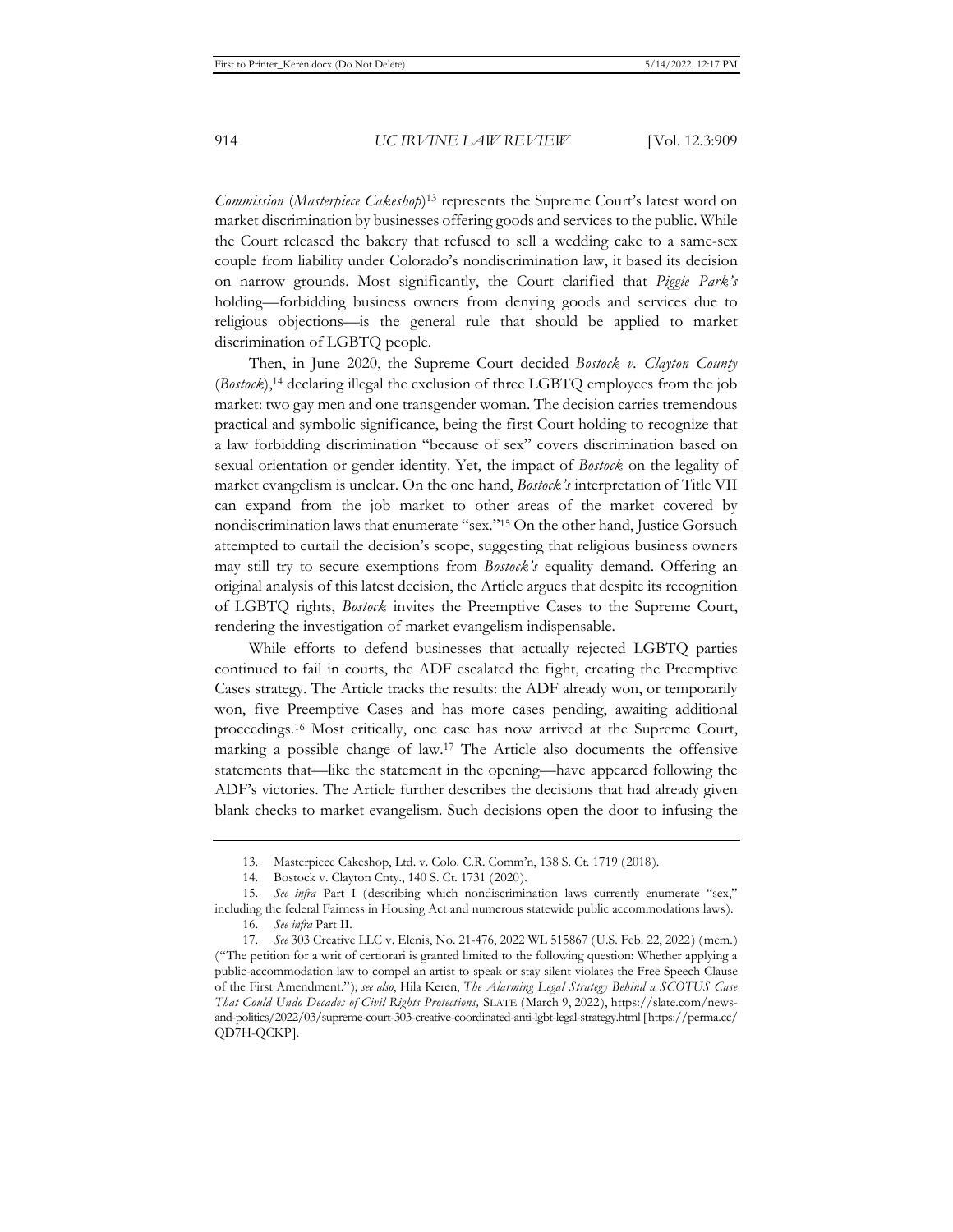market with the most traditional values, thus marking the rise of a traditionalist market jurisprudence.

How did we get here? The Article argues that the jurisprudence's appearance became possible because market evangelism follows the core logic of neoliberalism,18 making its approval seem reasonable. For example, in line with the neoliberal idealization of entrepreneurship,<sup>19</sup> the new decisions ignore LGBTQ struggles and only celebrate business owners' expectations to express themselves through their entrepreneurial activity. The same decisions also criticize the state's authorities for interrupting the entrepreneurs with social demands, which neoliberalism brands irrelevant. Appreciating this interplay with neoliberalism is essential. For instance, it explicates the transference of the battle over moral values to the market. It also clarifies how neoliberal organizations that are relatively secular, such as the Cato Institute, have joined the ADF despite previously supporting same-sex marriage. The more such neoliberal jurisprudence spreads, the greater the pressure it puts on the state to relinquish equality and instead align itself with the religious demands of a small segment of its population.<sup>20</sup> At risk is nothing less than a conversion of the secular market into a traditionalist platform at the expense of the fundamental separation of church and state.<sup>21</sup>

The problem is that those who support market evangelism have made concerted attempts to conceal its harsh consequences. For example, many explicitly denied any harm for the (neoliberal) reason that LGBTQ people can get what they need elsewhere in the market.22 Others argued that even if harm exists, it pales in comparison to the damage that demanding equality brings on religious objectors by

<sup>18.</sup> *See generally* JULIE A. WILSON, NEOLIBERALISM (2018); DAVID HARVEY, A BRIEF HISTORY OF NEOLIBERALISM (2005). For a concise explanation, see *infra* Part III.

<sup>19.</sup> MARNIE HOLBOROW, LANGUAGE AND NEOLIBERALISM 73 (2015) (describing how "[*e*]*ntrepreneurship* received its badge of respect in the early days of neoliberalism" and how "Reagan saw entrepreneurs as 'a special breed', the real leaders of American Society").

<sup>20.</sup> PRRI, *supra* note 8, at 65 ("White evangelical Protestants stand out as the only major religious group in which a majority opposes allowing gay and lesbian couples to marry (34% favor, 63% oppose). Majorities in every other major religious group support marriage equality, . . . . ").

<sup>21.</sup> Linda Greenhouse, Opinion, *Religious Crusaders at the Supreme Court's Gates*, N.Y. TIMES (Sept. 12, 2019), https://www.nytimes.com/2019/09/12/opinion/supreme-court-religion.html [https://perma.cc/GG68-LJHX] (arguing that the fight of "conservative religious networks" is aimed at "lowering the barrier between church and state").

<sup>22.</sup> *See, e.g.*, Richard A. Epstein, *Symposium: The Worst Form of Judicial Minimalism—Masterpiece Cakeshop Deserved a Full Vindication for Its Claims of Religious Liberty and Free Speech*, SCOTUSBLOG (June 4, 2018, 8:29 PM), https://www.scotusblog.com/2018/06/symposium-theworst-form-of-judicial-minimalism-masterpiece-cakeshop-deserved-a-full-vindication-for-its-claimsof-religious-liberty-and-free-speech/ [https://perma.cc/PS3D-VSZZ] (arguing that "the refusal of any individual to serve another in a competitive marketplace means that the harm suffered by the couple is the well-nigh trivial cost of finding one of 67 nearby bakeries which advertised their willingness to design cakes for same-sex weddings").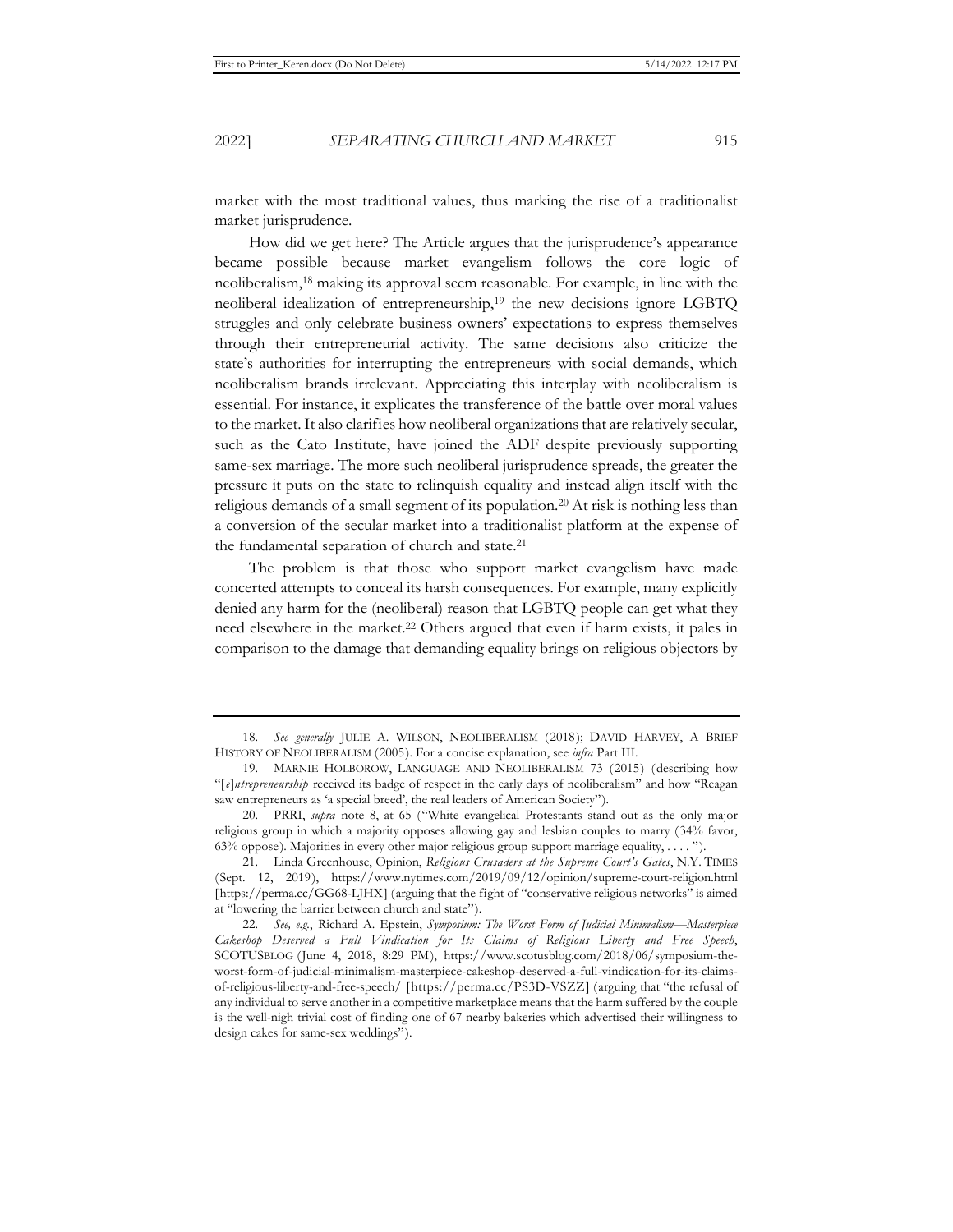branding them as bigots.23 In response, this Article insists that market evangelism comes at a heavy price. Previous scholarship has highlighted the damage of humiliation<sup>24</sup> and the importance of market participation.<sup>25</sup> This Article augments these works with multidisciplinary studies that delineate how humiliation operates, spreads, and severely hurts those who are excluded. For example, researchers have provided empirical evidence that acts which aim to humiliate others generate a particularly intense human emotion,<sup>26</sup> one that generates devastating results from mental health complications<sup>27</sup> to clinical depression and even suicide.<sup>28</sup> Overall, the findings importantly explain why market evangelism is an act of humiliation that is much more devastating than any other civil expression of anti-LGBTQ beliefs in public.

This immense damage makes it crucial and urgent to find legal ways to protect LGBTQ people and the inclusiveness of the market. The Article proposes two legal paths to barring market evangelism. First, it offers original and profound reasons to expand nondiscrimination protections. Most notably, the Article calls for the prompt passing of the Equality Act, which stands to provide federal protections to LGBTQ people and presently awaits Senate approval.29 Second, given the current insufficient protection of LGBTQ parties and the political barriers to legislative reforms, the Article proposes an acutely needed additional measure. It counsels to advance the concept of market citizenship not only through the enhancement of nondiscrimination norms but also by utilizing private laws. Because businesses that engage in market evangelism rely on market tools, namely corporations and contracts, the response must include the rules that monitor these tools' usage.

Practically, relying on corporate law and contract law to restrain market discrimination does not require a change of legislation, only a more equitable application of existing principles and doctrines. Substantively, such a solution is adequate to prevent misuse of powers and privileges conferred upon businesses for economic reasons. Beyond calling attention to the role of the laws of the market,

<sup>23.</sup> *See, e.g.*, Ryan T. Anderson, *Disagreement Is Not Always Discrimination: On* Masterpiece Cakeshop *and the Analogy to Interracial Marriage*, 16 GEO. J.L. & PUB. POL'Y, 123, 142 (2018) (arguing that to force the baker from *Masterpiece Cakeshop* to follow nondiscrimination laws would harm his dignity and brand him as a bigot).

<sup>24.</sup> See, e.g., 3 BRUCE ACKERMAN, WE THE PEOPLE: THE CIVIL RIGHTS REVOLUTION, 127–54 (2014) (describing the legacy of *Brown v. Board of Education* in terms of an effort to prevent individual and collective humiliation).

<sup>25.</sup> *See, e.g.*, ROBIN L. WEST, CIVIL RIGHTS: RETHINKING THEIR NATURAL FOUNDATION 195 (2019) (emphasizing the value of market participation).

<sup>26.</sup> *See generally* Marte Otten & Kai J. Jonas, *Humiliation as an Intense Emotional Experience: Evidence from the Electro-Encephalogram*, 9 SOC. NEUROSCIENCE 23 (2014).

<sup>27.</sup> Walter J. Torres & Raymond M. Bergner, *Severe Public Humiliation: Its Nature, Consequences, and Clinical Treatment*, 49 PSYCHOTHERAPY 492 (2012).

<sup>28.</sup> Donald C. Klein, *The Humiliation Dynamic: An Overview*, 12 J. PRIMARY PREVENTION 93, 111–24 (1991).

<sup>29.</sup> *See* Equality Act, H.R. 5, 117th Cong. (2021).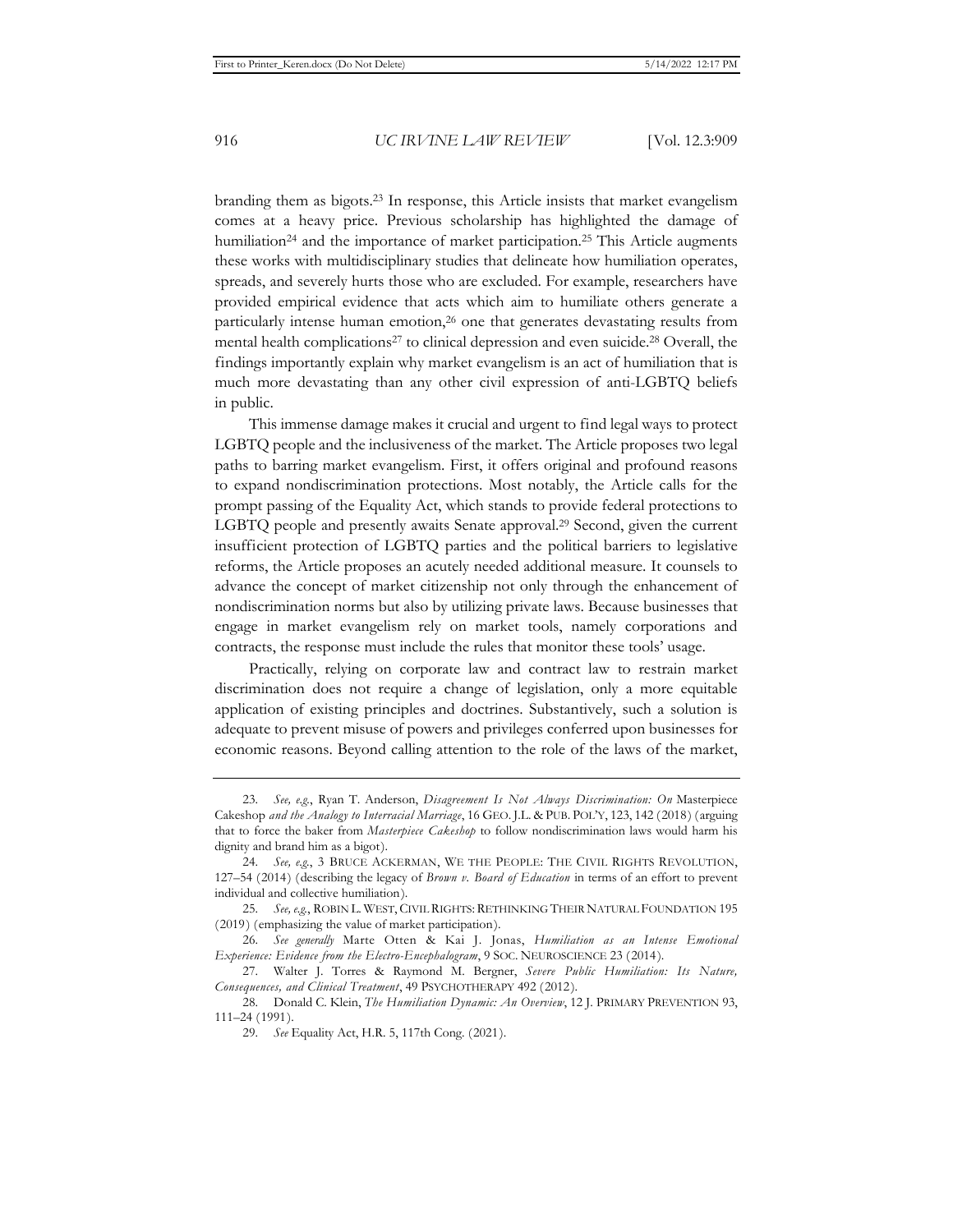the proposal includes concrete suggestions. For example, because religious business-owners enjoy the shield of limited liability thanks to their choice to incorporate, it is crucial to enforce the principle of corporate separateness to prevent them from simultaneously using their *personal* beliefs to win exemptions. Similarly, since those businesses continuously benefit from the ability to make and enforce contracts, the contractual principle of good faith must preclude them from depriving others of using contracts for reasons that are foreign to conventional market terms.

The Article is structured as follows. Part I updates the legal protections against market discrimination of LGBTQ people in light of the most recent decision in *Bostock*. Part II describes the legal activism of conservative advocacy groups, exposing the rise of market evangelism and the revolutionary legal strategy demonstrated by the Preemptive Cases. Part III reveals the emergence of a traditionalist market jurisprudence that reflects and perpetuates the neoliberal fostering of traditionalist values through the market. Part IV illuminates what these dramatic legal shifts conceal: the immense harm of market humiliation. Part V proposes a solution. It calls to prevent market humiliation by defining and protecting market citizenship.

All told, the Article calls to invalidate market evangelism due to the considerable harm it inflicts. Instead of handing out blank checks to discriminate, the law must secure market citizenship for all. With full respect to religion, it leaves untouched religious people's right to express their views—in support or disapproval of LGBTQ rights—outside of the market.

#### I. MARKET PROTECTIONS OF LGBTQ PEOPLE POST-*BOSTOCK*

Do our laws allow businesses operating in the general market to terminate or refuse transactions with LGBTQ people due to their owners' religious beliefs? It is complicated to answer this question because, unlike the legal prohibition of racial discrimination, no federal legislation addresses the categories of sexual orientation and gender identity. The problem is further intensified by the fact that state laws and local ordinances create a highly confusing patchwork that ranges from explicitly forbidding discrimination to overtly permitting it. The recent Supreme Court decision in *Bostock* introduced a significant change of this complexity, and a much-needed update follows.

#### *A. The Maze of Statutory Protections Post-*Bostock

At the federal level, market discrimination against LGBTQ people is now explicitly forbidden when it occurs in the domain of employment. The decision in *Bostock* clarified long years of ambiguity, explaining that discrimination on the grounds of sexual orientation or transgender status is discrimination "because of sex" and thus falls within the ban of Title VII. Writing for the majority, Justice Neil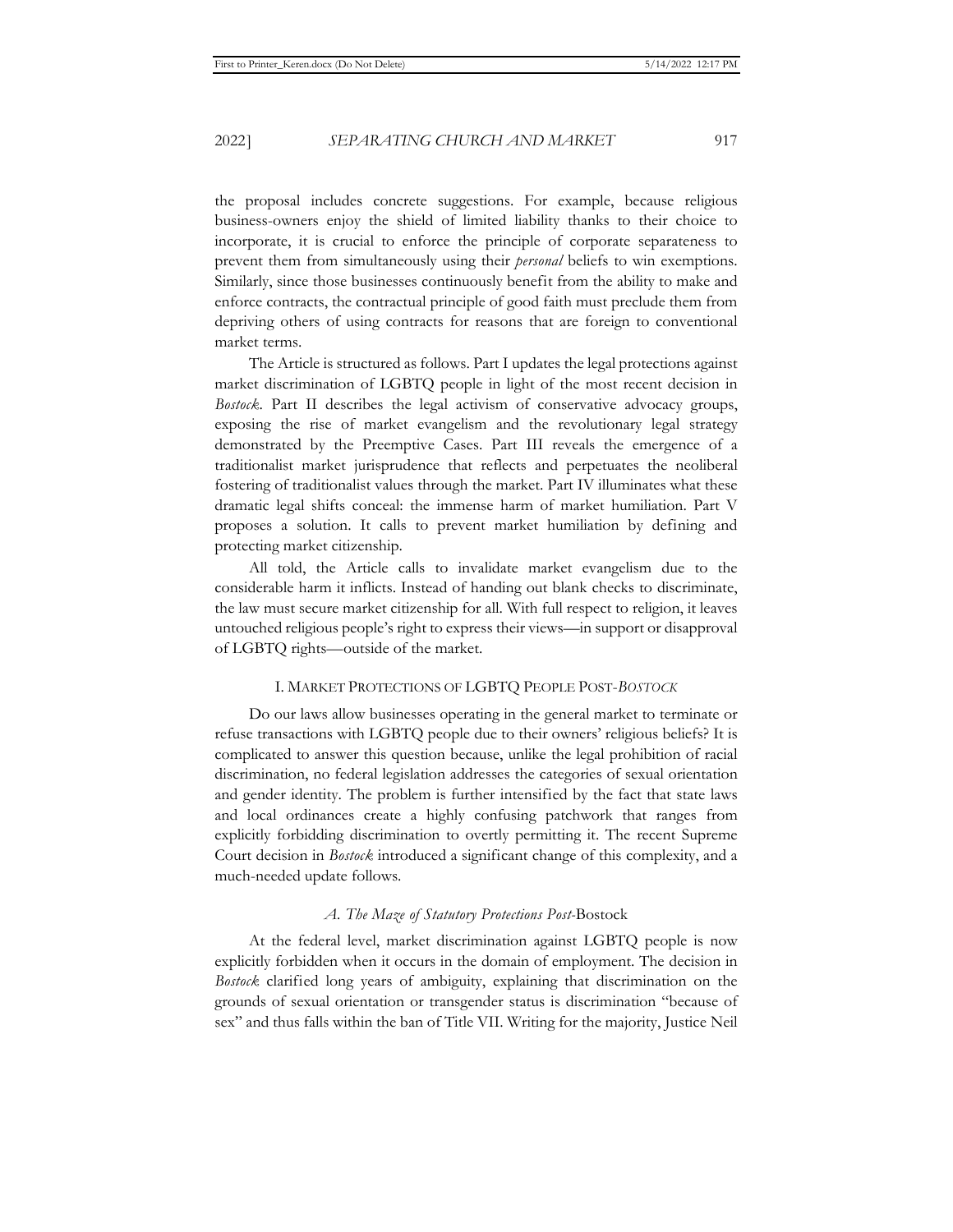Gorsuch unequivocally stated: "An employer who fires an individual for being homosexual or transgender fires that person for traits or actions it would not have questioned in members of a different sex. Sex plays a necessary and undisguisable role in the decision, exactly what Title VII forbids."30

Although the decision in *Bostock* declared itself narrow, explicitly leaving additional questions for a later day, its inclusive reading of the phrase "because of sex" must be meaningful outside of the employment context. Indeed, in January 2021, President Biden issued an executive order that extends *Bostock* to federal statutes that prohibit sex discrimination and requires federal agencies to fully enforce those statutes "to prohibit discrimination on the basis of gender identity or sexual orientation."31

Accordingly, the U.S. Department of Housing and Urban Development declared on February 11, 2021, that "the Fair Housing Act's sex discrimination provisions are comparable to those of Title VII and that they likewise prohibit discrimination because of sexual orientation and gender identity."32 Thus, it should be clear that evictions and rejections of LGBTQ people in the housing market are forbidden. Further, *Bostock* and the new executive order should similarly affect the credit market, which is covered by the Equal Credit Opportunity Act,<sup>33</sup> and the business activity in the field of education, which Title IX covers.34

Nonetheless, because Justice Gorsuch grounded his decision in a textualist approach, the reach of *Bostock* hinges on the specific wording of each nondiscrimination law. This is a critical problem when it comes to vast areas of market discrimination against LGBTQ people. Although many may find it hard to believe,35 the federal requirement of equality with regard to businesses open to the public (public accommodations) does not cover the category of sex, forbidding only discrimination based on four categories: race, color, religion, or national origin.<sup>36</sup> That leaves LGBTQ people unprotected in most segments of the market, even post-*Bostock*.

<sup>30.</sup> Bostock v. Clayton Cnty., 140 S. Ct. 1731, 1737 (2020).

<sup>31.</sup> Exec. Order No. 13988, 86 Fed. Reg. 7023 (Jan. 20, 2021).

<sup>32.</sup> Memorandum from Jeanine M. Worden, Acting Assistant Sec'y for Fair Hous. & Equal Opportunity, U.S. Dep't of Hous. & Urb. Dev. to Off. of Fair Hous. & Equal Opportunity (Feb. 11, 2021), https://www.hud.gov/sites/dfiles/FHEO/documents/WordenMemoEO13988FHAct Implementation.pdf [https://perma.cc/75V4-XRWR].

<sup>33. 15</sup> U.S.C. § 1691(a)(1).

<sup>34. 20</sup> U.S.C. § 1681(a).

<sup>35.</sup> Maria Caspani, *Americans' Perception of LGBTQ Rights Under Federal Law Largely Incorrect: Reuters/Ipsos*, REUTERS (June 12, 2019, 9:09 AM), https://www.reuters.com/article/us-usa-lgbtstonewall-equality-idUSKCN1TC120 [https://perma.cc/TB3N-WSVJ].

<sup>36.</sup> Title II of the Civil Rights Act, 42 U.S.C. § 2000a(a).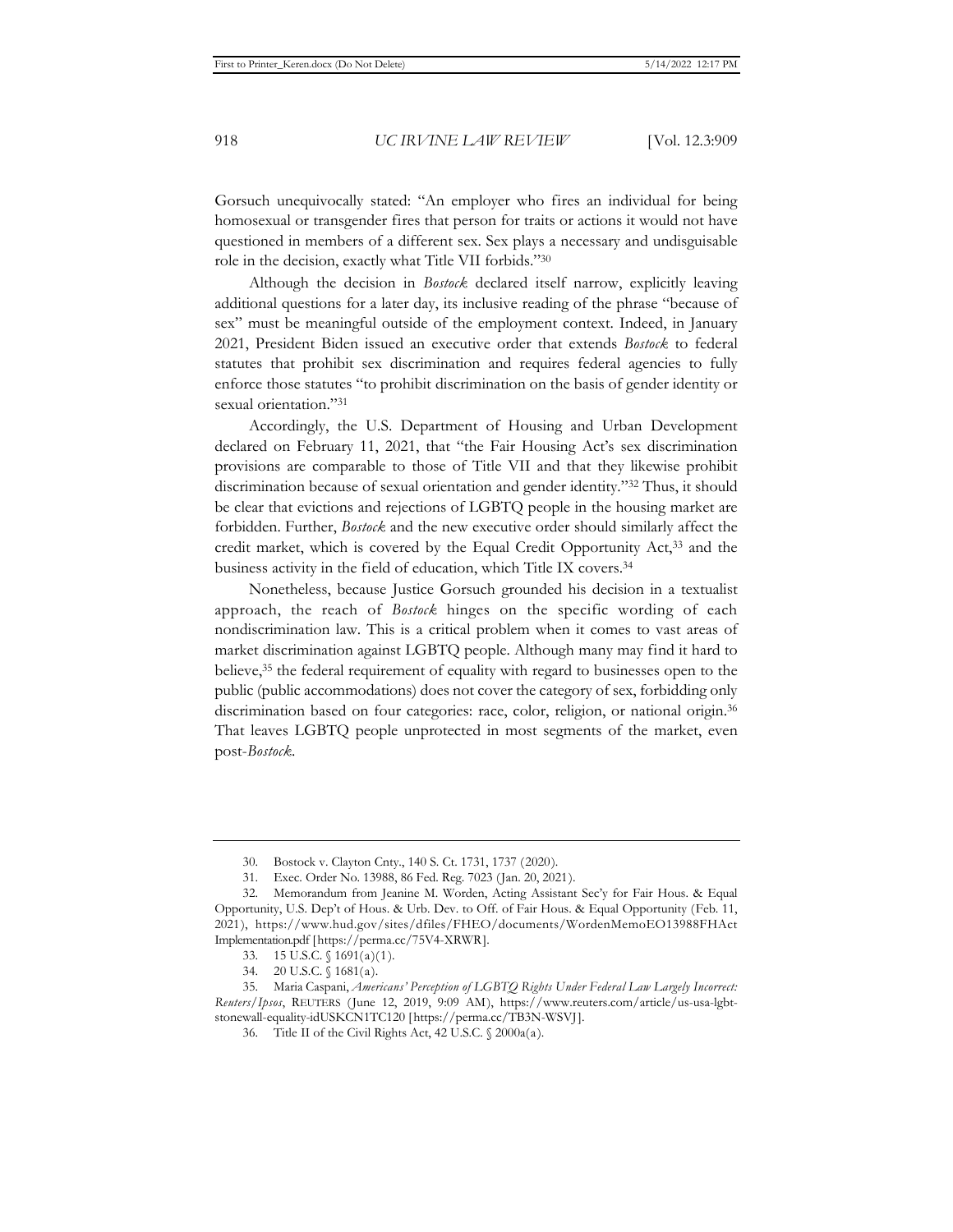In the absence of federal regulation, twenty-one states and the District of Columbia have had stepped in. In a long process that started in  $1977,37$  these jurisdictions, called here the protective states, have added statewide protections against discrimination based on sexual orientation and gender identity, including in the vital arena of public accommodations.38 Accordingly, in those protective states, market actors cannot reject LGBTQ as partners to market transactions.

Further, there are currently two states that can be referred to as semi-protective. The first is Wisconsin that offers explicit protection against discrimination based on sexual orientation without prohibiting discrimination based on gender identity.39 The other is Utah, where sexual orientation and gender identity are both protected categories, but only in the contexts of employment and housing, without any protection under Utah's public accommodation law.<sup>40</sup> The decision in *Bostock*, however, should make both Wisconsin and Utah comparable to the other protective states. This is so because public accommodations laws in both states enumerate "sex" as a protected category and, when read in light of *Bostock*, should protect LGBTQ rights across the entire marketplace.41

Next, five additional states support LGBTQ rights in the marketplace without explicitly including sexual orientation or gender identity in their nondiscrimination laws. In each of these states—Florida, Kansas, Michigan, North Dakota, and Pennsylvania—the state has explicitly affirmed, either before or after *Bostock*, that it interprets the state's protections against sex discrimination, including concerning public accommodations, as covering sexual orientation and gender identity.42

Overall, if we were to count, post-*Bostock*, all the states that together with the District of Columbia are predicted to protect the ability of LGBTQ people to participate in the market fully, the total should come to twenty-nine jurisdictions. That means that even with its text-based approach, *Bostock* represents a significant reform, creating—for the first time—a situation in which the majority of jurisdictions in the United States require equal treatment of LGBTQ people across the board. Importantly, in all these jurisdictions, the protections do not distinguish between various market activities; they broadly apply to businesses open to the

<sup>37.</sup> Robin Fretwell Wilson, *The Nonsense About Bathrooms: How Purported Concerns Over Safety Block LGBT Nondiscrimination Laws and Obscure Real Religious Liberty Concerns*, 20 LEWIS & CLARK L. REV. 1373, 1381 (2017) (describing state nondiscrimination protections that were "enacted across almost four decades, beginning in 1977").

<sup>38.</sup> *Nondiscrimination Laws*, MOVEMENT ADVANCEMENT PROJECT, https://www.lgbtmap.org/ equality-maps/non\_discrimination\_laws [https://perma.cc/CD5G-Y9KK] (last visited Mar. 10, 2022).

<sup>39.</sup> *Wisconsin's Equality Profile*, MOVEMENT ADVANCEMENT PROJECT, https://www.lgbtmap.org/ equality\_maps/profile\_state/WI [https://perma.cc/Z83S-7SLN] (last visited Mar. 10, 2022).

<sup>40.</sup> *Utah's Equality Profile*, MOVEMENT ADVANCEMENT PROJECT, https://www.lgbtmap.org/ equality\_maps/profile\_state/UT [https://perma.cc/AH7R-5YGA] (last visited Mar. 10, 2022).

<sup>41.</sup> *See* UTAH CODE ANN. § 13-7-1 (West 2021); WIS. STAT. ANN. § 106.52 (West 2021).

<sup>42.</sup> MOVEMENT ADVANCEMENT PROJECT, *supra* note 38. Despite what the map may seem to suggest, Alaska and Nebraska have not issued a similar affirmation.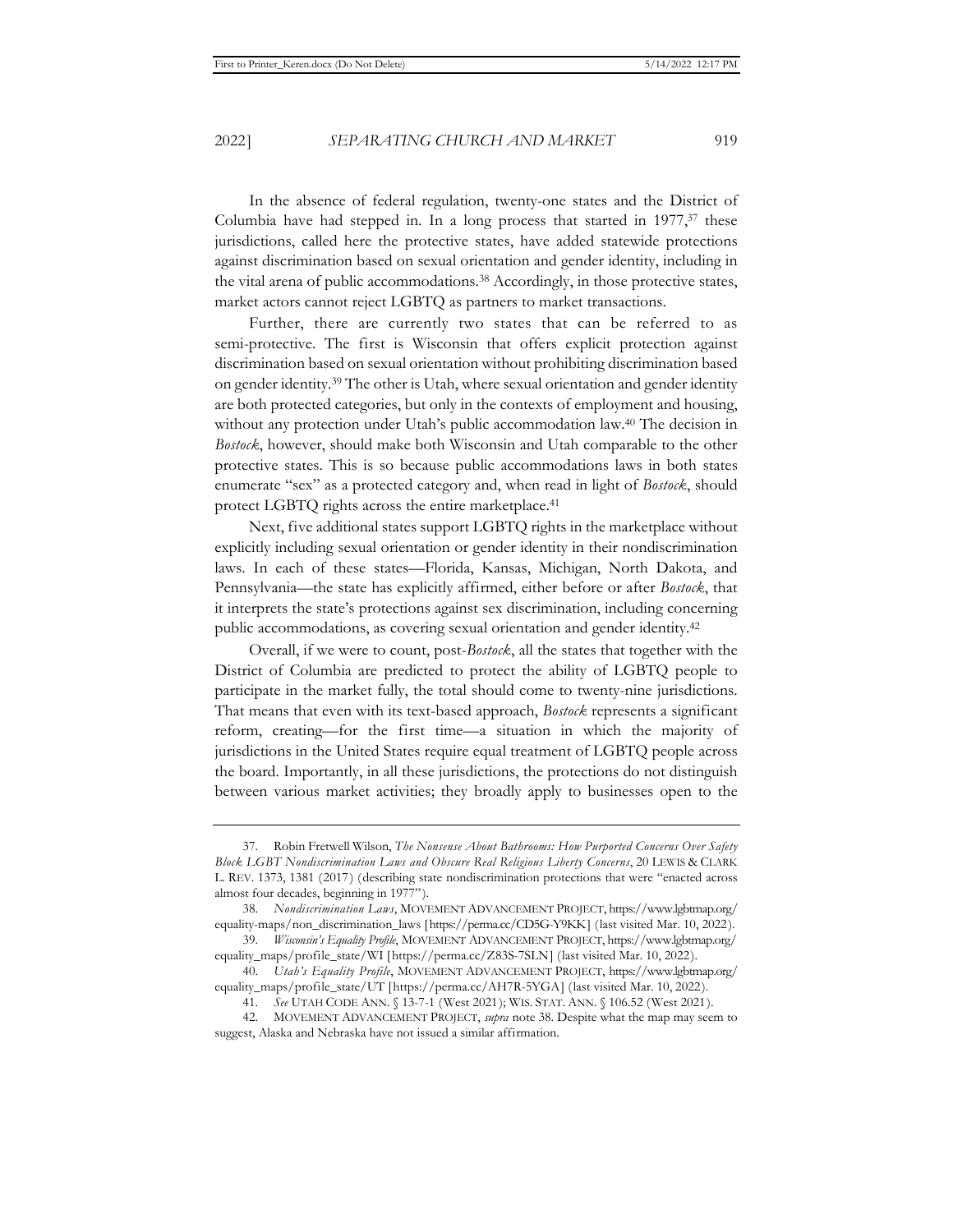public, including those that the narrower federal definition of public accommodations does not cover.43 Accordingly, in these jurisdictions, LGBTQ people should have access to all market transactions, be it an employment contract, a lease agreement, a funeral service, or a wedding cake purchase.

The above computation leaves twenty-two states that do not express willingness to protect LGBTQ individuals in the context of public accommodations. In these states, which can be described as unsupportive states, *Bostock* could matter most. The reason is that seventeen out of these twenty-two states have gone beyond federal law and included "sex" as a protected category under their public accommodations laws.<sup>44</sup> Once the word "sex" appears, it invites—arguably demands—an inclusive reading that follows *Bostock*. However, since these eighteen states have so far refused to extend protections to LGBTQ individuals, they may resist a change, insisting that applying *Bostock* outside of the employment domain requires federal legislation or an additional decision of the Supreme Court.

The legal state of things is utterly different in the remaining five states—Alabama, Georgia, Mississippi, North Carolina, and Texas. These states do not have public accommodations laws other than for disabled individuals<sup>45</sup> and thus remain untouched by the broad reach of *Bostock*. These five states will be called permitting states because they allow businesses open to the public to discriminate in areas not covered by federal law.

Confusingly, even where statewide protections are uncertain or unavailable, municipalities and counties often insist on market inclusiveness. For example, in Texas, a permitting state, large cities such as Dallas and Austin explicitly forbid discrimination based on sexual orientation and gender identity.46 Nevertheless,

<sup>43.</sup> Title II of the Civil Rights Act**,** 42 U.S.C. § 2000a(b) (narrowly defining public accommodations as including: "any inn, hotel, motel, or other establishment which provides lodging to transient guests," and "any restaurant, cafeteria, lunchroom, lunch counter, soda fountain, or other facility principally engaged in selling food for consumption on the premises, . . . or any gasoline station").

<sup>44.</sup> Note that the scope of such protection differs from state to state. For example, in Kentucky discrimination because of sex is forbidden only in a narrow segment of public accommodations that does not cover retailers. *See* KY. REV. STAT. ANN. § 344.145 (West 2021). By contrast, in Ohio the definition of public accommodations is very broad and covers stores. *See* OHIO REV. CODE ANN. § 4112.01 (West 2021).

<sup>45.</sup> *State Public Accommodation Laws*, NAT'L CONF. OF ST. LEGIS. (June 25, 2021), https:// www.ncsl.org/research/civil-and-criminal-justice/state-public-accommodation-laws.aspx#:~:text= Five%20states%E2%80%94Alabama%2C%20Georgia%2C,%2C%20gender%2C%20ancestry%20 and%20religion [https://perma.cc/KRP8-MUAH].

<sup>46.</sup> *See Texas: LGBTQ Non-Discrimination in the States*, FREEDOM FOR ALL AMS., https:// www.freedomforallamericans.org/category/tx/ [https://perma.cc/MX94-STVD] (last visited Mar. 10, 2022).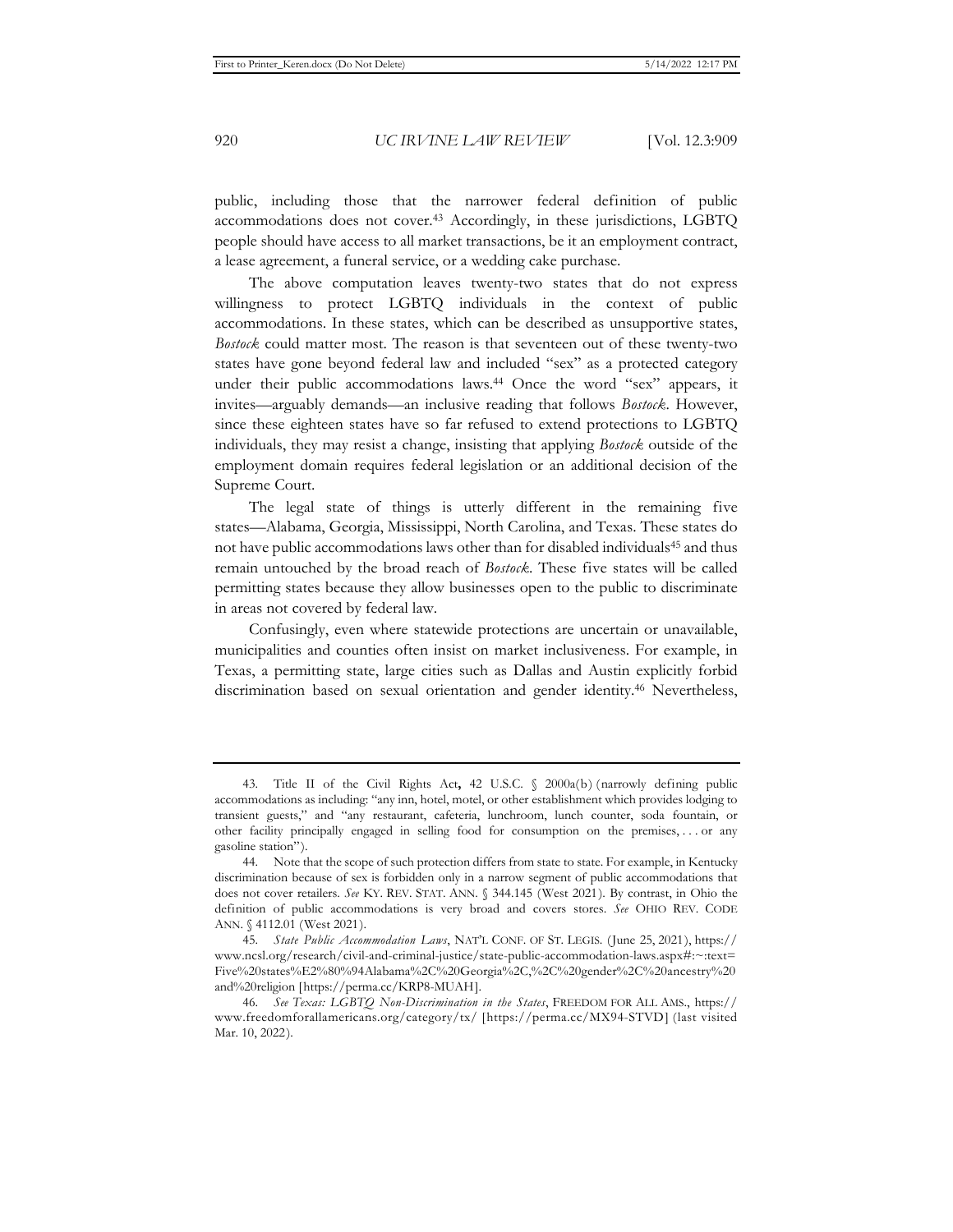because they are enclaves of equality in states that allow discrimination, these localities are particularly vulnerable to interference by legislators and courts.<sup>47</sup>

All in all, while the decision in *Bostock* leaves much to be seen, it has the potential to subject market actors in all but the five permitting states to a broad duty to refrain from discriminating against LGBTQ individuals in a wide variety of market transactions. Nonetheless, the main question raised by this Article seems far from being settled because certain businesses increasingly argue that even when sexual orientation and gender identity are protected categories, they should be exempt due to the religious beliefs of their owners. Arguments for religious exemptions are certainly not new, but does *Bostock* change anything about their potential?

#### *B. Nondiscrimination Laws v. Religious Beliefs*

Faced with Justice Alito's vigorous dissent,<sup>48</sup> and perhaps influenced by his own conservative loyalties,49 Justice Gorsuch made a special effort to emphasize that his decision in *Bostock* does not answer the question of religious exemptions from generally applicable nondiscrimination laws. He explained that "none of the employers before us today represent in this Court that compliance with Title VII will infringe their own religious liberties in any way."<sup>50</sup> Making such a curtailing statement is particularly surprising when it comes to one of the three consolidated cases in *Bostock*: the incorporated funeral home that fired a transgender woman, Aimee Stephens, while explicitly attributing the act to the beliefs of its devout Christian owner.51 How can it be that deciding this case against the business does not touch the question of religious liberty? Curiously, despite the dispute's facts, Justice Gorsuch offered procedural reasoning: the corporation that in former proceedings tried—and failed—to rely on a religion-based exemption "declined to seek review" of this issue by the Court.<sup>52</sup> Under this reasoning, Justice Gorsuch added that even after *Bostock* "other employers in other cases may raise free exercise arguments that merit careful consideration."53

<sup>47.</sup> *See, e.g.*, Brush & Nib Studio, LC v. City of Phoenix, 448 P.3d 890 (Ariz. 2019) (a litigation against the city of Phoenix, described in Part II, which demonstrates such vulnerability).

<sup>48.</sup> Bostock v. Clayton Cnty., 140 S. Ct. 1731, 1755 (2020) (Alito, J., dissenting) (calling the majority's opinion a "brazen abuse" of the Court's "authority to interpret statutes" in a fifty-four-page dissent accompanied by a fifty-two-page appendix).

<sup>49.</sup> *See* Hila Keren, *Divided and Conquered: The Neoliberal Roots and Emotional Consequences of the Arbitration Revolution*, 72 FLA. L. REV. 575, 604 (2020) (discussing Justice Gorsuch's ties to the Federalist Society).

<sup>50.</sup> *Bostock*, 140 S. Ct. at 1754.

<sup>51.</sup> EEOC v. R.G. & G.R. Harris Funeral Homes, Inc., 884 F.3d 560 (6th Cir. 2018), *aff'd in part by Bostock*, 140 S. Ct 1737.

<sup>52.</sup> *Bostock*, 140 S. Ct. at 1754.

<sup>53.</sup> *Id.*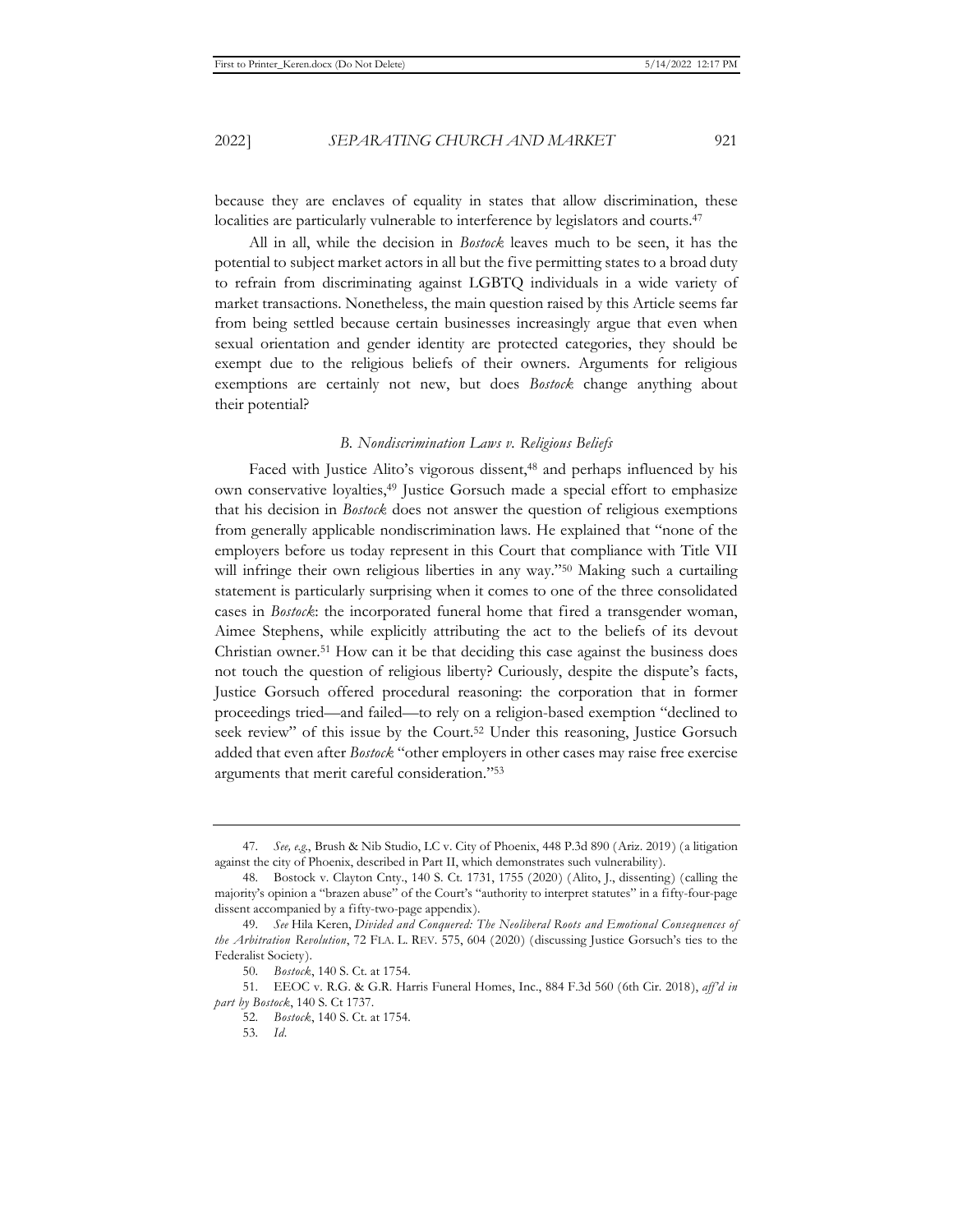The impact of *Bostock*'s curtailing statement is hard to predict. On the one hand, the statement suggests that future "careful consideration" could lead to permission to discriminate against LGBTQ people for religious reasons, even when general nondiscrimination laws forbid such discrimination. On the other hand, what Justice Gorsuch portrayed as left for future litigation was hardly an open question before *Bostock*. That means that without carving out a new exemption, the old rule remains in control. Indeed, despite the curtailing statement, conservatives greeted Justice Gorsuch's decision with much disappointment, including a cry that *Bostock* is "[t]he Roe v. Wade of religious liberty."54

The question that *Bostock* portrayed as open has been considered as decided for decades. As a general matter, courts have been following the Supreme Court's decision in *Employment Division, Department of Human Resources of Oregon v. Smith* (*Smith*),<sup>55</sup> thereby consistently refusing to release religious litigants from generally applicable laws. Even more concretely, and years before *Smith*, the Supreme Court decided the conflict between religious beliefs and nondiscrimination laws in *Piggie Park*. This famous litigation ensued after Congress declined to include in the 1964 Civil Rights Act a general exemption for religious businesses.56 In it, several African Americans sued a corporation that operated six restaurants but refused to serve them.<sup>57</sup> The corporation and its owner conceded this race-based discrimination.<sup>58</sup> Still, they argued for an exemption due to the religious beliefs of the owner, whose "religious beliefs compel him to oppose any integration of the races whatever."59 In 1966, the District Court of South Carolina vehemently rejected this claim. While acknowledging the owner's "constitutional right to espouse the religious beliefs of his own choosing," the court importantly emphasized that this is not an "absolute right," refusing to allow the owner "to exercise and practice such beliefs in utter disregard of the clear constitutional rights of other citizens."60 The Fourth Circuit and the Supreme Court affirmed, both classifying the business's claims, including the one based on religious beliefs, as "patently frivolous."61

<sup>54.</sup> Jeremy Stahl, *Conservative Activists and Pundits Are Melting Down over Gorsuch's Embrace of LGBTQ Rights*, SLATE (June 15, 2020, 2:04 PM), https://slate.com/news-and-politics/2020/06/ carrie-severino-meltdown-neil-gorsuch-lgbtq-rights.html [https://perma.cc/M7RW-UFWJ].

<sup>55.</sup> Emp. Div. v. Smith, 494 U.S. 872 (1990), *superseded by statute*, Religious Freedom Restoration Act of 1993, Pub. L. No. 103-141, 107 Stat. 1488, *as recognized in* Tanzin v. Tanvir, 141 S. Ct. 486, 489 (2020).

<sup>56.</sup> Newman v. Piggie Park Enters., Inc., 256 F. Supp. 941 (D.S.C. 1966), *aff'd in part and rev'd in part on other grounds*, 377 F.2d 433 (4th Cir. 1967), *aff'd as modified on other grounds per curiam*, 390 U.S. 400 (1968).

<sup>57.</sup> *Piggie Park*, 256 F. Supp. at 944.

<sup>58.</sup> *Id.*

<sup>59.</sup> *Id.*

<sup>60.</sup> *Id.* at 945.

<sup>61.</sup> *Piggie Park*, F.2d at 437 (Winter, J., concurring); *Piggie Park*, 390 U.S. at 402 n.5.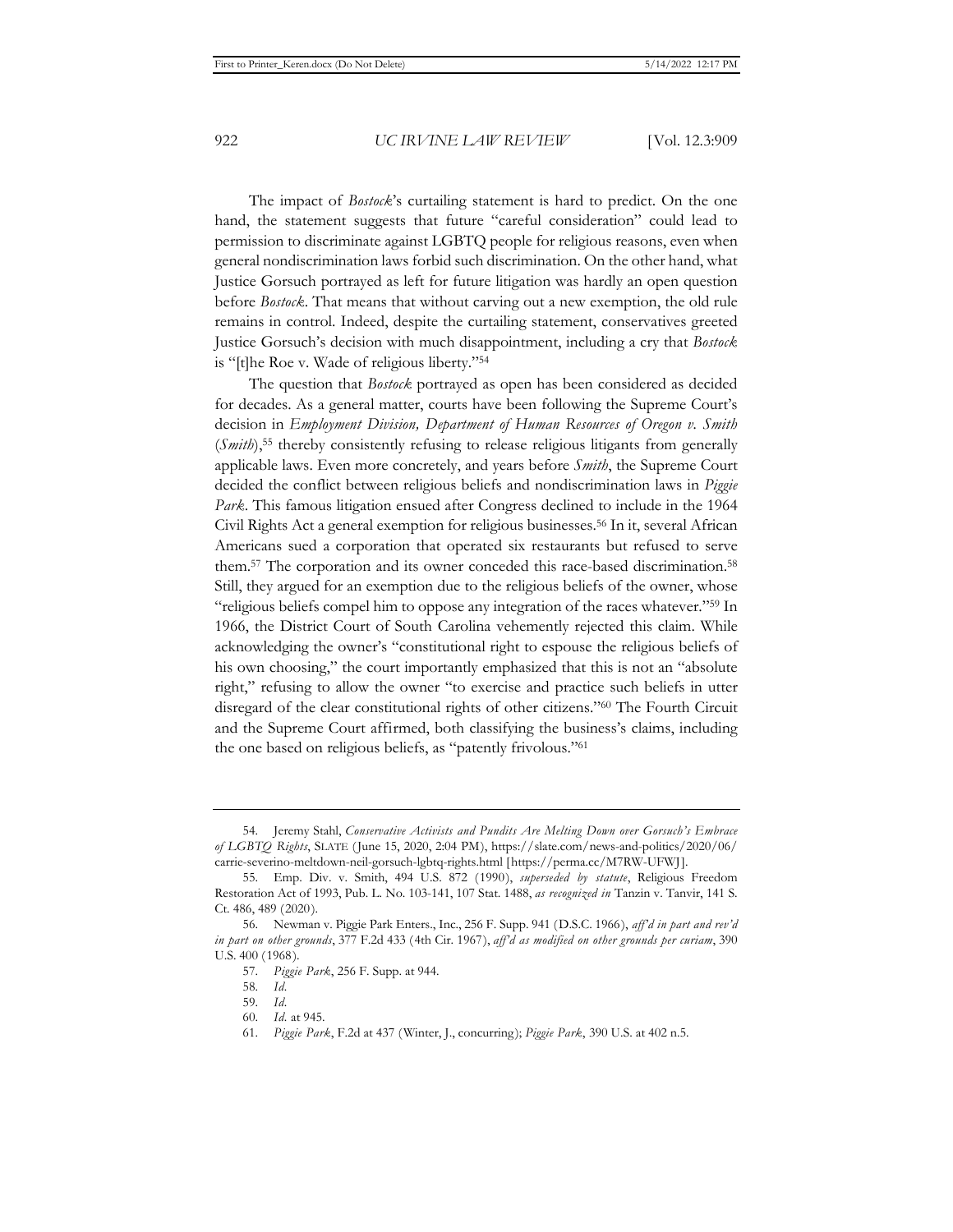It is essential to link what the Supreme Court determined in 1968 in *Piggie Park* to what it decided fifty-two years later in *Bostock*. The earlier decision means that because race is a protected category under a general nondiscrimination law (Title II), religious beliefs cannot yield exemption for a business that refuses to serve African Americans. More than a generation later, *Bostock* established that sexual orientation and gender identity are protected categories under another general nondiscrimination law (Title VII). Therefore, what *Bostock* seemingly left for the future was already answered in *Piggie Park*: their owners' religious beliefs cannot exempt businesses from generally applicable nondiscrimination laws.

Oddly, none of the Justices who debated the impact of *Bostock* on religious liberties mentioned *Smith*, with its broad rule regarding general laws' superiority. Nor did they cite the highly relevant precedent of *Piggie Park*. This silence regarding former precedents undoubtedly promotes the inaccurate impression that religious exemptions are an open question. But, unless the Supreme Court—with its recently enlarged conservative majority—will decide to undo leading precedents like *Smith* and *Piggie Park* and take away decades of civil rights protections, future cases should end like *Bostock*.

If the issue was not an open question before *Bostock*, then Justice Gorsuch's curtailing statement has a different meaning altogether. It represents the Court's latest step towards actively *reopening* the question of religious exemptions to ordinary businesses (as opposed to religious organizations). Its egalitarian outcome notwithstanding, *Bostock* continues the ambivalent tone set by the Court's 2018 decision in *Masterpiece Cakeshop* regarding a bakery's refusal to sell a wedding cake to a same-sex couple in Colorado, one of the protective states.62 Since Colorado's nondiscrimination law63 protects against such denial, it left available only the argument for awarding the business a religious exemption from generally applicable law.

Writing for the majority, Justice Kennedy did not deviate from *Smith* and *Piggie Park*. In fact, unlike the Justices in *Bostock*, he explicitly cited *Piggie Park* as he wrote that "it is a general rule that [religious] objections do not allow business owners and other actors in the economy and in society to deny protected persons equal access to goods and services under a neutral and generally applicable public accommodations law."64 However, instead of applying this "general rule" to the case of the bakery, Justice Kennedy carved out a new exception. He found that the rule should not be followed when the state's *enforcement* of its nondiscrimination law demonstrated a hostile treatment of religious objections.65 It was under this

<sup>62.</sup> Masterpiece Cakeshop, Ltd. v. Colo. C.R. Comm'n, 138 S. Ct. 1719 (2018).

<sup>63.</sup> Colorado Anti-Discrimination Act (CADA), COLO.REV.STAT.ANN. § 24-34-601 (West 2021).

<sup>64.</sup> *Masterpiece Cakeshop*, 138 S. Ct. at 1727.

<sup>65.</sup> *Id.* at 1732.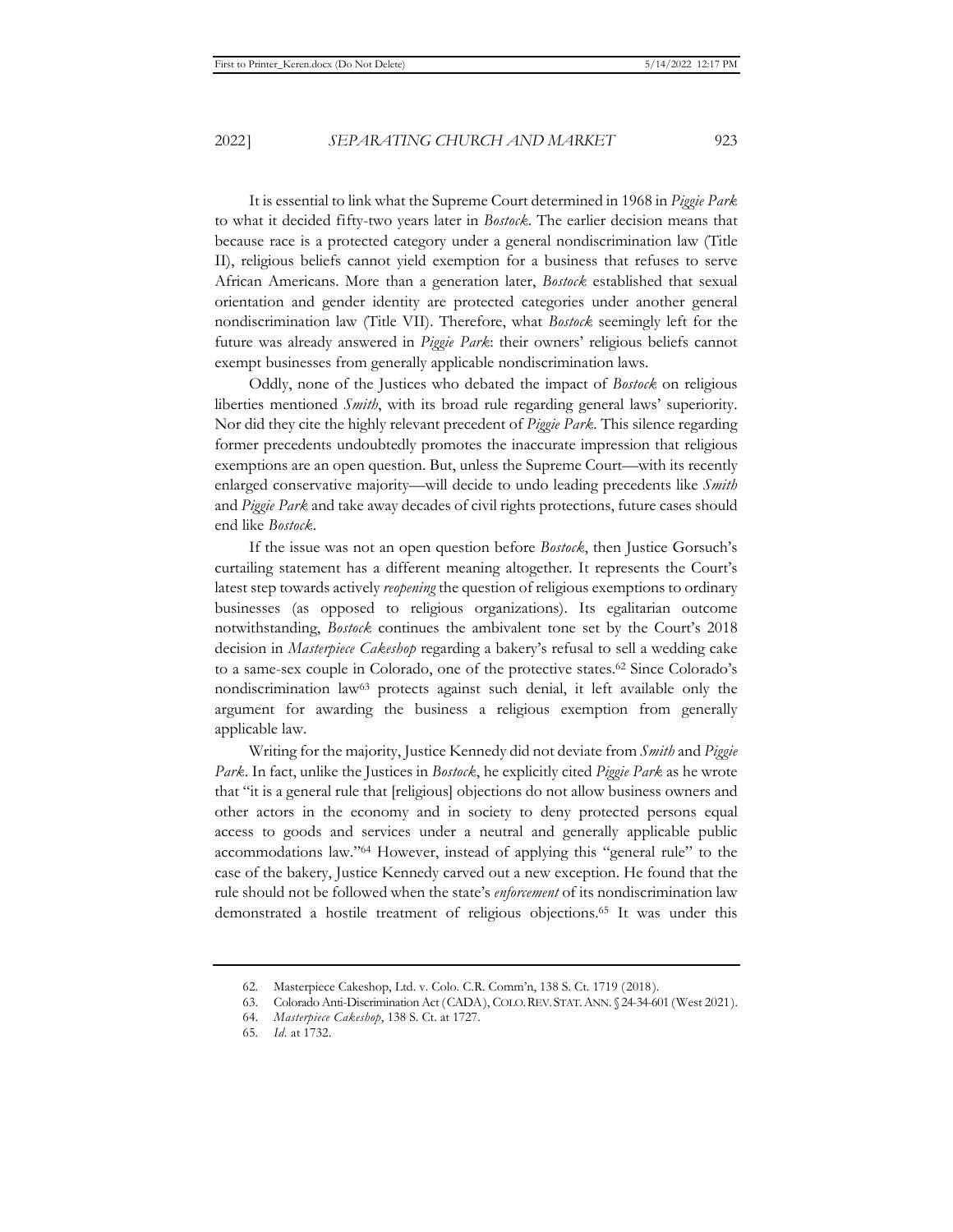narrow reasoning that the Court invalidated the order against the bakery's discriminatory acts.

Having decided the case before him, Justice Kennedy has started to regenerate the question that would later be presented as open in *Bostock*. He stated: "The outcome of cases like this in other circumstances must await *further elaboration* in the courts . . . . "66 Together, the Supreme Court's decisions in *Masterpiece Cakeshop* and *Bostock* add uncertainty to the confusing patchwork of norms that apply in each jurisdiction when businesses try to avoid nondiscrimination laws by relying on their owners' religious beliefs.

Critically, by committing to future consideration, the duo of *Masterpiece Cakeshop* and *Bostock invite* advocates of the religious right to take additional cases to courts to test the hinted new willingness. While favorable decisions in lower courts would not suffice, such cases would find their way to the Supreme Court. There, a recently enlarged conservative majority might change the law, undo *Smith*  and *Piggie Park*, and create a new exemption from nondiscrimination laws for businesses owned by religious objectors. As the next Part exposes, this increased instability has already empowered legal activism.

#### II. EFFORTS TO LEGITIMIZE MARKET DISCRIMINATION

The legal efforts to legitimize LGBTQ people's rejection from the market due to religious objections have been rising in recent years. Such increased activity is not accidental. It responds to the growing social and legal recognition of LGBTQ rights, including the national affirmation of same-sex marriage in 2015.67 Recognizing this legal activism and exposing its most recent strategy are the main goals of this Part.

#### *A. Defending a Right to Discriminate*

One form of resisting the acceptance of LGBTQ people through the market is legal actions that are sometimes called the "Wedding-Vendor Cases."68 These cases defend businesses held liable for refusing, on religious grounds, to provide goods and services related to same-sex weddings. The wedding cake dispute in *Masterpiece Cakeshop* provides a typical example. Members of the LGBTQ community have been similarly denied access to the entire commercial wedding

<sup>66.</sup> *Id.* (emphasis added).

<sup>67.</sup> *See* Obergefell v. Hodges, 576 U.S. 644 (2015).

<sup>68.</sup> *See, e.g.*, Douglas Laycock, *The Wedding-Vendor Cases*, 41 HARV. J.L. & PUB. POL'Y 49, 58 (2018).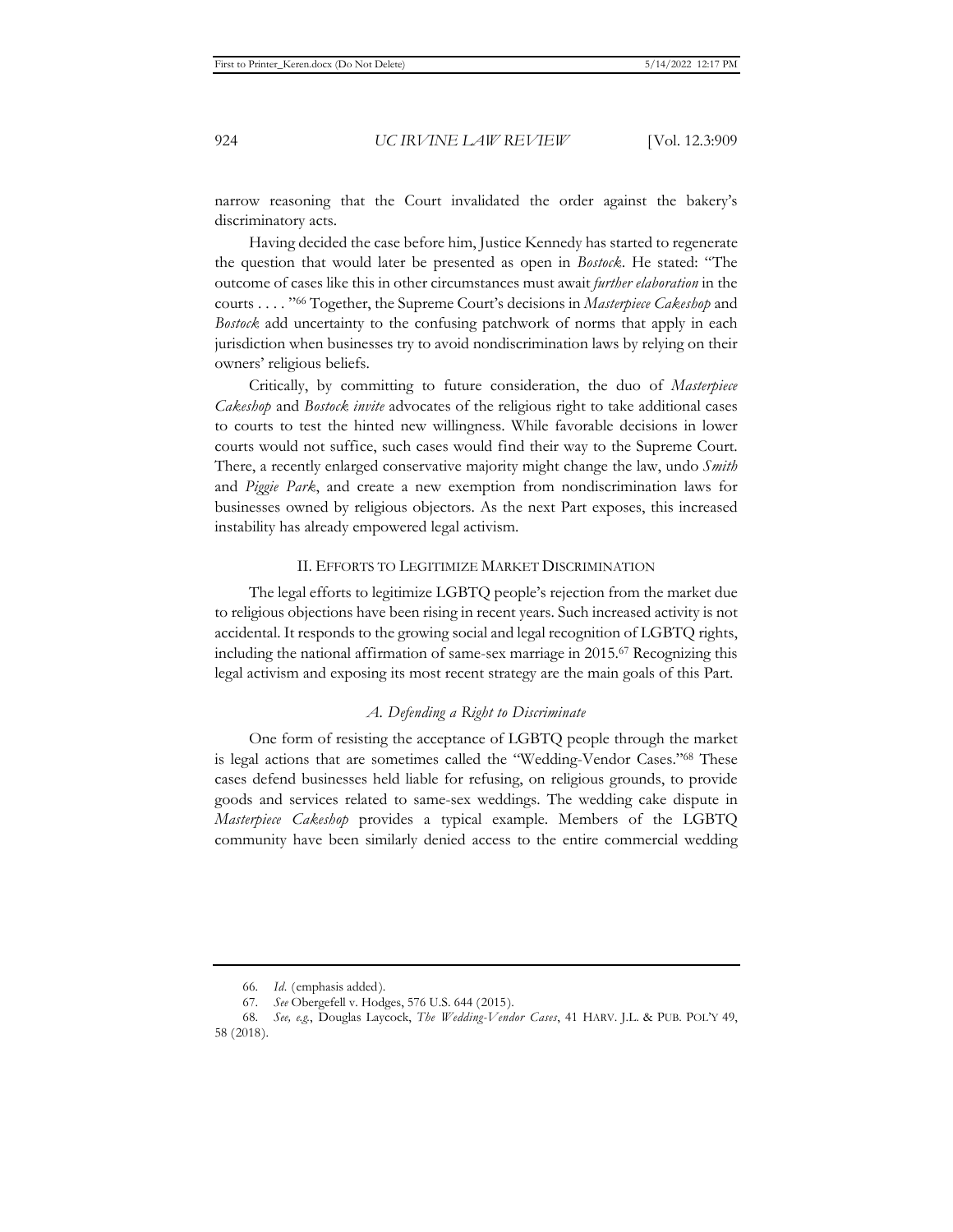industry. This market boycott has included not only cakes but also wedding venues,<sup>69</sup> flower arrangements,<sup>70</sup> photography services,<sup>71</sup> and wedding gowns.<sup>72</sup>

It is essential to acknowledge that the rejections go far beyond a spontaneous market reaction. Instead, having lost the legal battle over the right to marry, the religious right has embarked on a political battle that draws on the market power of devout Christian business owners. The strategy is twofold. The first stage occurs in the economic domain. There, religious business-owners that make a living through providing wedding-related goods and services act in defiance of nondiscrimination norms, rejecting potential clients while clarifying that their refusal originates from their objection to same-sex marriage.

The second stage is legal. When the businesses are held liable for their illegal refusals, conservative advocacy groups make one or two First Amendment arguments on their behalf.73 First, all businesses claim that enforcing them to follow nondiscrimination laws violates their right of free exercise of religion, making them participate or at least be complicit in a celebration that conflicts with their religious beliefs.74 The second of the two arguments is currently raised only in some of the Wedding-Vendors Cases. Certain businesses also claim that the products they sell or the services they provide amount to speech because they have expressive power.75 Demanding them to engage in such speech-like business activity in the context of same-sex relationships to which they object violates their freedom of speech.

In *Masterpiece Cakeshop*, the bakery and its owner raised both the free exercise of religion and the free-speech arguments. Yet, writing the Court's opinion, Justice Kennedy stated that "the free speech aspect of this case is difficult, for few persons who have seen a beautiful wedding cake might have thought of its creation as an exercise of protected speech."76 Justice Thomas, however, wrote separately to

<sup>69.</sup> *See, e.g.*, Gifford v. McCarthy, 23 N.Y.S.3d 422 (App. Div. 2016).

<sup>70.</sup> *See, e.g.*, State v. Arlene's Flowers, Inc., 441 P.3d 1203 (Wash. 2019).

<sup>71.</sup> *See, e.g.*, Elane Photography, LLC v. Willock, 309 P.3d 53 (N.M. 2013).

<sup>72.</sup> *See, e.g.*, Megan Gibson, *New Jersey Bridal Shop Refuses to Sell Wedding Gown to Lesbian Bride*, TIME (Aug. 21, 2011), https://newsfeed.time.com/2011/08/21/new-jersey-bridal-shoprefuses-to-sell-wedding-gown-to-lesbian-bride/#:~:text=Bride%2Dto%2Dbe%20Alix%20Genter,a%20dress %20that%20would%20be [https://perma.cc/X5QU-XD7D].

<sup>73.</sup> *See* James M. Oleske, Jr., *In the Court of Koppelman: Motion for Reconsideration*, 2020 BYU L. REV. 51, 55–56, 55 n.23 (arguing that "there are influential conservative advocacy organizations working very hard to raise the profile of the wedding-vendor cases and secure a right to refuse service" and citing sources).

<sup>74.</sup> *See generally* Douglas NeJaime & Reva B. Siegel, *Conscience Wars: Complicity-Based Conscience Claims in Religion and Politics*, 124 YALE L.J. 2516 (2015).

<sup>75.</sup> *See* Victoria Cappuci, Note, *The Cost of Free Speech: Resolving the Wedding Vendor Divide*, 88 FORDHAM L. REV. 2585, 2587–88 (2020).

<sup>76.</sup> Masterpiece Cakeshop, Ltd.v. Colo. C.R. Comm'n, 138 S. Ct. 1719, 1723 (2018).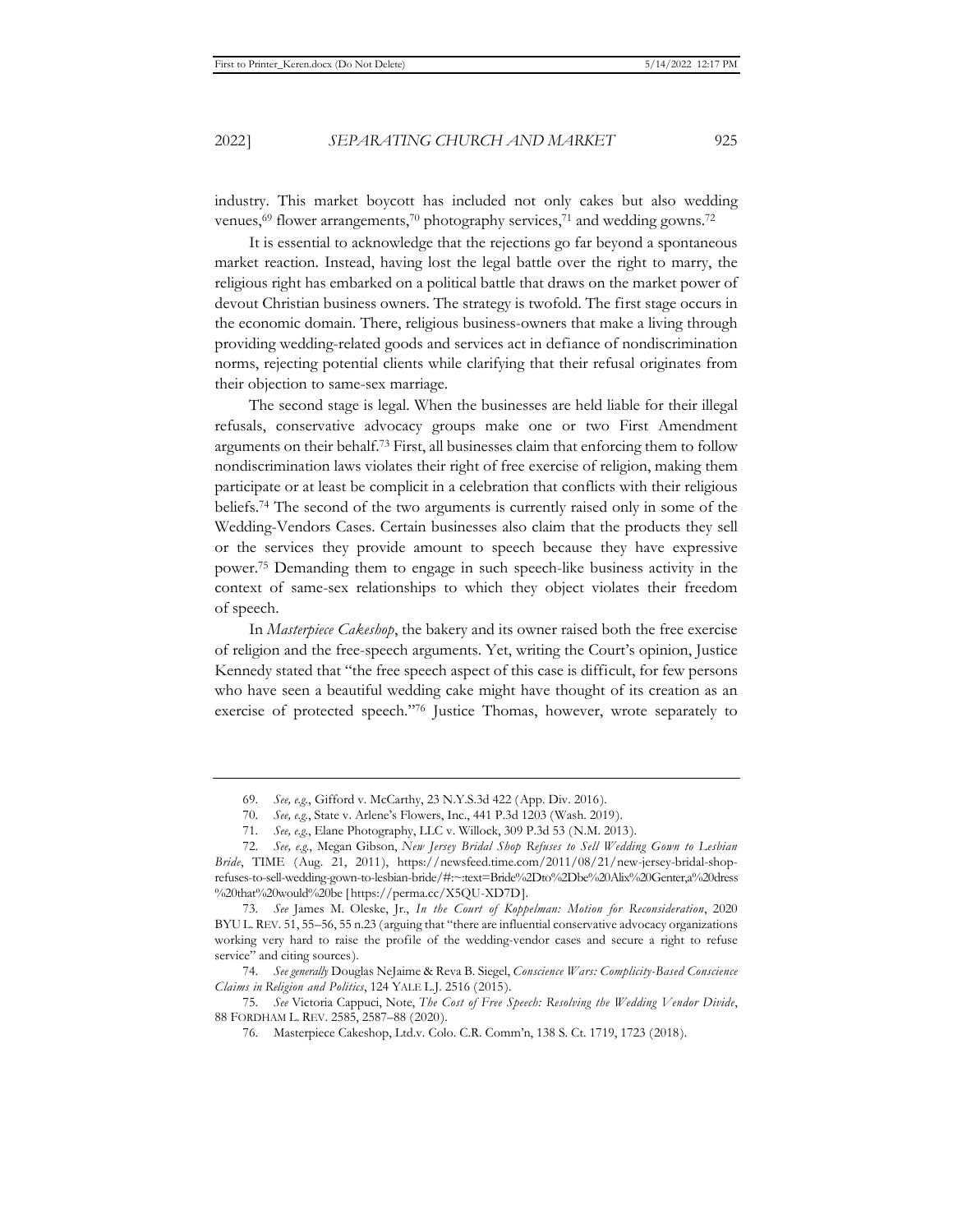support the free-speech argument. Without citing any supportive precedent,<sup>77</sup> he stated that "creating and designing custom wedding cakes—is expressive."78 Justice Thomas' analysis led him to conclude that "in future cases, the freedom of speech could be essential."79

The decision in *Masterpiece Cakeshop* is the Supreme Court's last word on the issue of market discrimination for religious reasons. Despite its length, the decision avoided all three principal issues related to market discrimination of LGBTQ people. It did not award general release from nondiscrimination laws for religious reasons. It specifically refrained from declaring free-exercise and/or free-speech arguments as strong enough to justify disobedience to nondiscrimination laws. More narrowly, the decision has not accepted that some commercial activities can be considered speech. Against this "silence," a new legal strategy has emerged. This strategy would precipitate—as demanded by Justice Thomas—the willingness of the Court to attend to the freedom of speech argument.<sup>80</sup>

#### *B. Declaring Discrimination: A New Legal Strategy*

Without awaiting a decision on the matters that are currently undecided, one leading conservative legal advocacy group—the ADF—has developed a novel form of market-based assault on LGBTQ equality. This new legal strategy is described here for the first time, while it is still being developed in a series of cases that the ADF has been forwarding through courts. The ADF has been testing quite a few of these cases countrywide, probably aiming to get them to the Supreme Court.

Remarkably, unlike the Wedding-Vendor Cases, the new cases involve no actual human conflict. In them, no LGBTQ person sought service or goods from the suing business that the ADF represents. For that reason, no refusal to deal has occurred, and therefore no action was taken against the suing business. Instead, these cases fit the adage that the best defense is a good offense. Do you intend to break your state or local nondiscrimination laws and want to do this without being held liable? Take action before anything happens.

And this is indeed the approach that the ADF has been recently taking. It pioneered two-pronged preemptive litigation by businesses owned by devout Christians. At the first prong, the ADF asks courts to state that their religious client cannot be sued under the certain nondiscrimination law that protects LGBTQ people in the client's jurisdiction.

<sup>77.</sup> *Id.* at 1748, n.1 (Ginsburg, J., dissenting) ("[The baker] points to no case in which this Court has suggested the provision of a baked good might be expressive conduct.").

<sup>78.</sup> *Id.* at 1742 (Thomas, J., concurring).

<sup>79.</sup> *Id.* at 1748.

<sup>80.</sup> *See* 303 Creative LLC v. Elenis, No. 21-476, 2022 WL 515867 (U.S. Feb. 22, 2022) (mem.) (granting certiorari in part).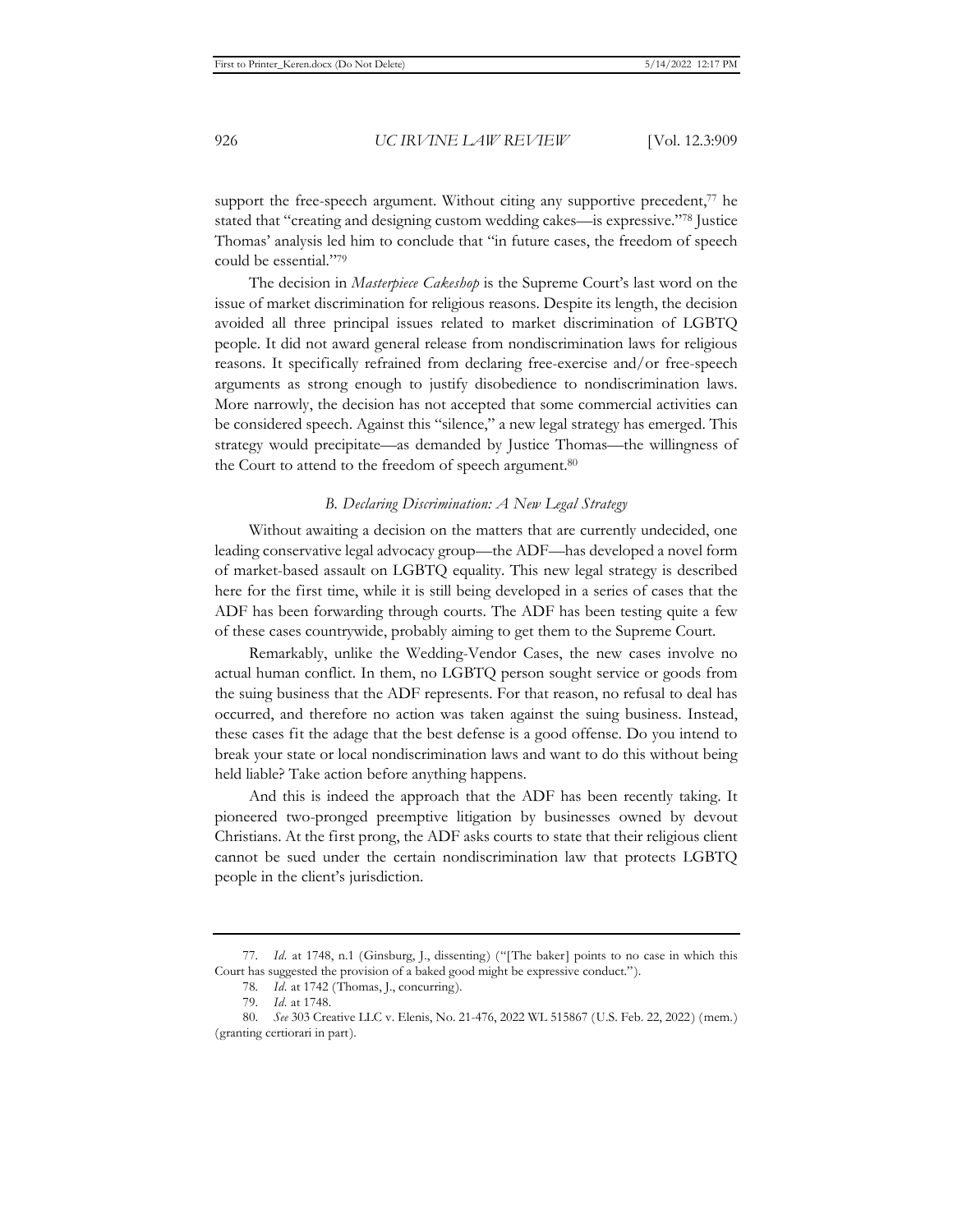To this unprecedented move, the ADF has added a second prong that raises a particularly chilling legal demand. In all the new cases, it has asked the courts to allow its clients to announce their intention to exclude LGBTQ parties publicly. As the statement that opened this Article illustrates, this prong asks permission to put up signs declaring "heterosexuals and cisgenders only," which are not unlike "whites only" or other historically traumatic signs.81

Since the new strategy takes a proactive step to certify discrimination in advance, the new cases are called here the "Preemptive Cases." The ADF already won or temporarily won four Preemptive Cases. It also ended one more case in an agreed decision that allowed a business to reject same-sex couples and has at least two more cases in the pipe, awaiting additional proceedings. And indeed, as detailed below, whenever the Preemptive Cases yielded some level of victory, the suing businesses hurried and added offensive statements to their websites.

In Arizona, one of the eighteen unsupportive states, the ADF represented a company called Brush & Nib Studio, LC. This company specializes in creating custom wedding invitations, among other calligraphy products.82 With the ADF's help, the studio challenged a nondiscrimination ordinance of the city of Phoenix. Unlike Arizona's public accommodation law, which only enumerates "sex" as a protected category, the ordinance explicitly includes sexual orientation as a protected category.83 Additionally, the ordinance notably prohibits businesses from representing that people in any of the protected categories "would be unwelcome, objectionable, unacceptable, undesirable or not solicited."84

Although Phoenix has not attempted to enforce the ordinance on the studio, its ADF lawyers asked the courts to enjoin the city from doing so in the future (the first prong of the Preemptive Cases). They also asked the court to allow the studio to announce on its website an "intention to refuse requests to create custom artwork for same-sex weddings" (the second prong).85 The case advanced through Arizona's courts until the Supreme Court of Arizona accepted the studio's arguments, awarded an injunction against enforcement of the ordinance, and allowed announcing the studio's excluding policies.86

So, with judicial permission, the studio's website now declares as follows:

Brush & Nib Studio won't create any custom artwork that . . . contradicts our Christian faith, or promotes any marriage except marriage between one

<sup>81.</sup> *See* Melling, *supra* note 3.

<sup>82.</sup> See the business' website at BRUSH & NIB, https://www.brushandnib.com/ [https://web.archive.org/web/20211217034440/https://www.brushandnib.com/] (last visited Dec.. 17, 2021).

<sup>83.</sup> Brush & Nib Studio, LC v. City of Phoenix, 448 P.3d 890, 898 (Ariz. 2019).

<sup>84.</sup> *Id.*

<sup>85.</sup> *Id.* at 899.

<sup>86.</sup> *Id.* at 926.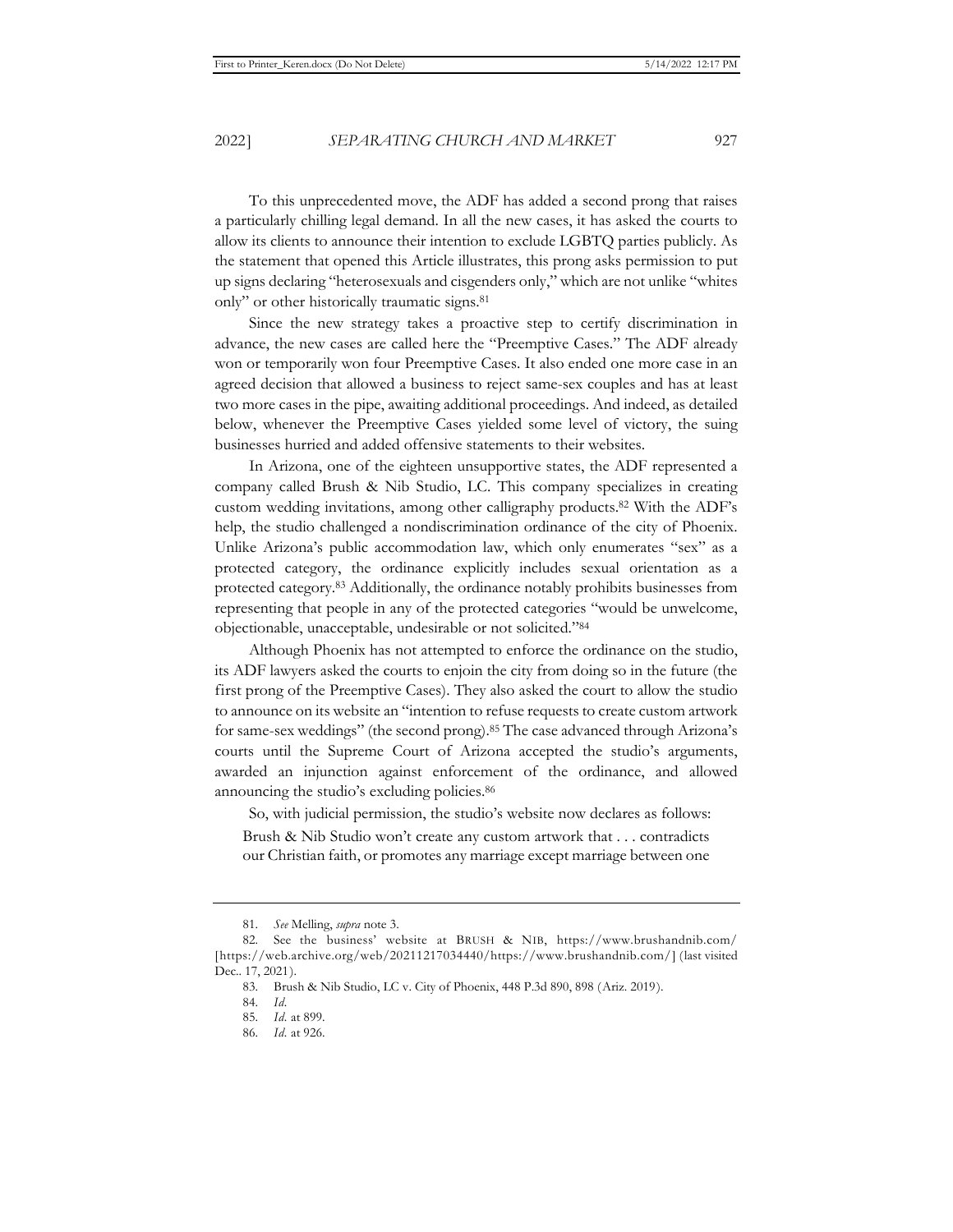man and one woman. That means Brush & Nib Studio won't create any custom art that conveys a message celebrating a same-sex wedding.87

Similarly, this time in Kentucky, another unsupportive state, the ADF represented a Louisville company called Chelsey Nelson Photography, LLC that offers "wedding photography" as first among several listed services.88 Since 1999, a Louisville Fairness Ordinance has prohibited discrimination based on sexual orientation and gender identity in housing, public accommodation, and employment.89 Like in Arizona, the Louisville ordinance also requires businesses to refrain from advertising they will not serve the LGBTQ community.90

The photography business has not yet excluded anyone or been held liable for anything. However, the ADF succeeded in convincing the U.S. District Court for the Western District of Kentucky that it has standing because what its owner "intends to do violates the Fairness Ordinance."<sup>91</sup> The ADF next persuaded the court to preliminarily enjoin Louisville from taking action based on the ordinance, thereby allowing the business to refuse to serve same-sex couples in the future.<sup>92</sup> It also managed to have the court allow the business to publish its anti-same-sex marriage policy.93

As a result of this legal victory, the company's website currently makes the statement that opened this Article, declaring:

I cannot positively depict anything that . . . devalues marriage between one man and one woman. I also can't photograph anything that conflicts with my religious conviction that marriage is a covenant relationship before God between one man and one woman (for example, I don't photograph same-sex weddings . . . . ).<sup>94</sup>

A third Preemptive Case led by the ADF was already allowed to proceed by the Eighth Circuit. Here, the ADF represents a Minnesota corporation called Telescope Media Group (TMG), which "provides a variety of video and media production services to the public."95 The ADF challenged the potential application

<sup>87.</sup> *Our Vision*, BRUSH & NIB, https://www.brushandnib.com/vision [https://web.archive.org/ web/20200208234934/http://www.brushandnib.com/vision] (last visited Feb. 8, 2020).

<sup>88.</sup> See the business' website at CHELSEY NELSON PHOTOGRAPHY, https://www.chelseynelson.com/ [https://perma.cc/TE8U-X2RK] (last visited Mar. 10, 2022).

<sup>89.</sup> Chelsey Nelson Photography, LLC v. Louisville/Jefferson Cnty. Metro Gov't, 479 F. Supp. 3d 543, 547 (W.D. Ky. 2020).

<sup>90.</sup> *Id.*

<sup>91.</sup> *Id.* at 550.

<sup>92.</sup> *Id.* at 560.

<sup>93.</sup> *Id.* at 561.

<sup>94.</sup> *Weddings*, CHELSEY NELSON PHOTOGRAPHY, https://www.chelseynelson.com/ weddings [https://perma.cc/6MAE-JZJL] (last visited Mar. 10, 2022).

<sup>95.</sup> Telescope Media Grp. v. Lucero, 936 F.3d 740, 767 (8th Cir. 2019), *motion to dismiss granted*, No. 16-4094, 2021 U.S. Dist. LEXIS 116592 (D. Minn. 2021).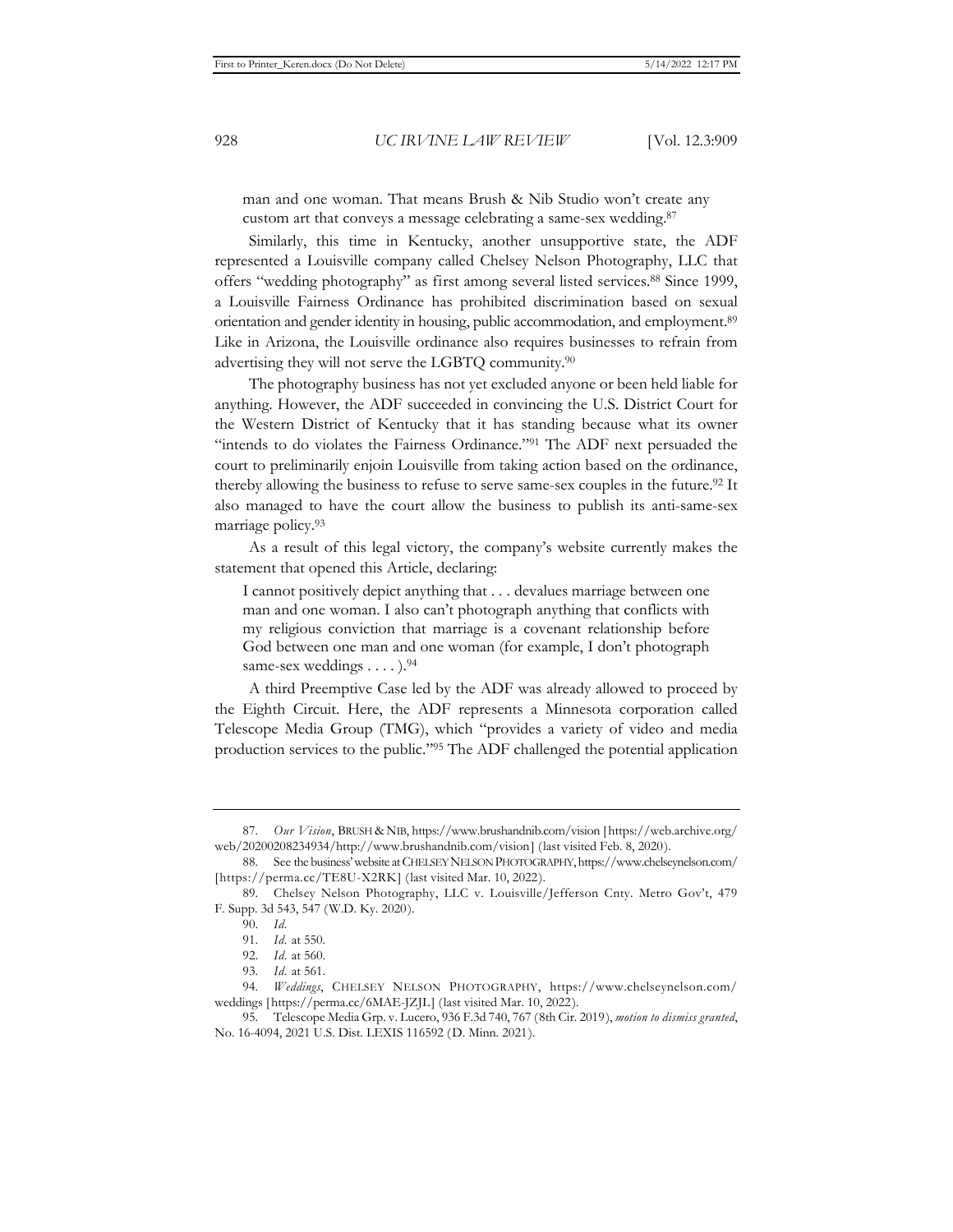of the Minnesota Human Rights Act,96 which prohibits discrimination based on sexual orientation in public accommodation and contracting.97 Like in the previous Preemptive Cases, the media corporation never refused to produce a same-sex wedding video and therefore was never forced to obey that law.

However, unlike the former cases, this one was even more hypothetical. Here, the ADF's client was not even part of the wedding industry before seeking permission to discriminate. Instead, as the Eighth Circuit clarified: "TMG does not currently make wedding videos, but [its owners] want to expand TMG to include this service."98 This intentional entry into the wedding market is significant: it highlights the offensive nature of the Preemptive Cases, distinguishing them from the efforts to defend wedding vendors that were already held liable for breaching nondiscrimination laws.

All that did not prevent the Eighth Circuit from ordering the U.S. District Court for the District of Minnesota to resume hearing of the claims against enforcement that are based on the First Amendment and consider awarding preliminary injunction.99 As this Article has been in preparation, the TMG's website has gone through transformations. At the end of November 2020, every webpage, including the "contact us" section, repeated the language discussed by the court:

Telescope Media Group exists to glorify God through top-quality media production. Because of TMG's owners' religious beliefs and expressive purposes, it cannot make films promoting any conception of marriage that contradicts its religious beliefs that marriage is between one man and one woman, including films celebrating same-sex marriages.<sup>100</sup>

However, in December 2020, this text was removed. A later decision of the lower court explained that after winning at the Eighth Circuit, the business lost interest in the wedding industry that it barely entered,101 a fact that will be revisited below.

The ADF brought a similar action in Wisconsin, a state that protects against discrimination on the basis of sexual orientation. Here, the ADF represented another photography company, Amy Lynn Photography Studio, LLC, which also offers blogging services. Again, without any previous dispute, the business sought a dual declaration: that it is allowed to reject same-sex couples and publish an

<sup>96.</sup> Minnesota Human Rights Act, MINN. STAT. § 363A.02 (1973).

<sup>97.</sup> *Telescope*, 936 F.3d at 765 (describing the background of adding sex orientation to the Minnesota's nondiscrimination law).

<sup>98.</sup> *Id.* at 767 (emphasis added).

<sup>99.</sup> *Id.* at 747.

<sup>100.</sup> *Id.* (citing the language); TELESCOPE MEDIA GRP., https://www.telescopemediagroup.net/ #About [https://web.archive.org/web/20201127092043/https://www.telescopemediagroup.net/] (last visited Nov. 27, 2020).

<sup>101.</sup> Telescope Media Grp. v. Lucero, No. 16-4094, 2021 U.S. Dist. LEXIS 116592, at \*2–3 (D. Minn. Apr. 21, 2021).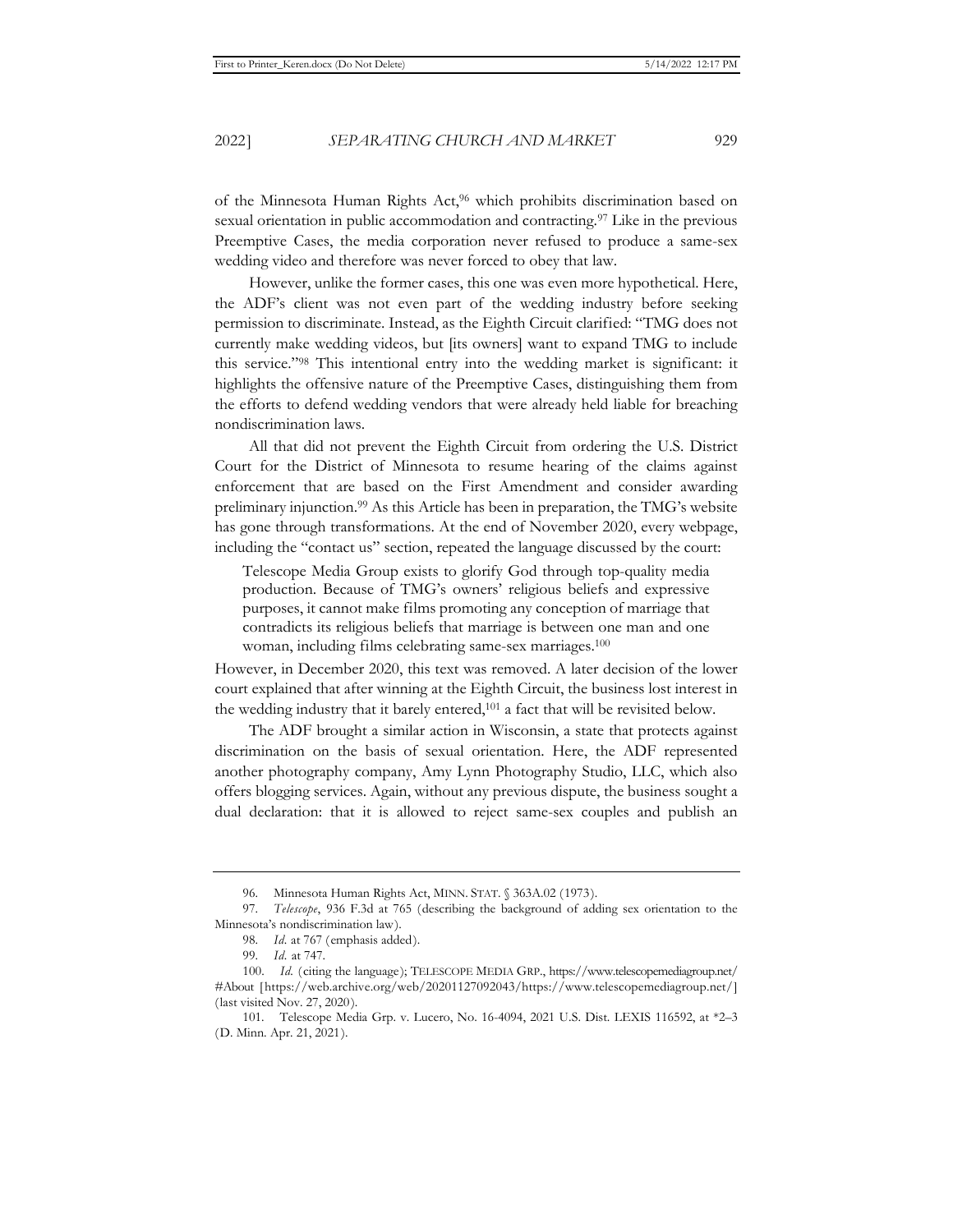excluding message.102 In response, the court took a slightly different approach, deciding that Wisconsin's nondiscrimination laws do not apply to its activity since the business only operates online.103 Regardless of such different reasoning, the practical result is similar. With a court's permission, Amy Lynn Photography Studio's website currently states that its owner "will not photograph and post about events (like same-sex wedding ceremonies) that beatify any marriage besides marriage between one man and one woman."104

Next, this time in Ohio, the ADF represented a company called Covenant Weddings LLC, which offers—for a fee—services of officiating marriages and writing content for wedding ceremonies.<sup>105</sup> Perhaps because this business is the closest to religious activity, and perhaps because (like in Wisconsin) the business operates online, Cuyahoga County, Ohio, settled the case.106 It agreed to refrain from taking action against the company and its owner when the company refuses to serve LGBTQ couples.107 The court followed with an order that adopted the agreement, which included permission to announce the business' policy.108 As in the former cases, an announcement followed, this time targeting not only same-sex couples but also transgender persons. In its relevant parts, it reads: "I cannot officiate or write for ceremonies . . . celebrating . . . same-sex marriages, or marriages including a man or woman who identifies contrary to his or her biological sex."109

This text is significant. It reveals that the battle is not limited to refusals to endorse same-sex marriage, demonstrating a much broader hostility to LGBTQ people. To account for the animosity, it suffices to note the insulting words this business chose to refer to transgender individuals: using "biological sex" instead of the standard and respectful reference to "gender assigned at birth."110

<sup>102.</sup> *See* [Proposed] Order Granting Declaratory Judgment at 2, Amy Lynn Photography Studio, LLC v. City of Madison, No. 17CV0555 (Wis. Cir. Aug. 11, 2017), https://adflegal.blob.core. windows.net/mainsite-new/docs/default-source/documents/legal-documents/amy-lynn-photography -studio-v.-city-of-madison/amy-lynn-photography-studio-v-city-of-madison—-order-grantingdeclaratory-judgment-(as-to-wisconsin-law).pdf [https://perma.cc/J6WG-HGAA].

<sup>103.</sup> *Id.* at 3–4.

<sup>104.</sup> See the business' website at AMY LYNN CREATIVE, https://amylynncreative.com/about [https://perma.cc/33W2-X99K] (last visited Mar. 10, 2022).

<sup>105.</sup> *See* Complaint at 1, Covenant Weddings LLC v. Cuyahoga Cnty., No. 1:20-cv-01622 (N.D. Ohio July 22, 2020).

<sup>106.</sup> Notice of Proposed Agreed Judgment Entry at 1, *Covenant Weddings*, No. 1:20-cv-01622 (Oct. 23, 2020).

<sup>107.</sup> Judgment Entry, *Covenant Weddings*, No. 1:20-cv-01622 (Oct. 27, 2020) (order entering judgment and dismissing the case).

<sup>108.</sup> *Id.* (listing the terms of settlement agreement).

<sup>109.</sup> See the business' website at *About*, COVENANT WEDDINGS, https://covenantweddings.org/ about/ [https://perma.cc/9NGL-MU6P] (last visited Mar. 4, 2022).

<sup>110.</sup> *See* Canela López, *9 Problematic Phrases You May Not Have Realized Are Transphobic*, INSIDER (Nov. 25, 2020, 10:16 AM), https://www.insider.com/phrases-you-should-never-say-totransgender-people-2020-11 [https://perma.cc/89LC-7RFK].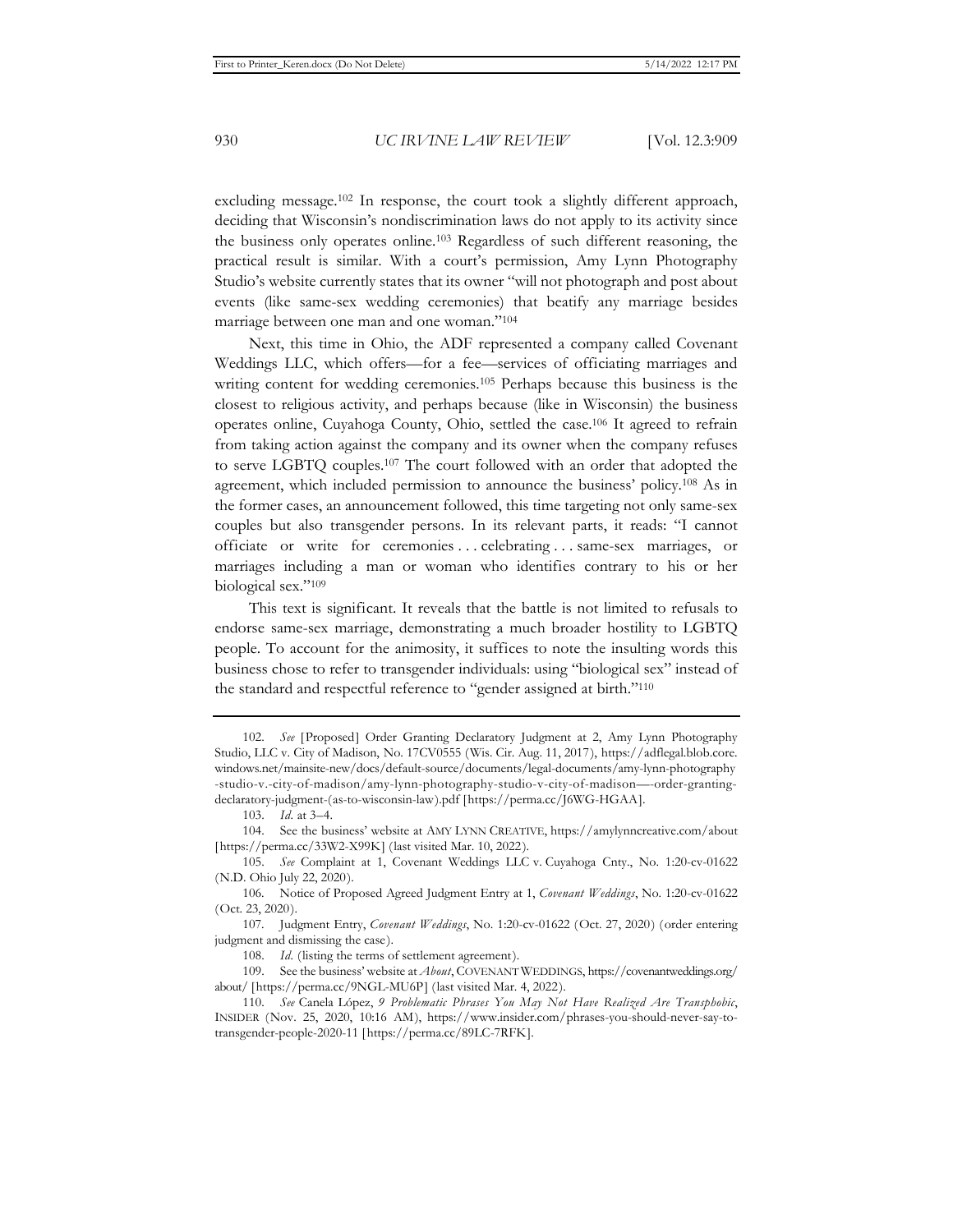Furthermore, in Colorado, the ADF represents a company called 303 Creative, LLC that does not yet design wedding websites but, like TMG, argues that it plans to do so in the future. Because Colorado is a protective state, the ADF lost at the U.S. District Court of the District of Colorado.111 The ADF immediately appealed to the Tenth Circuit, which led to a two-to-one decision favoring Colorado's ability to enforce equal treatment in the marketplace.112 However, the majority's decision was quite narrow, and rather than being a loss to the ADF, it eventually assisted its cause of securing a hearing at the Supreme Court in light of the disagreement between the Eighth and the Tenth Circuits.113

In any case, probably because the lower court found the full declaration planned by the company to "appear to violate" Colorado's nondiscrimination law,114 the company's website currently includes the following, more ambiguous, statement that suggests it may deny service on the basis of religious objection:

Because of my faith, however, I am selective about the messages that I create or promote – while I will serve anyone I am always careful to avoid communicating ideas or messages, or promoting events, products, services, or organizations, that are inconsistent with my religious beliefs.115

However, the owner of the business litigates (now at the Supreme Court) her right to make a far more explicit public statement. She wants to secure the right to clarify that due to her religious convictions, her company "will not be able to create websites for same-sex marriages or any other marriage that is not between one man and one woman."116

Similarly, in Virginia, another protective state, the ADF has been leading a litigation on behalf of one more photography business incorporated as Loudoun Multi-Images LLC. Similar to previous cases, the ADF first made a dual request to the U.S. District Court of the Eastern District of Virginia: for "a preliminary and permanent injunction" against enforcement of the state's nondiscrimination law and

<sup>111.</sup> *See* 303 Creative LLC v. Elenis, 405 F. Supp. 3d 907, 908 (D. Colo. 2019), *aff'd*, 6 F.4th 1160 (10th Cir. 2021), *cert granted in part*, No. 21-476, 2022 WL 515867 (U.S. Feb. 22, 2022) (mem.)*.*

<sup>112. 303</sup> Creative LLC v. Elenis, 6 F.4th 1160 (10th Cir. 2021), *cert. granted in part*, No. 21-476, 2022 WL 515867 (U.S. Feb. 22, 2022) (mem.).

<sup>113.</sup> *See* 303 Creative LLC v. Elenis, No. 21-476, 2022 WL 515867 (U.S. Feb. 22, 2022) (mem.). Indeed, the ADF announced its intention to appeal the 10th Circuit Decision on the same day it was released. *See* Press Release, Alliance Defending Freedom, Web Designer Will Appeal After 10th Circuit Says Colorado Can Force Her to Create Objectionable Websites (July 26, 2021), https://adflegal.org/ press-release/web-designer-will-appeal-after-10th-circuit-says-colorado-can-force-her-create [https://perma.cc/ 89BU-Y8CK].

<sup>114.</sup> *303 Creative LLC*, 405 F. Supp. 3d at 908.

<sup>115.</sup> *About*, 303CREATIVE, http://303creative.com/about/ [https://perma.cc/B6N7-FELX] (last visited Mar. 4, 2022).

<sup>116.</sup> *See 303 Creative LLC*, 6 F.4th 1160 at 1170.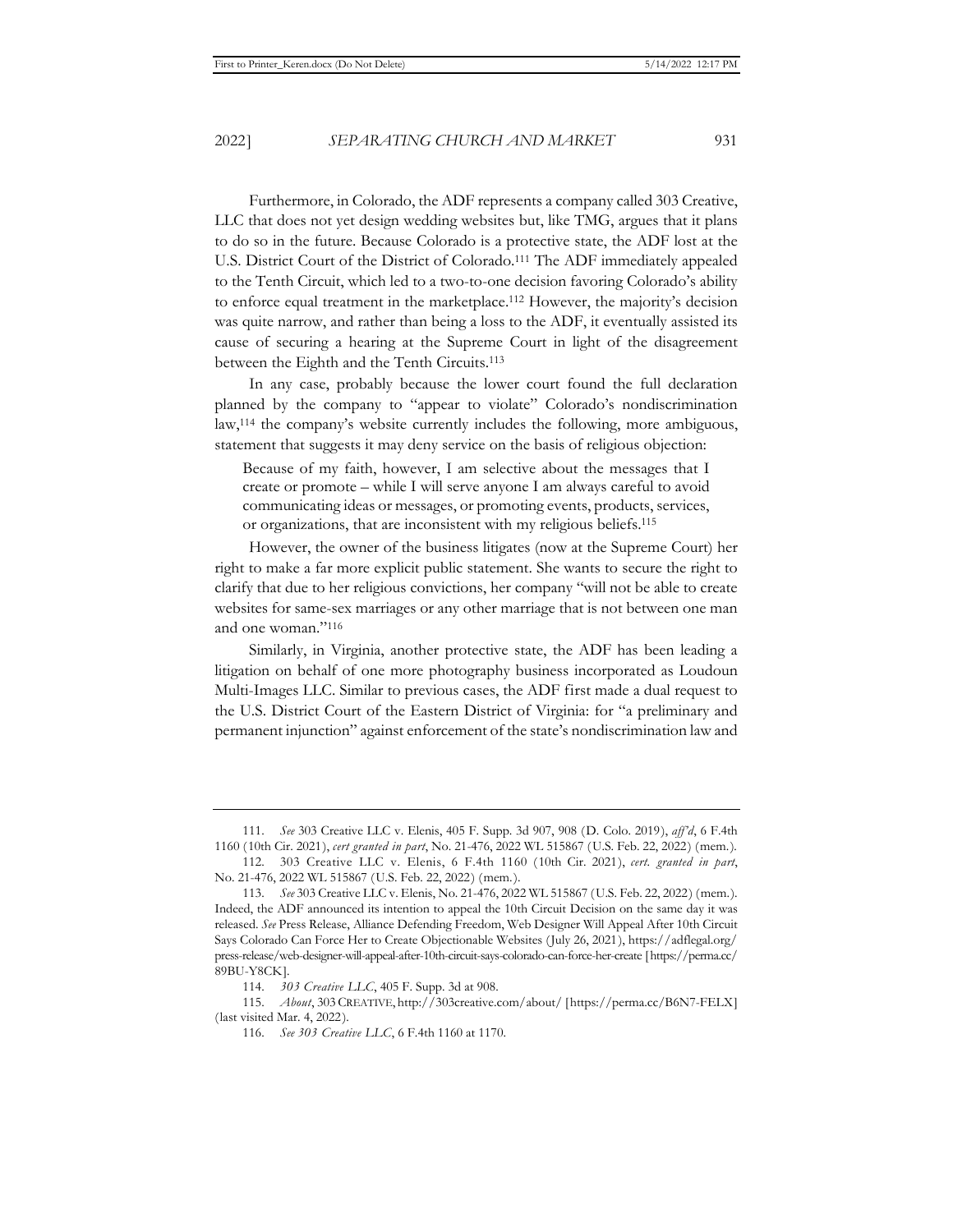permission to publicly announce that same-sex couples are not welcome.117 When the trial court denied these requests,118 the ADF appealed to the Fourth Circuit, where the case is now pending.<sup>119</sup>

Finally, at the time of writing this Article, the latest of the Preemptive Cases is starting its way in New York. The ADF initiated a litigation on behalf of a New York photography company, Emilee Carpenter LLC. Like in the other cases of this type, the ADF asks to prevent the state from enforcing its nondiscrimination laws on the business, allowing it to deny service from same-sex couples and publicly declare such policy.120 Significantly, this litigation attracted the attention of many other states. On the one hand, twenty states and the District of Columbia submitted an amicus brief in support of New York's right and duty to enforce the demands of equality across the market.121 On the other hand, fourteen other states submitted an amicus brief in support of the photography business' right to refuse to serve same-sex couples.<sup>122</sup> After losing this battle,<sup>123</sup> the ADF hurried to file a notice of appeal at the Second Circuit.124

All in all, this wave of Preemptive Cases establishes an organized and carefully calculated strategy that aims to use market activity and businesses led by devout Christians to promote traditional religious values and denounce LGBTQ life. In a narrow legal sense, the Preemptive Cases expose the fragility of the compromising formula of tolerance and mutual respect that the Supreme Court outlined in *Masterpiece Cakeshop*. 125 Evidently, the religious right is not satisfied by such a

<sup>117.</sup> Complaint at 45, Updegrove v. Herring, No. 1:20-cv-01141 (E.D. Va. Sept. 28, 2020), https://adflegal.org/sites/default/files/2020-09/Updegrove%20v.%20Herring%20%20Complaint.pdf [https://perma.cc/KKE9-XMZX].

<sup>118.</sup> *See Updegrove*, No. 1:20-cv-1141, 2021 U.S. Dist. LEXIS 62307, at \*15 (Mar. 30, 2021).

<sup>119.</sup> *See* Notice of Appeal at 1, *Updegrove*, No. 1:20-cv-1141 (Apr. 28, 2021), https://adflegal.org/sites/default/files/2021-04/Updegrove-v-Herring-Notice-Appeal-04-28-21.pdf [https://perma.cc/6HNR-EQZM].

<sup>120.</sup> Complaint at 52, Emilee Carpenter, LLC v. James, No. 6:21-cv-06303 (W.D.N.Y. Apr. 6, 2021), https://adfmedialegalfiles.blob.core.windows.net/files/EmileeCarpenterComplaint.pdf [https:// perma.cc/9Y5Z-D2FG].

<sup>121.</sup> *See* Brief for Massachusetts et al. as Amici Curiae Supporting Defendants, *Emilee Carpenter, LLC*, No. 6:21-cv-6303 (July 2, 2021), https://oag.ca.gov/system/files/attachments/press-docs/ Carpenter%20v%20James%20amicus%20brief.pdf [https://perma.cc/FN2K-E5YF].

<sup>122.</sup> *See* Brief for Nebraska et al. as Amici Curiae Supporting Plaintiff, *Emilee Carpenter, LLC*, No. 6:21-cv-06303 (June 4, 2021), https://www.texasattorneygeneral.gov/sites/default/files/ images/executive-management/2021/New%20York%20Amicus%20Brief.pdf [https://perma.cc/ ZED3-5MXF].

<sup>123</sup>*.* Emilee Carpenter, LLC v. James, No. 21-CV-6303, 2021 WL 5879090 (W.D.N.Y. December 13, 2021).

<sup>124.</sup> Notice of Appeal, Emilee Carpenter, LLC v. James, No. 6:21-cv-6303 (W.D.N.Y. January 12, 2022), https://adflegal.org/sites/default/files/2022-01/Emilee-Carpenter-Photography-v-James-2022-01-12-Appeal-Notice.pdf [https://perma.cc/5LTR-V6MP]

<sup>125.</sup> Masterpiece Cakeshop Ltd. v. Colo. C.R. Comm'n, 138 S. Ct. 1719, 1722 (2018) ("[T]he record here demonstrates that the Commission's consideration of Phillips' case was neither tolerant nor respectful of his religious beliefs.")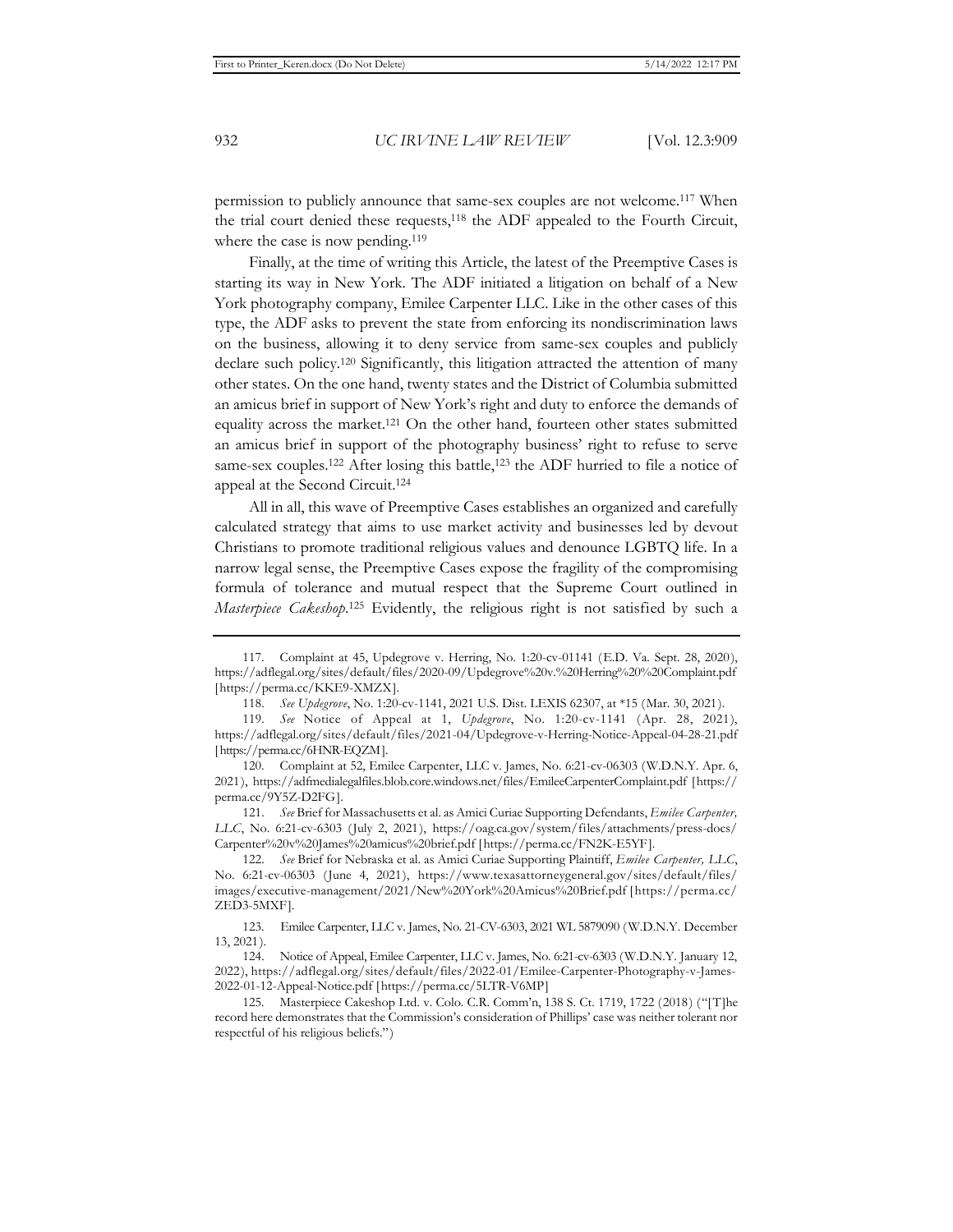modest result, and it continues to fight for much more than respectful treatment of religious beliefs.

The stream of Preemptive Cases and the offensive announcements they have already certified is alarming. These are not regular legal actions but rather a new form of anti-LGBTQ activism. At least two of the courts handling these cases have implied such understanding. In the Virginia litigation, the court found that the photography business had no standing.126 It reasoned: "No case or controversy exists when a person expresses a desire to change his previously compliant conduct to violate a new statute that no person, government or otherwise, has ever sought to enforce."127 In Minnesota, the trial court was ordered, as mentioned above, by the Eighth Circuit to consider a preliminary injunction.128 However, shortly after this victory, the business moved to dismiss the case as it no longer was interested in filming weddings.129 Significantly, before ordering the dismissal, the judge criticized the motivation behind the litigation. It noted that the case "has likely been a smoke and mirrors case or controversy from the beginning, likely conjured up by Plaintiffs to establish binding First Amendment precedent rather than to allow them to craft wedding videos, of which they have made exactly two."130

As these judicial statements suggest, the more general purpose of the Preemptive Cases is to make the market a new platform through which to fight the fundamental principle of separation of church and state.<sup>131</sup> By attacking the ability to enforce nondiscrimination laws on businesses open to the public, advocates of awarding religious exemptions pressure the state to relinquish its control of the marketplace.132 Instead, they demand that the state align itself with the religious beliefs of a small segment of its population. The coming Part delves deeper into the project of promoting a market that—if freed from the state's demands—follows religious worldviews.

#### III. THE RISE OF A NEW JURISPRUDENCE

The Preemptive Cases demonstrate how determined the religious right is to secure exemptions to spread an anti-LGBTQ message through the market. As

<sup>126.</sup> *Updegrove*, No. 1:20-cv-1141, 2021 U.S. Dist. LEXIS 62307, at \*14 (Mar. 30, 2021).

<sup>127.</sup> *Id.*

<sup>128.</sup> Telescope Media Grp. v. Lucero, 936 F.3d 740, 747 (2019).

<sup>129.</sup> Telescope Media Grp. v. Lucero, No. 16-4094, 2021 U.S. Dist. LEXIS 116592, at \*3 (D. Minn. Apr. 21, 2021).

<sup>130.</sup> *Id.* at \*5–6.

<sup>131.</sup> Greenhouse, *supra* note 21 (describing how fight of "conservative religious networks" is aimed at "lowering the barrier between church and state").

<sup>132.</sup> In that sense the project resembles other deregulatory conservative projects. *See, e.g.*, Samuel R. Bagenstos, *The Unrelenting Libertarian Challenge to Public Accommodations Law*, 66 STAN. L. REV. 1205, 1228–40 (2014) (suggesting that efforts to use the free speech doctrine are part of the deregulation campaign).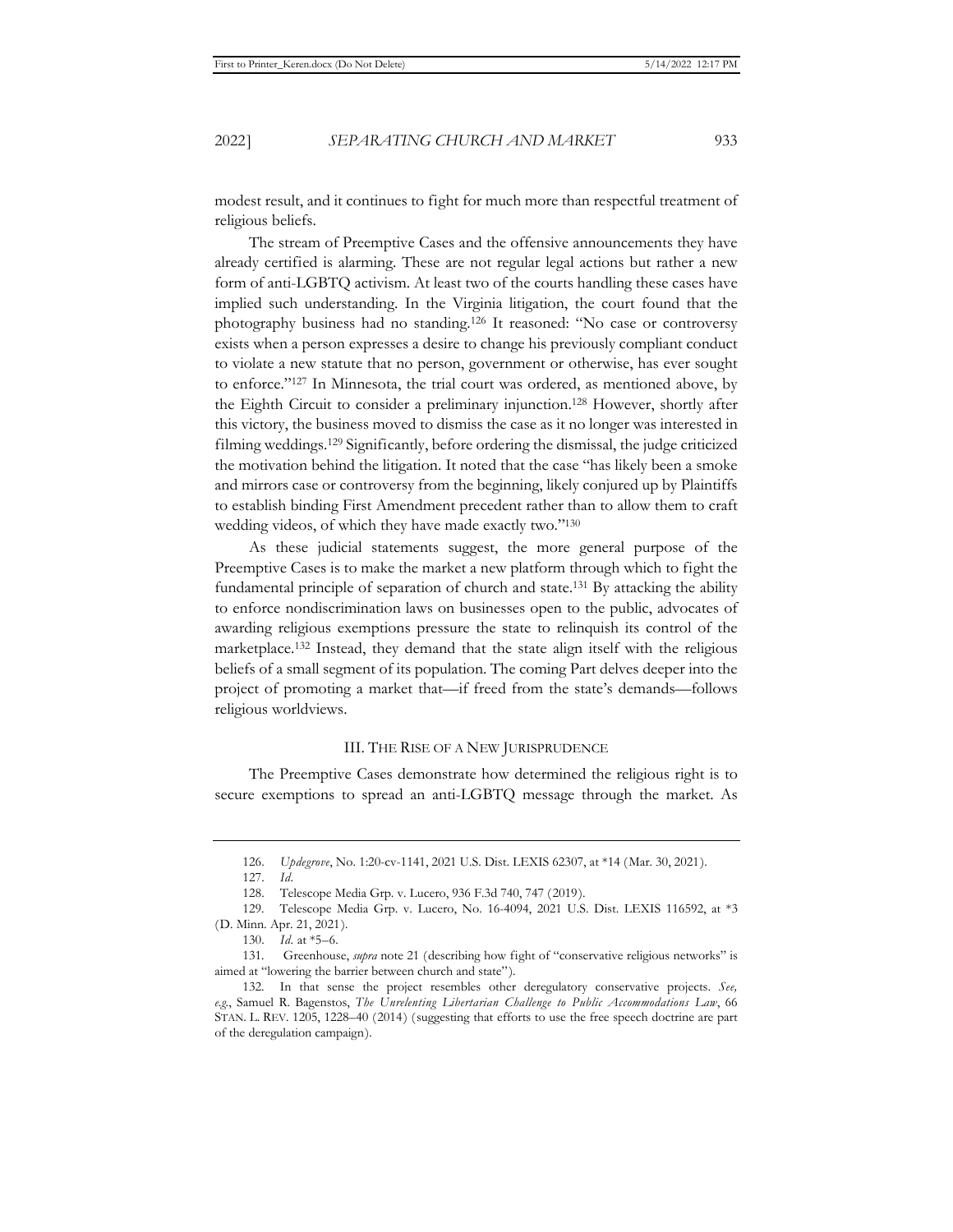discussed in the previous parts, the law had long refused to recognize this type of exemption. As a reminder, recall the litigation in *Piggie Park* in which, at the end of the 1960s, courts at all levels had no problem dismissing as frivolous the attempt of businesses to escape nondiscrimination laws by relying on the religious beliefs of their owners.133 Back then, and for long decades, the law was settled. What has changed? How did we reach a point where businesses get a blank check to discriminate against LGBTQ parties and put up offensive signs that declare their policy?

#### *A. Market Evangelism and the Neoliberal Project*

It is impossible to fully understand the recent insistence on advancing traditionalist values through the market—and the ensuing successes in lower courts—without linking the phenomenon to neoliberalism's dramatic impact. Before doing so, it is helpful to briefly introduce neoliberalism. As used here, the term refers to a political project that historically emerged in Europe, started to take over the Anglo-American world in the 1980s, and by now has become a global way of seeing the optimal organization of human society.134 Throughout the last decades, neoliberalism has deliberately reconfigured not only the market—that must be free *and* served by the state<sup>135</sup>—but also the way we think about noneconomic fields such as "politics, society, culture, and the environment."136 In this way, neoliberalism aims at establishing its market-centered rationality as a general common sense. British Prime Minister Margaret Thatcher, one of the symbols of neoliberalism, powerfully captured this extensive goal when she declared that "[e]conomics are the method, [but] the object is to change the . . . *soul*."137

Most relevant to market exclusions for religious reasons is the link between neoliberalism and traditionalist values. As political scientist Wendy Brown explains, it all started with Freidrich Hayek, a founding father of neoliberalism,138 who sought

<sup>133.</sup> *See* Newman v. Piggie Park Enters., Inc., 390 U.S. 400 (1968) (per curiam).

<sup>134.</sup> *See* BROWN, *supra* note 3, at 21 (discussing "the neoliberal transformations taking place around the world in the past four decades"); *see also* Hila Keren, *Valuing Emotions*, 53 WAKE FOREST L. REV. 829, 864 (2018) ("Intellectually, neoliberalism may have been founded in Europe by Friedreich Hayek about seventy-five years ago, but its *practical* rise in the Anglo-American world is associated more with the 1980s, under the leadership and policies of Margaret Thatcher and Ronald Reagan.") (internal footnotes omitted).

<sup>135.</sup> *See* WILSON, *supra* note 18, at 37 (explaining that neoliberalism requires the state "to actively promote and construct a free market society").

<sup>136.</sup> Jamie Peck, *Naming Neoliberalism: Preface* to THE SAGE HANDBOOK OF NEOLIBERALISM, at xxii, xxx (Damien Cahill, Melinda Cooper, Martijn Konings & David Primrose eds., 2018).

<sup>137.</sup> Interview by Ronald Butt with Margaret Thatcher, U.K. Prime Minister, in London, U.K. (May 3, 1981) (emphasis added), https://www.margaretthatcher.org/document/104475 [https://perma.cc/L9X3-RBY2].

<sup>138.</sup> *See* DANIEL STEDMAN JONES, MASTERS OF THE UNIVERSE: HAYEK, FRIEDMAN, AND THE BIRTH OF NEOLIBERAL POLITICS 3 (2012).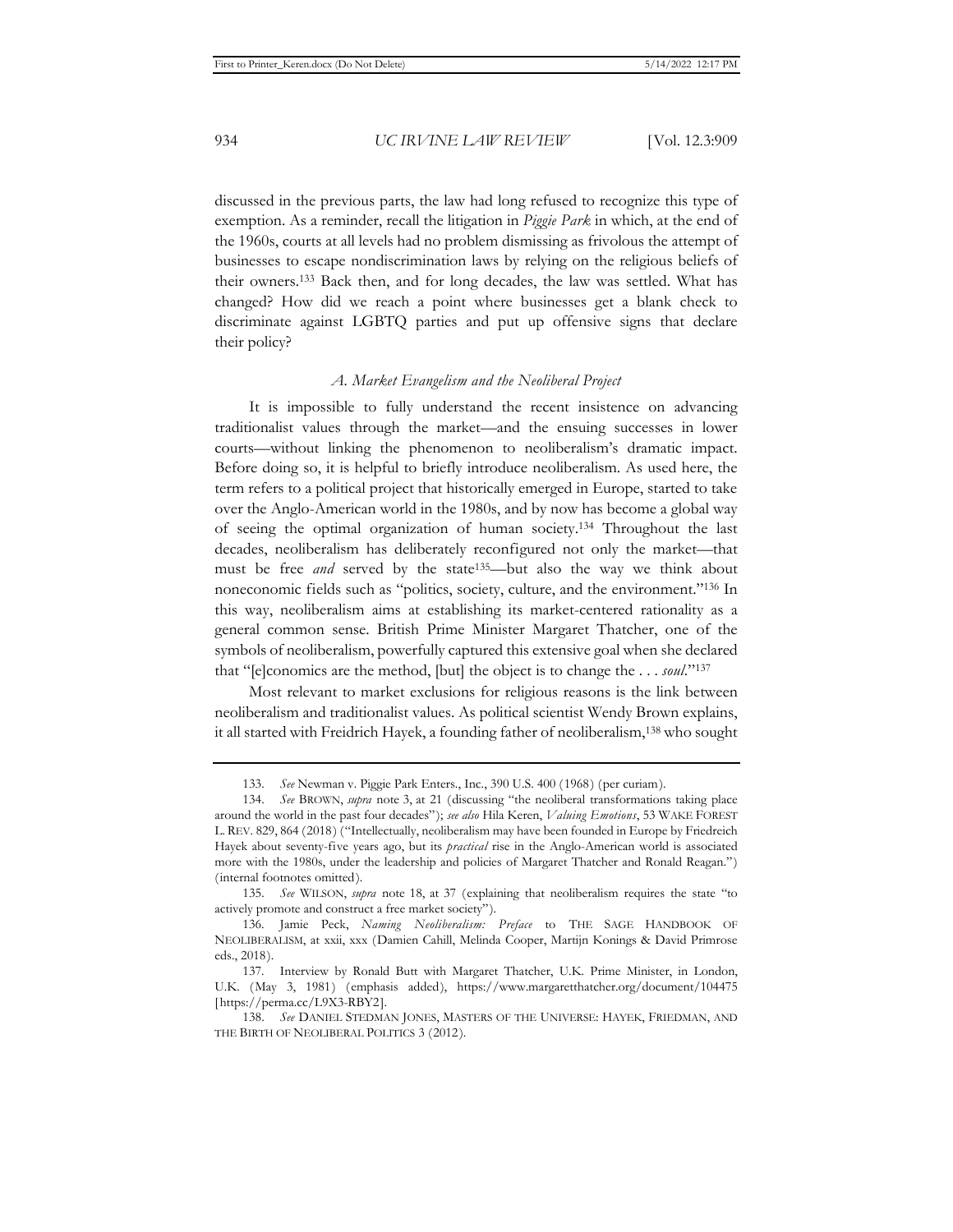to use "conventions and customs" to restrain the state's reach.139 Hayek observed that tradition and religion are rooted in individuals, families, and churches, which he called the "personal protected sphere."140 He believed that the moral rules that voluntarily develop in this personal sphere are valuable for the neoliberal project: they arise and are followed without coercion, rendering state interventions unjustified.141 Hayek's achievement of "reformatting traditionalism as freedom"142 makes the relationship between market and traditionalist values symbiotic: people are liberated to act in the marketplace as if they were at home or in church while their traditionalist values guide them in the market, eliminating the need for state regulation.

Using the market to foster traditionalist values is, therefore, an integral part of the neoliberal project. As Brown explains, the project includes more than its most known attempt to idealize the market at the expense of democratic principles.143 A less known aspect of the neoliberal project, she explains, is fostering traditional morality and religious values. To capture this facet, Brown coined the term "market evangelism."144 The remainder of this discussion uses Brown's terminology and further develops the legal manifestations of market evangelism, emphasizing how economic behavior relies on using legal tools. Accordingly, the term market evangelism, as used here, denotes the project of utilizing market activities (hiring, leasing, selling), market entities (corporations), and market tools (contracts) to evangelize society by rejecting LGBTQ parties from the marketplace.

Market evangelism and the broader neoliberal project are firmly tied. Substantively, market evangelism's core idea—the advancement of the most orthodox gender and sexual standards through the market—perfectly matches the neoliberal reliance on traditionalist values. There is also a chronological correlation as market evangelism is an extension of a conservative project developed during the same decades in which neoliberalism gained prominence. As one conservative book, titled *Defending Faith,* describes it: "The Christian Right has been a mainstay of American politics for several decades, hitting its stride in the 1980s . . . . "145

As an economic behavior that uses corporations and contracts, market evangelism is not limited to the wedding industry. While not many cases end in litigation, studies reflect a broad phenomenon. For example, in an amicus brief

145. DANIEL BENNETT, DEFENDING FAITH: THE POLITICS OF THE CHRISTIAN CONSERVATIVE LEGAL MOVEMENT 6 (2017).

<sup>139.</sup> BROWN, *supra* note 3, at 105.

<sup>140.</sup> *Id.* at 104.

<sup>141.</sup> *Id.*

<sup>142.</sup> *Id.* 

<sup>143.</sup> *Id.* at 10–12 (explaining that her first monograph about the neoliberal project focused on the market aspect of the neoliberal project as undermining democracy but the present monograph defines a second component: moral traditionalism).

<sup>144.</sup> Brown, *supra* note 10.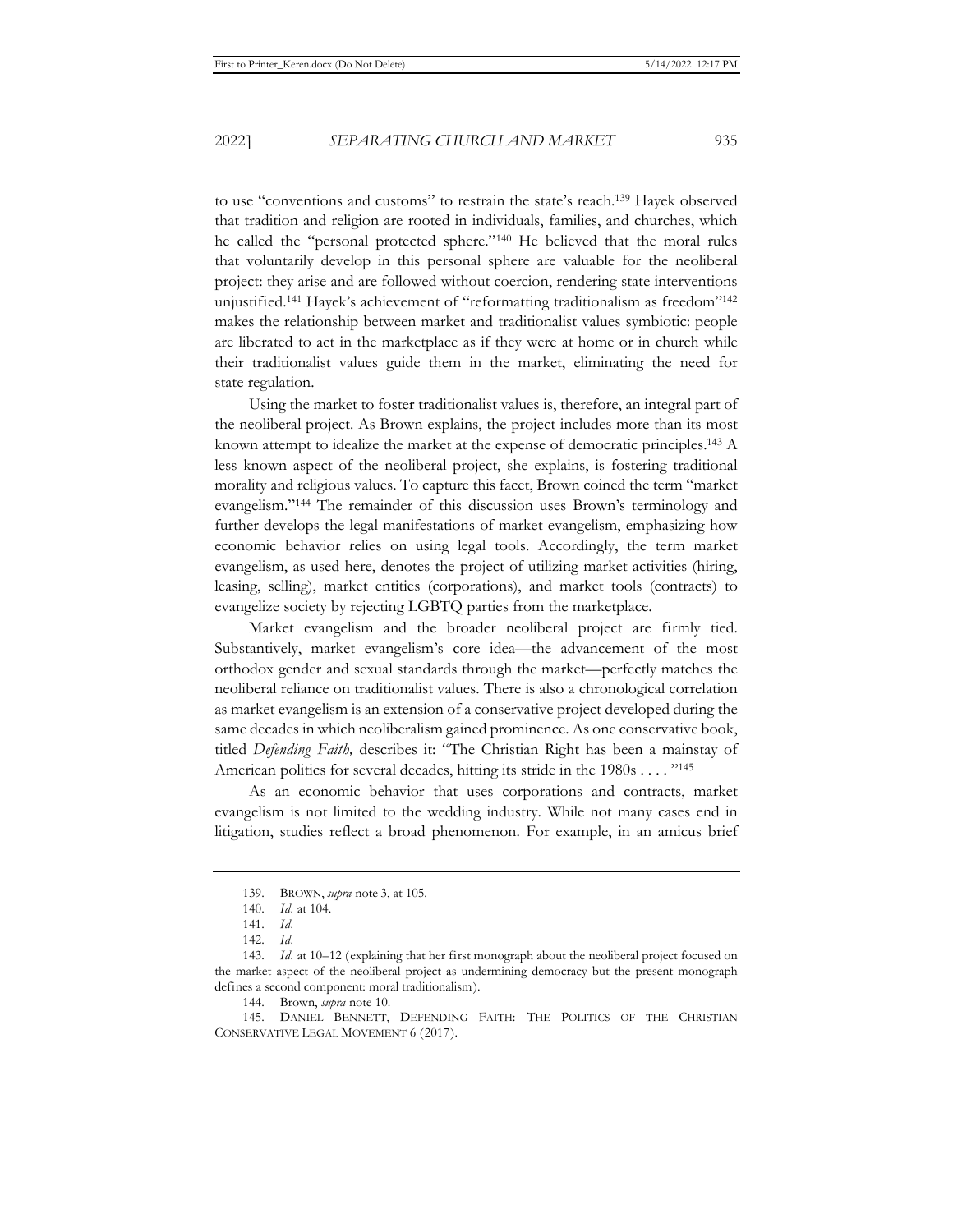submitted by Lambda, the LGBTQ advocacy group shared how rampant is the market mistreatment of the community.146 Further, a study focused on transgender persons stated that "[f]orty-four percent (44%) of respondents reported being denied equal treatment or service at least once at one or more of the 15 types of public accommodation covered in the study."147 Legal proceedings further illustrate non-wedding exclusions. For instance, owners of a bed-and-breakfast in Hawaii refused to host a lesbian couple,148 and owners of a funeral home reneged on promised burial services once they realized they contracted to serve a same-sex couple.149 Market evangelism spreads around the marketplace.

Yet, the effect of sporadic expressions of market evangelism would remain limited without further amplification. To make its traditionalist and exclusionary message reverberate, market evangelism needs publicity. And this is where the law, with its pragmatic and expressive powers,<sup>150</sup> becomes crucial. For that reason, conservative legal advocacy groups have tirelessly worked to award market evangelism both wide recognition and legal legitimization.

As part of the legal promotion of market evangelism, conservatives took the statutory path. However, realizing this path's limits due to the growing social and political support for fair treatment of LGBTQ people,151 they have dedicated hefty resources in taking the campaign of market evangelism to courts.152 Leading among

<sup>146.</sup> Brief of Lambda Legal Defense et al. as Amici Curiae Supporting Respondents at 9, Masterpiece Cakeshop, Ltd. v. Colo. C.R. Comm'n, 138 S. Ct. 1719 (2018) (No. 16-111), https:// www.scotusblog.com/wp-content/uploads/2017/11/16-111\_bsac-lambda-legal-et-al.pdf [https://perma.cc/ 8JKA-2XY8] (summarizing complaints as demonstrating mistreatment of LGBTQ people by an overwhelming list of businesses: "pharmacies, hospitals, dental offices, and other medical settings; professional accounting services, automobile dealerships and repair shops, gas stations, convenience stores, restaurants, bars, hotels and other lodging; barber shops and beauty salons; stores such as big box retailers, discount stores, pet stores, clothing stores, and toy stores; swimming pools and gyms; libraries and homeless shelters; and transportation services including busses, taxis, ride-shares, trains, air travel, and cruise ships").

<sup>147.</sup> JAIME M. GRANT, LISA A. MOTTET & JUSTIN TANIS WITH JACK HARRISON, JODY L. HERMAN & MARA KEISLING, NAT'L CTR. FOR TRANSGENDER EQUALITY & NAT'L GAY & LESBIAN TASK FORCE, INJUSTICE AT EVERY TURN: A REPORT OF THE NATIONAL TRANSGENDER DISCRIMINATION SURVEY 124 (2011).

<sup>148.</sup> Cervelli v. Aloha Bed & Breakfast, 415 P.3d 919, 923 (Haw. Ct. App. 2018).

<sup>149.</sup> Zawadski v. Brewer Funeral Servs., Inc., No. 55CI1-17-cv-00019-CM (Miss. Cir. Ct. filed Mar. 7, 2017).

<sup>150.</sup> *See, e.g.*, Robert Cooter, *Expressive Law and Economics*, 27 J. LEGAL STUD. 585, 607–08 (1998); Richard H. McAdams, *A Focal Point Theory of Expressive Law*, 86 VA. L. REV. 1649, 1650–51 (2000); Cass R. Sunstein, *On the Expressive Function of Law*, 144 U. PA. L. REV. 2021, 2022 (1996).

<sup>151.</sup> *See, e.g.*, PRRI, *supra* note 8.

<sup>152.</sup> David French, *The Supreme Court Tries to Settle the Religious Liberty Culture War*, TIME (July 14, 2020, 7:00 AM), https://time.com/5866374/supreme-court-settle-religious-liberty/ [https://perma.cc/JTV8-7K94] (describing the legislative deadlock where neither the Republican Fairness for All nor the Democratic Equality Act can pass, and explaining the turn to courts, stating: "Why waste time and money with fruitless and frustrating lobbying, when you can file a lawsuit and force a judicial response?").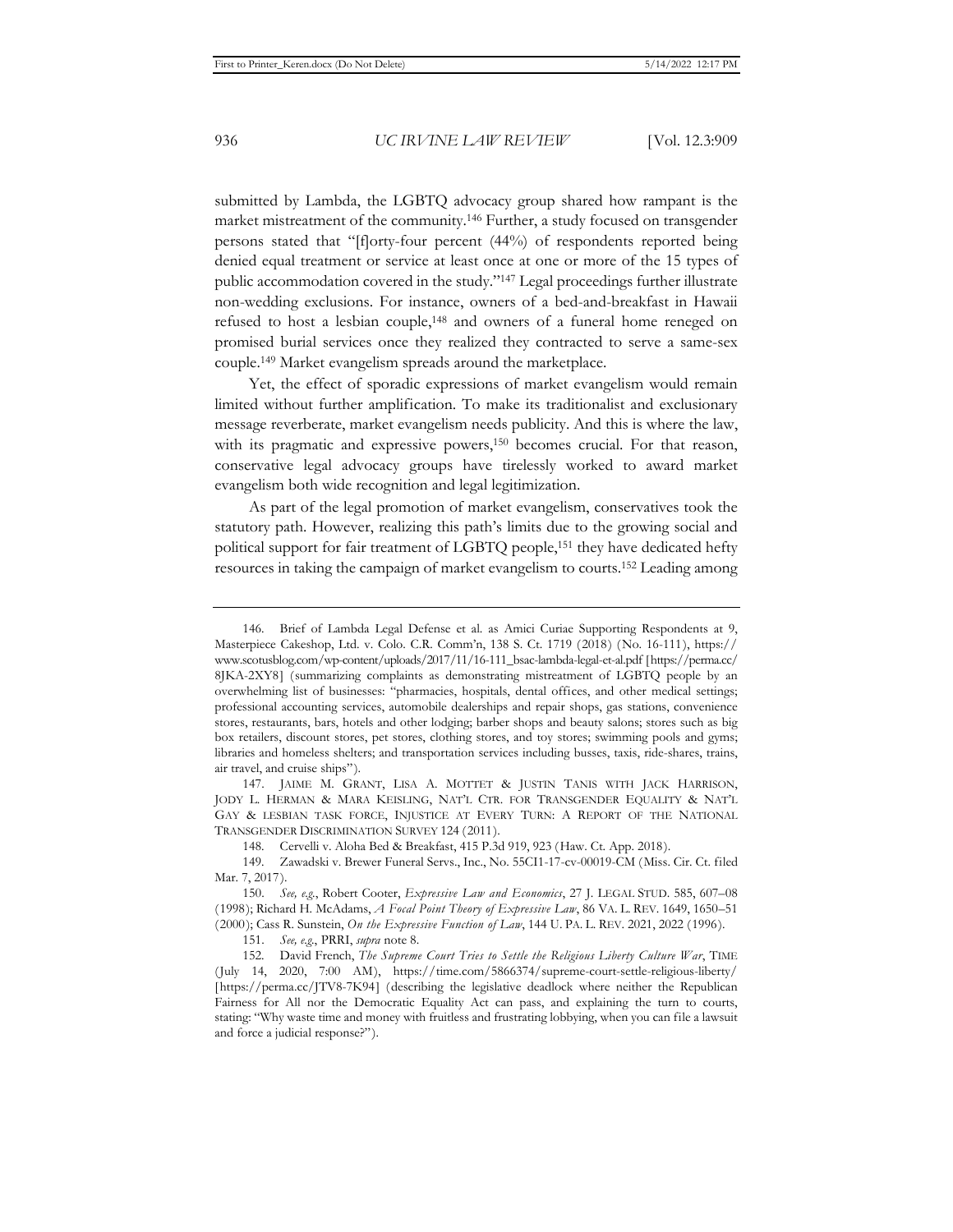these conservative groups is the ADF, discussed earlier as the developer of the Preemptive Cases strategy. Established in 1993, the organization is presently considered "the most powerful arm of evangelical Christianity"153 and the "largest legal force of the religious right."154 The ADF employs, trains, and operates an army of lawyers while utilizing a generous budget. Its website raves about dozens of lawyers155 supported by a network of "more than 3,500 Allied Attorneys."156 A recent report of the organization to the IRS shows that the ADF's Blackstone Legal Fellowship has provided training to 2,282 "top Christian law students" from "227 law schools."157 The latest available audited financial statement of the ADF shows that in the fiscal year that ended on June 30, 2020, the organization's total support and revenue came to almost \$70,000,000, including nearly \$830,000 gained from "[c]ourt awarded fees."158

Armed with these vast human and financial resources, the ADF has turned to courts. Despite alluding to defending freedom in its name, the organization's modus operandi is offensive; it actively pressures for forming a new right that would allow religious business owners to disseminate their views through the market regardless of the legal demands of equality. As described in more detail in Part II, the ADF has advanced this project using two litigation types.

In the first, the ADF represents business owners in cases in which federal, state, or local authorities already tried to stop market evangelism by enforcing nondiscrimination laws. In those cases, organizations such as the ADF typically attack the legitimacy of such enforcement efforts. The ADF's involvement in both *Bostock* and *Masterpiece Cakeshop* demonstrates this type of legal activism that aims to change the status quo through the Supreme Court. As reviewed earlier, this method is yet to produce a legal recognition of a right to engage in market discrimination for religious reasons. Even so, the ADF and its partners managed to advance market evangelism beyond what was possible before. They succeeded in convincing the Court that the claim for religious exemption for businesses is no

<sup>153.</sup> BROWN, *supra* note 3, at 110.

<sup>154.</sup> Nicole Hemmer, *Explainer: What Are the Heritage Foundation and the Alliance Defending Freedom?*, CONVERSATION (Jan. 31, 2016, 6:48 PM), https://theconversation.com/explainer-whatare-the-heritage-foundation-and-the-alliance-defending-freedom-53867 [https://perma.cc/7UNF-2WQJ].

<sup>155.</sup> *See Our Attorneys Defending You*, ALL. DEFENDING FREEDOM, https:// www.adflegal.org/about-us/attorneys [https://perma.cc/4W3E-TZLY] (last visited Mar. 4, 2022).

<sup>156.</sup> *See You Can Help Defend Freedom with Your Donor-Advised Fund*, ALL. DEFENDING FREEDOM, https://www.adflegal.org/DAF [https://perma.cc/BJE2-MTDC] (last visited Mar. 10, 2022).

<sup>157.</sup> All. Defending Freedom, Return of Organization Exempt from Income Tax (Form 990) (May 11, 2020), https://www.adflegal.org/sites/default/files/2020-07/990%20Public%20ADF%20 June%202019.pdf [https://perma.cc/EQ6H-VS7Z].

<sup>158.</sup> ALL. DEFENDING FREEDOM & AFFILIATES, CONSOLIDATED FINANCIAL STATEMENTS WITH INDEPENDENT AUDITORS REPORT 6 (2020), https://www.adflegal.org/sites/default/files/ 2020-12/Annual%20Report%20-%202020%20and%202019%2C%20June%2030.pdf [https://perma.cc/ PDB6-WHGJ].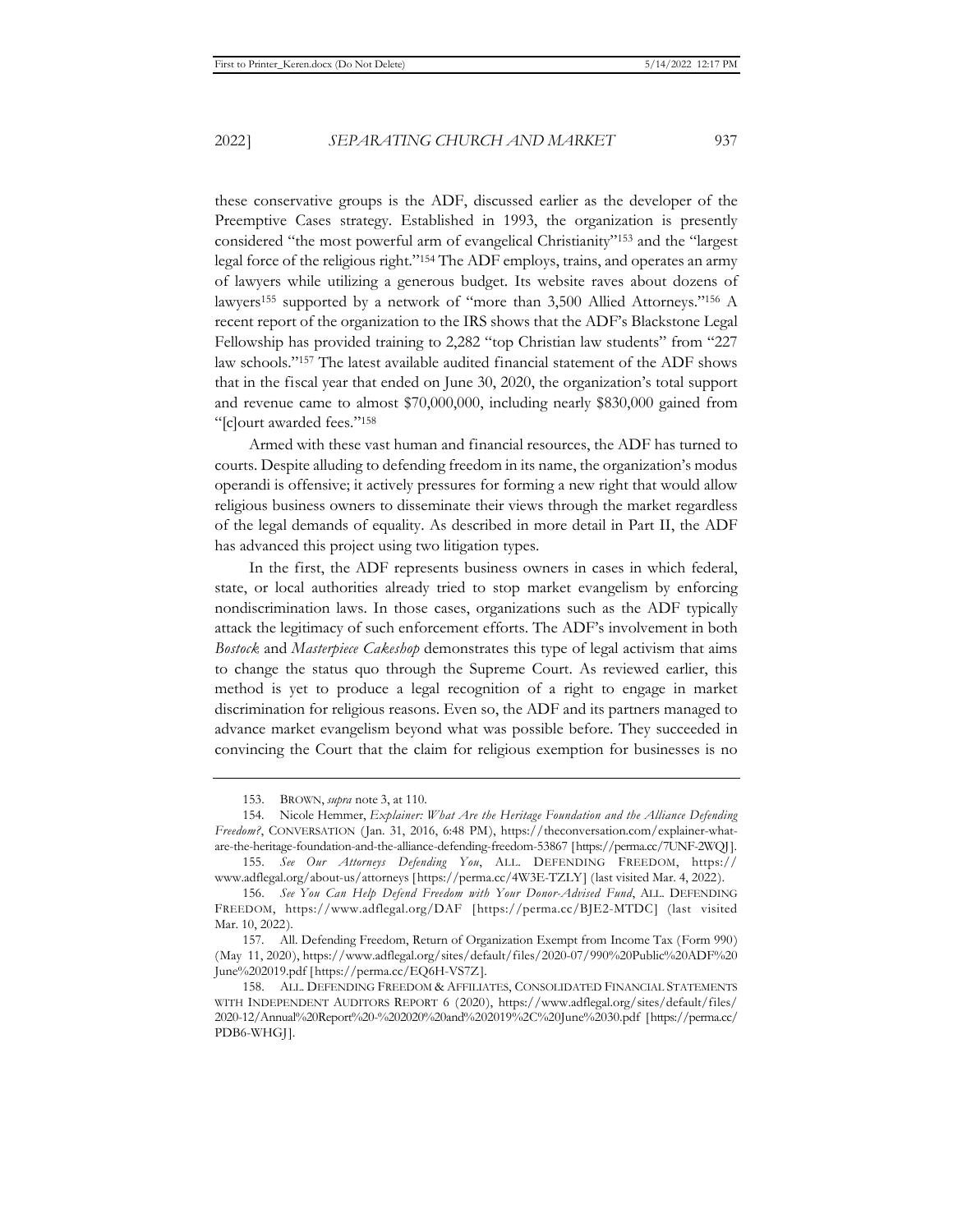longer "frivolous," as demonstrated by the fact that both *Masterpiece Cakeshop* and *Bostock* declared there might be room for such exemptions.159 Additionally, the ADF's efforts have started to portray the very attempt to enforce nondiscrimination laws on devout business owners as hostility to religion. After the Court in *Masterpiece Cakeshop* released a bakery from liability due to disrespect of religious objections, lower courts were asked to review their former decisions.160 Then, when one court decided that no hostility to religious objections was demonstrated,<sup>161</sup> the ADF relentlessly requested a second review by the Supreme Court. Urging the Court to decide what was left open in *Masterpiece Cakeshop*, the ADF's lawyers have written in a recent brief: "This Court should grant review because so much is at stake for so many."<sup>162</sup> Even though the Supreme Court ultimately denied certiorari,<sup>163</sup> the configuration of enforcement as disrespect certainly stands to temper the effectiveness of nondiscrimination laws.

The second method in which the ADF seeks to validate market evangelism is through the Preemptive Cases. In pioneering this new strategy, the ADF goes far beyond "defending" businesses or their owners' personal freedoms. Instead, it proactively and directly seeks to secure both legitimization and publicity of market evangelism. The case of *Brush & Nib Studio*, discussed earlier, demonstrates the ADF's ambitiousness. There, the ADF represented the business from the inception of the case at the Superior Court in Maricopa County164 until achieving a victory at the Arizona Supreme Court. The ADF's lead counsel then described this litigation's significance in an article published by the Federalist Society. Celebrating a four-to-three triumph, the author predicted: "The Brush & Nib decision will have far-reaching consequences inside and outside Arizona."165

Before discussing the results of these recent efforts to validate market evangelism, it is important to recognize that they reflect an organized political project and not merely legal representation. In courts, the ADF is not alone. Instead, it has been utilizing broad support from important conservative organizations that filed pro-religion amicus curiae briefs. It also has relied on academic works that

<sup>159.</sup> *See supra* Section I.B.

<sup>160.</sup> Arlene's Flowers, Inc. v. Washington, 138 S. Ct. 2671 (2018) (mem.).

<sup>161.</sup> State v. Arlene's Flowers, Inc., 441 P.3d 1203 (Wash. 2019).

<sup>162.</sup> Reply Brief of Petitioners, Arlene's Flowers, Inc. v. Washington, 141 S. Ct. 2884 (2021) (No. 19-333), https://www.supremecourt.gov/DocketPDF/19/19-333/126278/201912201018391 99\_19-333%20Reply%20Brief.pdf [https://perma.cc/B5DN-B8B5].

<sup>163.</sup> *Arlene's Flowers, Inc.*, 141 S. Ct. 2884 (mem.) ("Justice Thomas, Justice Alito, and Justice Gorsuch would grant the petition for writ of certiorari.").

<sup>164.</sup> Case History of Case No. CV2016-052251, JUD. BRANCH ARIZ. IN MARICOPA CNTY., http://www.superiorcourt.maricopa.gov/docket/CivilCourtCases/caseInfo.asp?caseNumber =CV2016-052251 [https://perma.cc/7WYQ-Q3NR] (last visited Mar. 10, 2022).

<sup>165.</sup> Jonathan Scruggs, *State Court Docket Watch:* Brush & Nib Studio v. City of Phoenix, FEDERALIST SOC'Y (Apr. 3, 2020), https://fedsoc.org/commentary/publications/state-court-docketwatch-brush-nib-studio-v-city-of-phoenix [https://perma.cc/43ZB-627T].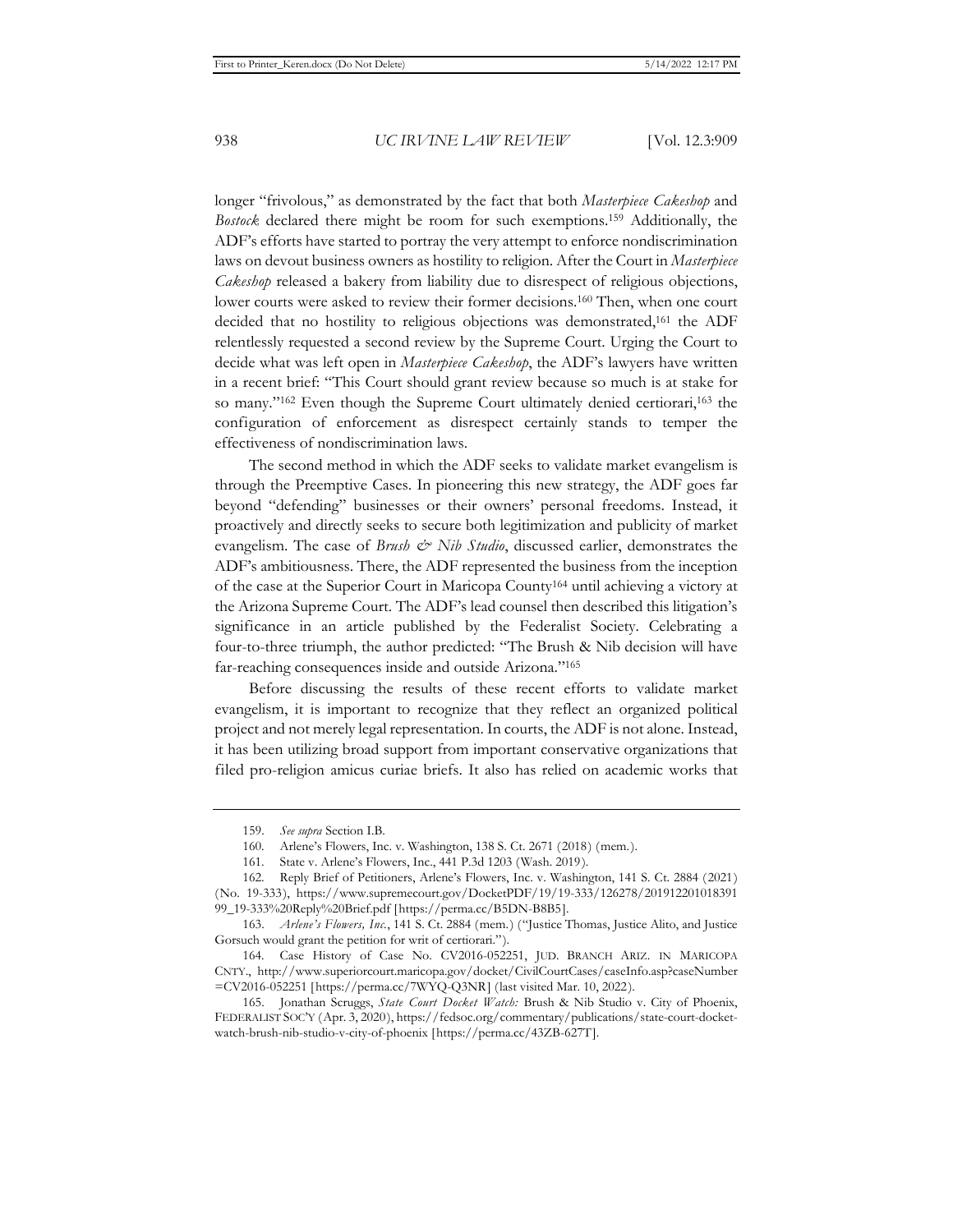originate in conservative think tanks. To illustrate, while litigating one of the Preemptive Cases, the ADF was supported by two amicus briefs. One was by the neoliberal Cato Institute.166 The other was submitted by Ryan Anderson, a senior research fellow at the neoliberal Heritage Foundation,<sup>167</sup> who has defined his interest in the litigation as based on being "a researcher who has published extensively on marriage and religious liberty."168

#### *B. The Appearance of a Traditionalist Market Jurisprudence*

The conservative project of fostering market evangelism through courts has already started to yield dramatic results. Certain Preemptive Cases have generated unprecedented decisions that express judicial willingness to allow market discrimination for religious reasons for the first time in decades. This is a striking shift because the "Supreme Court has never found a [constitutional] violation arising from the application of antidiscrimination laws to a for-profit public accommodation."169 These decisions mark the emergence of a new jurisprudence called here the traditionalist market jurisprudence.

The rising jurisprudence creates a "traditionalist market" by enabling the growth of market enclaves within which the most traditional views rule. The choice of the word "traditionalist"—instead of "religious"—aims to capture the fact that only some, and not all, religious views would uphold the type of boycott created by market evangelism.170 Undeniably, the traditionalist market jurisprudence is at its early stages and is yet to be tested at the Supreme Court. Yet, it is essential rather than premature to diagnose its rise before it gains more force. Timely detection of this new wave of conservative successes is critical to protecting LGBTQ people and the market's secular nature.

Because the recent jurisprudence currently concerns resistance to same-sex weddings, it can be narrowly described as merely creating a new type of exemption

<sup>166.</sup> Brief for the Cato Institute et al. as Amici Curiae Supporting Appellants, Telescope Media Grp. v. Lucero, 936 F.3d 740 (8th Cir. 2019) (No. 17-3352), http://files.eqcf.org/cases/17-3352- 13403104/ [https://perma.cc/5P74-2XT5]. For a discussion of the neoliberal orientation of the Cato Institute see *infra* notes 192–196 and accompanying text.

<sup>167.</sup> George Monbiot, *Neoliberalism*—*the Ideology at the Root of All Our Problems*, GUARDIAN, https://www.theguardian.com/books/2016/apr/15/neoliberalism-ideology-problem-george-monbiot [https://perma.cc/M4E5-A56D] (Sept. 8, 2021, 5:01 PM) (listing the Heritage Foundation as a leading neoliberal think tank).

<sup>168.</sup> Brief for Ryan T. Anderson & African-American and Civil Rights Leaders as Amici Curiae Supporting Appellants, *Telescope*, 936 F.3d 740 (No. 17-3352), http://files.eqcf.org/cases/17-3352- 13403132/ [https://perma.cc/2XX4-5KJ8].

<sup>169.</sup> Elane Photography, LLC v. Willock, 309 P.3d 53, 65 (N.M. 2013).

<sup>170.</sup> *See* Netta Barak-Corren, *Taking Conflicting Rights Seriously*, 65 VILL. L. REV. 259, 299 (2020) (interviewing religious leaders and concluding that very few would "rush to secure a license to discriminate whenever they encounter sexual conformity in their institutions"). Barak-Corren's findings correlate with the survey described in the introduction that found a broad religious support of LGBTQ rights. *See* PRRI, *supra* note 8.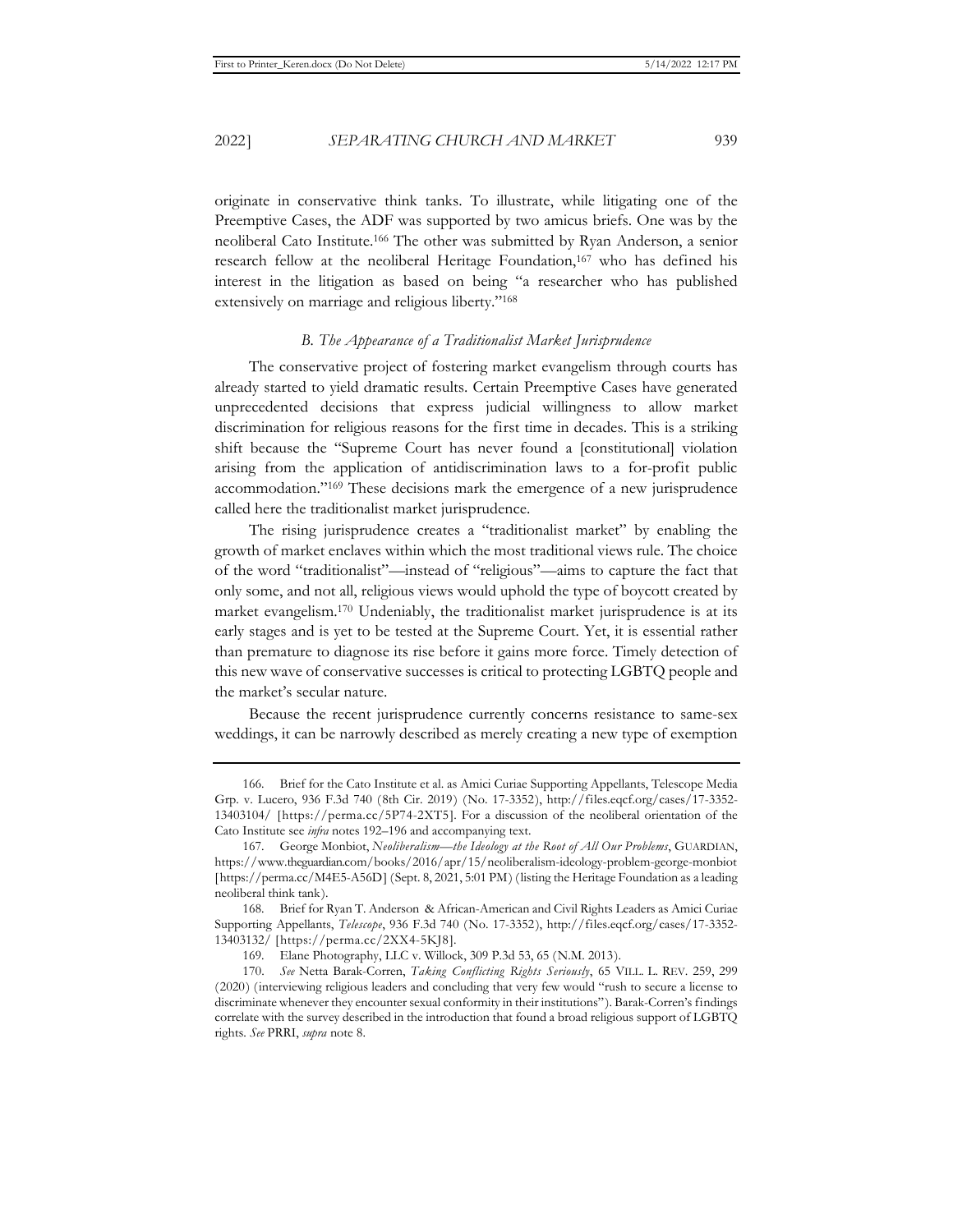in this arena. However, the decisions embrace a broader view that free exercise of religion and the freedom of speech can defeat nondiscrimination laws even when the speakers express themselves via excluding others from the marketplace while holding themselves open to the public. Accordingly, the logic of the traditionalist market jurisprudence can potentially justify additional religion-based commercial refusals. Businesses that had been recently permitted to refuse serving same-sex couples may also later be allowed to reject, for example, unmarried mothers who need cakes, flowers, or photography services for their baby showers.

Significantly, in confirming market evangelism, the developing jurisprudence is tightly related to the neoliberal project. First, its fit with neoliberalism explains its rise, which would have been unimaginable only a few decades ago. And second, the jurisprudence's content further spreads and promotes—with forcefulness unique to the law—the neoliberal common sense. Without exposing this dual interaction with neoliberalism, there is little hope to develop an alternative theory that would help to cope with market evangelism.

The first and main idea that ties the traditionalist market jurisprudence to neoliberal rationality is the economization of noneconomic matters. In general, courts engage in economization when they extend "a specific formulation of economic values, practices, and metrics" to legal issues not associated with the economy.<sup>171</sup> For example, in *Brush & Nib Studio*, such economization transpired when the court opened its analysis with three sentences that transferred the rights of free speech and free exercise of religion to the market and presented them as materializing through business decisions.172

To do that, the court started by echoing Justice Alito's warning against silencing religious objections in *Obergefell*. 173 Justice Alito cautioned that what may follow from the validation of same-sex marriage is "that those who cling to old beliefs will be able to whisper their thoughts . . . but if they repeat those views in public, they will risk being labeled as bigots and treated as such . . . . "174 However, the decision in *Brush & Nib Studio* did not stop there. It added that expressing such "old beliefs" in public must involve communicating them in the market through commercial activities. In the court's words, speaking in public "includes the right to create and sell words, paintings, and art."175 The idea of "selling pure speech"176 is a considerable departure from former theories relating to speech. Indeed, speaking in public is a necessary enhancement of any private whispering as it enhances the

<sup>171.</sup> WENDY BROWN, UNDOING THE DEMOS: NEOLIBERALISM'S STEALTH REVOLUTION 30 (2015); *see, e.g.*, Keren, *supra* note 49 (analyzing the arbitration revolution as an economization of alternative dispute resolution).

<sup>172.</sup> Brush & Nib Studio, LC v. City of Phoenix, 448 P.3d 890, 895 (Ariz. 2019).

<sup>173.</sup> Obergefell v. Hodges, 576 U.S. 644 (2015).

<sup>174.</sup> *Id.* at 741.

<sup>175.</sup> *Brush*, 448 P.3d at 895 (emphasis added).

<sup>176.</sup> *Id.* at 910.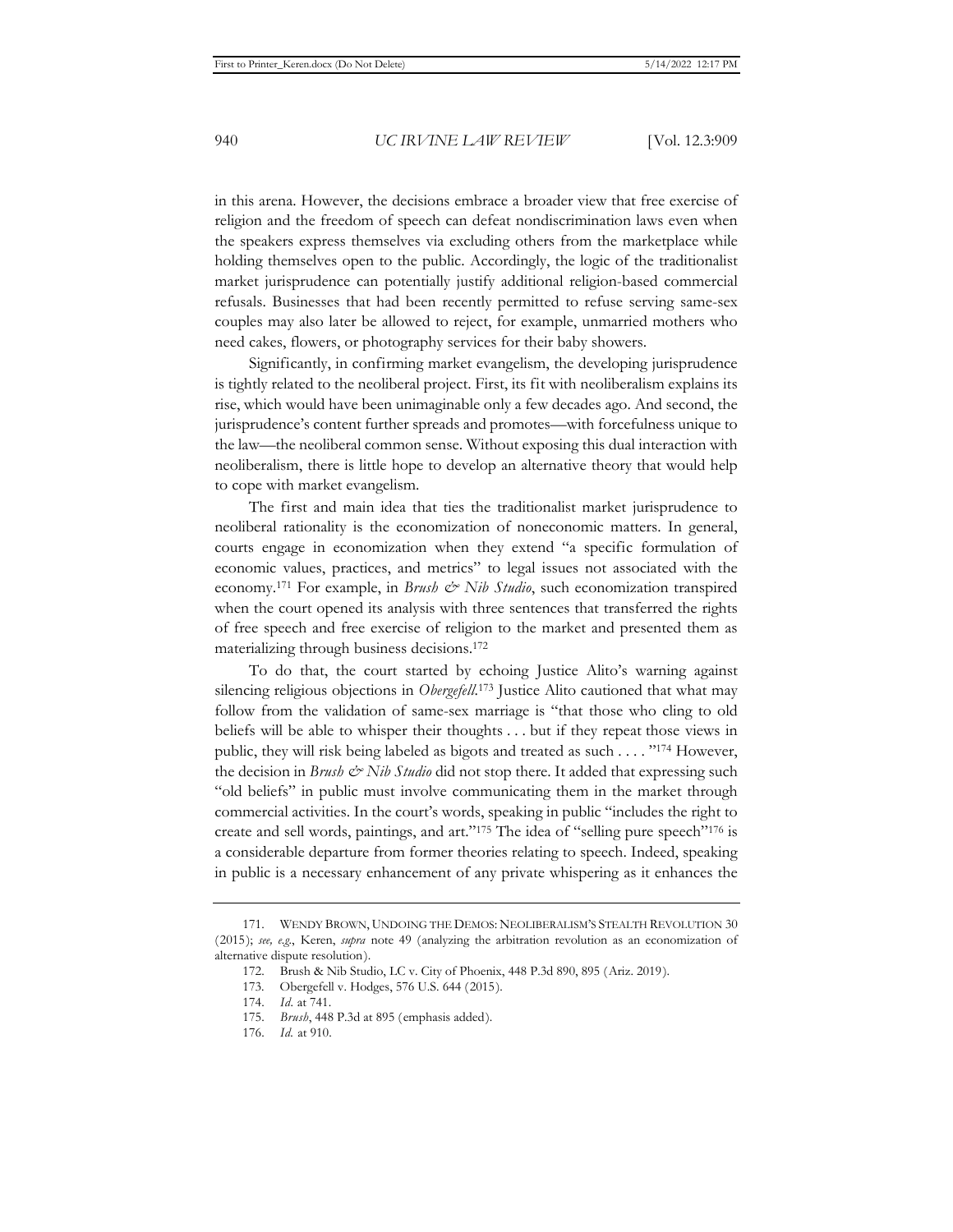message's volume and reach. "Selling" (or refusing to sell), by contrast, has no such innate effect. Indeed, the freedom of speech would have been at risk if people could only whisper or express themselves through refusals to sell. Conveying religious views through business decisions is therefore neither a conventional nor a salient form of expression.

Declaring selling decisions as essential to speaking about religion transforms the ideological nature of these communications. It analogizes religion-based exclusions to common economic refusals, thereby normalizing and neutralizing the expression of religious views through the market. As a result, rejections of LGBTQ clients seem as legitimate as denials of people with bad credit or no shoes, gaining legitimacy they never had before.

While the *Brush & Nib Studio* decision is not the first to economize speech, it adds a new layer to past decisions that had this effect. In both *Citizens United v. FEC*177 and *Burwell v. Hobby Lobby*, 178 the Supreme Court compared allocating financial resources to speech, bringing scholars to criticize the Court for advancing neoliberal rationality.<sup>179</sup> But the decision in *Brush & Nib Studio* entails a significant expansion of this idea. It suggests that a host of other business decisions should count as similarly expressive. This new category currently includes declining to sell to some people what the business regularly sells to all others. It also involves the decision to advertise discriminating policies.

Critically, *Brush & Nib Studio* does not exhaust the list of business decisions that carry "expressive" value. Another traditionalist market decision, *Telescope Media Group*, can demonstrate the list's potential to expand.180 As mentioned before, in this case, the Eighth Circuit allowed a business to enter a new market to convey a traditionalist message. As the court describes it, the business's Christian owners "now wish to make films that promote their view of marriage as a 'sacrificial covenant between one man and one woman.' To do so, they want to begin producing wedding videos, but only of opposite-sex weddings."181

Seeking permission to enter the market of weddings for the purpose of speaking against same-sex marriage may be the most aggressive form of market evangelism as carried by the Preemptive Cases. It is fundamentally different than allowing businesses to align their expenditures with their beliefs. While "speaking" with business money is itself antithetical to democratic principles, at least it is incidental to the main market activities pursued by the business. By contrast, in *Telescope Media Group*, the speech takes center stage. The company asked, and the

180. Telescope Media Grp. v. Lucero, 936 F.3d 740 (8th Cir. 2019).

<sup>177.</sup> Citizens United v. Fed. Election Comm'n, 558 U.S. 310 (2010).

<sup>178.</sup> Burwell v. Hobby Lobby Stores, Inc., 573 U.S. 682 (2014).

<sup>179.</sup> *See* Brown, *supra* note 10, at 181 (discussing and criticizing as dissemination of neoliberalism both *Citizens United*, 558 U.S. 310 and *Hobby Lobby*, 573 U.S. 682).

<sup>181.</sup> *Id.* at 747 (emphasis added).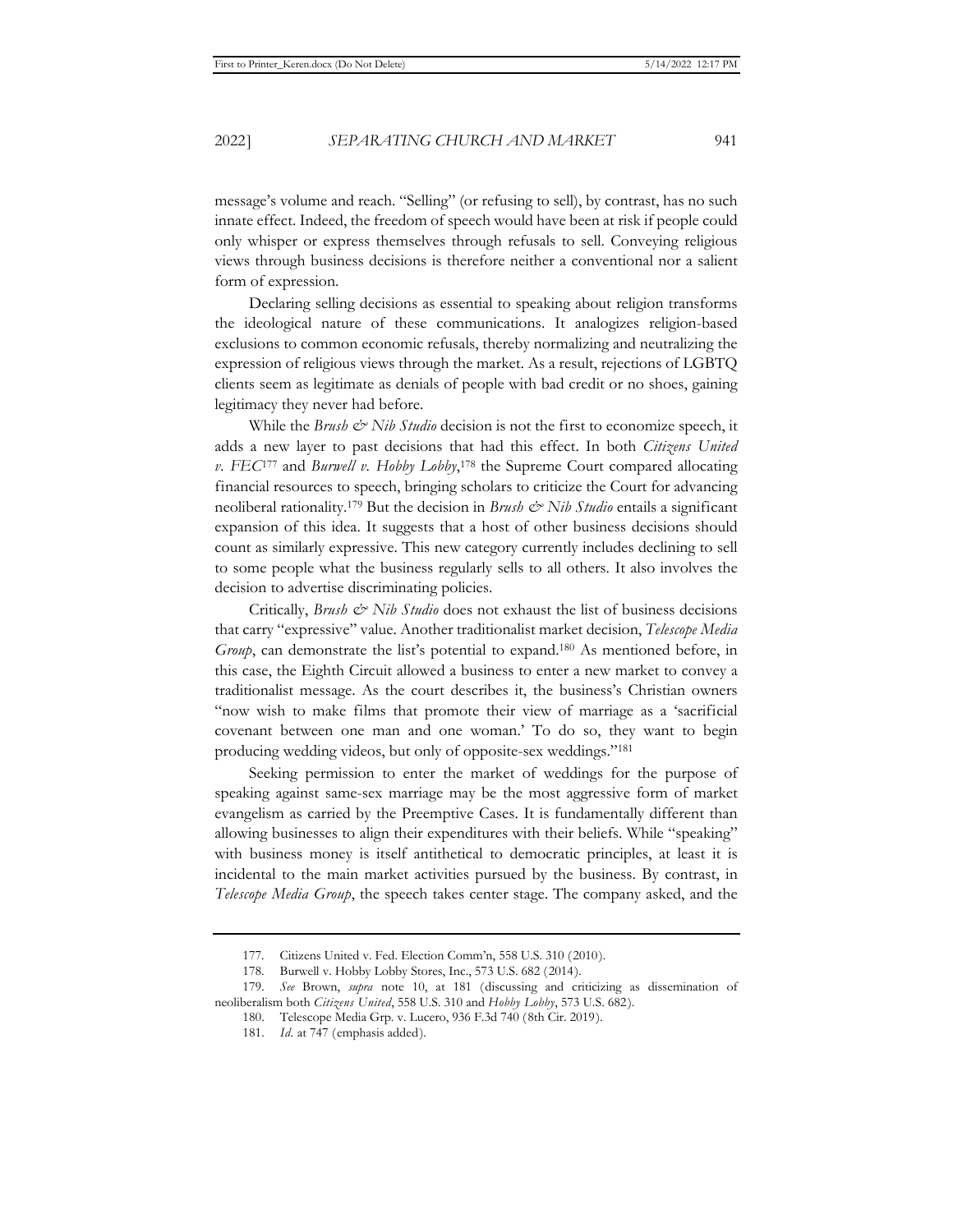court allowed, to put commerce at the service of religious speech because its owners "believe that God has called them to use their talents and their company to . . . honor God."182

Combine *Brush & Nib Studios*'s preamble with the *Telescope Media Group* analysis, and a new theme of the traditionalist market jurisprudence arises. Expressing traditionalist views through intentional market behavior becomes as effective, probably more effective, than the old democratic ways of running a campaign or holding demonstrations. To illustrate, in *Telescope Media Group*, the court embraced the business owners' insistence that entering the weddings market but "only of opposite-sex weddings" will allow them to reach "a broader audience to achieve maximum cultural impact" and in this way "affect the cultural narrative regarding marriage."183

The traditionalist market jurisprudence's conversion of the marketplace into an extension of the public square is an unprecedented move. For that reason, it has no choice but to rely on past cases in which speech was protected outside the market: in street parades,<sup>184</sup> newspapers,<sup>185</sup> and unions' activity.<sup>186</sup> The roots of such misplaced reliance can be found in Justice Thomas's concurrence in *Masterpiece Cakeshop*. Criticizing the majority for not considering the free speech argument, Justice Thomas compared the bakery's message uttered upon entering a "shop" and over the "telephone" to speaking in a public space.187 However, to support this comparison, he cited *Snyder v. Phelps*, a case in which protestors carried anti-gay signs in a "public place adjacent to a public street."188 In *Snyder*, the Court explicitly based its decision on the importance of the speech's location, explaining that public space "occupies a 'special position' in terms of First Amendment protection," and courts "have repeatedly referred to public streets as the archetype of a traditional public forum."189

The traditionalist market jurisprudence commits the same error, conflating private shops with "the traditional public forum." Indeed, in *Telescope Media Group*, the court even followed Justice Thomas's reliance on *Snyder*. 190 However, treating private shops as public streets turns the idea of public accommodations on its head.

<sup>182.</sup> *Id.* The fact that the business lost interest in filming wedding after winning the precedent it sought makes the instrumental use (or abuse) of the market even more pronounced. *See* Telescope Media Grp. v. Lucero, No. 16-4094, 2021 U.S. Dist. LEXIS 116592, at \*5–6 (D. Minn. Apr. 21, 2021); *see also supra* note 130 and accompanying text.

<sup>183.</sup> *Telescope*, 936 F.3d at 748.

<sup>184.</sup> Hurley v. Irish-Am. Gay, Lesbian & Bisexual Grp. of Bos., 515 U.S. 557 (1995).

<sup>185.</sup> Mia. Herald Publ'g Co. v. Tornillo, 418 U.S. 241 (1974).

<sup>186.</sup> Janus v. Am. Fed'n of State, Cnty., & Mun. Emps., Council 31, 138 S. Ct. 2448 (2018).

<sup>187.</sup> Masterpiece Cakeshop Ltd. v. Colo. C.R. Comm'n, 138 S. Ct. 1719, 1740 (Thomas, J., concurring).

<sup>188.</sup> Snyder v. Phelps, 562 U.S. 443, 456 (2011).

<sup>189.</sup> *Id.* (emphasis added).

<sup>190.</sup> Telescope Media Grp. v. Lucero, 936 F.3d 740, 755 (8th Cir. 2019).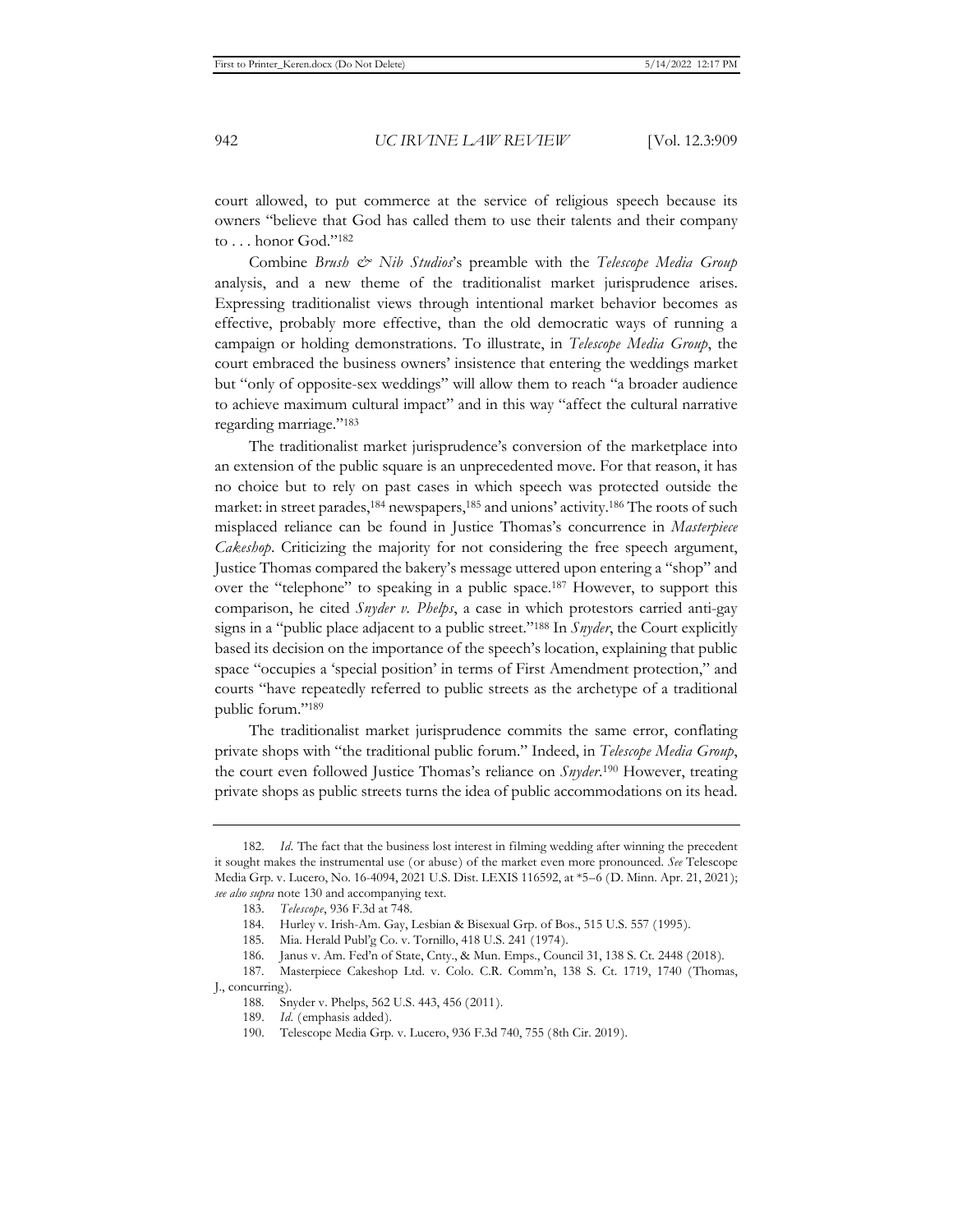Instead of being open to all, the businesses claim a right to use their commercial spaces to express rejection.

At this point, a second correlation between the traditionalist market jurisprudence and neoliberalism appears. Moving high-profile debates from the streets to the commercial sphere elevates the market's status. It generally expands the market's role as a social institution, increasing its power and political influence. Such effect serves the interests of conservatives that are far less committed to the traditionalist cause. Little wonder, then, that in courts the ADF and the businesses it represents have gained support from organizations that usually focus on the economy and idealization of a free market. Historian Nancy MacLean described the inception of such coalition between avid but fairly secular neoliberals and the religious right with regard to the Koch brothers: "[c]ynicism ruled Koch's decision to make peace—at least in the short term—with the religious right, despite the fact that so many libertarian thinkers . . . were atheists who looked down on those who believed in God."191

A leading example is the libertarian Cato Institute, which is tightly linked to the Koch empire.192 As one Cato publication has put it, the institute typically seeks an "activist judiciary to secure economic liberty."193 And yet, despite supporting same-sex marriage in *Obergefell*, the Cato Institute has filed briefs against LGBTQ rights in many recent cases led by the ADF, including *Masterpiece Cakeshop*, *Telescope Media Group*, and *Brush & Nib Studio*.

The Institute explains the change in its position about same-sex marriage as consistent with "a long history of supporting both gay rights and the First Amendment."194 However, such reasoning cannot explain the organization's choice to side with businesses that directly harm same-sex couples. A better explanation would be the prioritization of the principle of the free market. When the government seems to interfere with market activity, neoliberals, even if relatively secular, are ready to battle such intervention even at the expense of LGBTQ rights.

<sup>191.</sup> NANCY MACLEAN, DEMOCRACY IN CHAINS: THE DEEP HISTORY OF THE RADICAL RIGHT'S STEALTH PLAN FOR AMERICA, at xxvii (2017). *See generally* JASON HACKWORTH, FAITH BASED: RELIGIOUS NEOLIBERALISM AND THE POLITICS OF WELFARE IN THE UNITED STATES (2012) (linking neoliberalism and the Religious Right).

<sup>192.</sup> Peter Bondarenko, *Cato Institute*, ENCYC. BRITANNICA (Feb. 3, 2016), https:// www.britannica.com/topic/Cato-Institute [https://perma.cc/637N-5NVN] ("The Cato Institute was originally established under the name the Charles Koch Foundation, Inc., owing to substantial funding from Charles G. Koch, the chairman of the board and the CEO of the American energy conglomerate Koch Industries, Inc."); *see also About*, CATO INST., https://www.cato.org/about [https://perma.cc/ 4GF7-BUEQ] (last visited Mar. 10, 2022).

<sup>193.</sup> MACLEAN, *supra* note 191, at 228–29.

<sup>194.</sup> Ilya Shapiro & Patrick Moran, *The First Amendment Allows You to Draw Your Own Conclusion on Same‐Sex Marriage*, CATO INST.: CATO LIBERTY (Dec. 20, 2018, 2:55 PM), https://www.cato.org/blog/first-amendment-allows-you-draw-own-conclusion-same-sex-marriage [https://perma.cc/75BE-F547].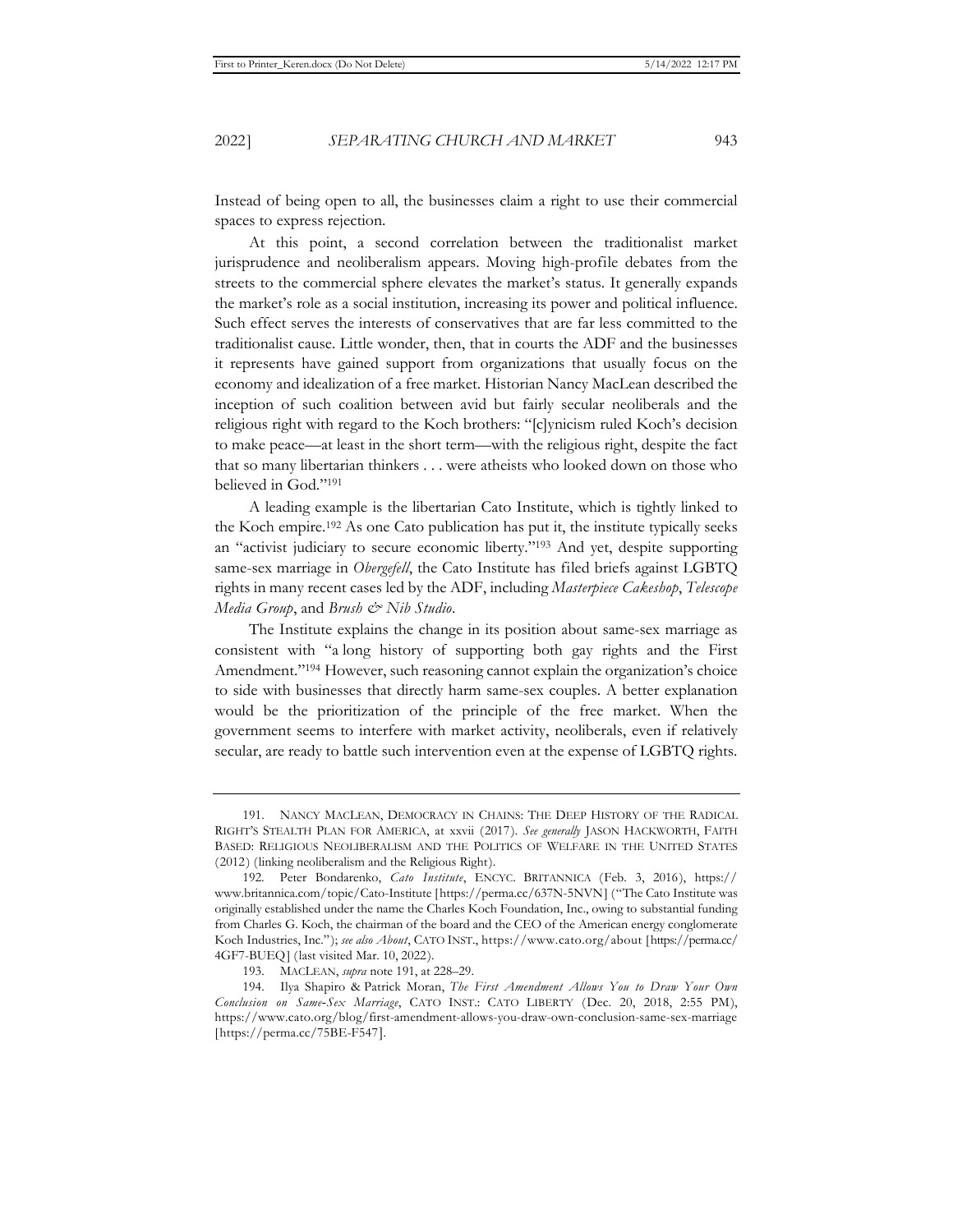The collaboration between secular neoliberals and the religious right brings to the fore a third correlation between the new jurisprudence and neoliberalism. Those interested in the free market and those promoting traditionalist values are united by a deep hostility to the state. To illustrate, consider the Cato Institute again.195 The Institute states that it "owes its name to Cato's Letters, a series of essays published in 18th-century England that presented a vision of society free from excessive government power."196

Typically, neoliberals have fostered hostility towards the state by portraying it as threatening the market. Under a parallel logic, the traditionalist market jurisprudence builds the case against the excessive state by depicting it as menacing religion. The jurisprudence attributes to the state the negative motive of wishing to control people's thoughts and force them to adhere to progressive views. In *Brush & Nib Studio*, for example, the court presents an ordinance that demands market inclusiveness as an attempt "to compel uniformity of beliefs and ideas."197 Branding the state's view "myopic,"198 the court further condemns the demand for equality as having a "coercive effect."199 Likewise, in *Telescope Media Group*, the court portrays the state's enforcement efforts as a governmental hunt of innocent people. It states that Minnesota not only required that establishments "provide equal services for same- and opposite-sex weddings," but it "even employed 'testers' to target noncompliant businesses."200

The fourth tie to neoliberalism arises from the central role that the traditionalist market jurisprudence assigns entrepreneurship. Because neoliberalism models life after the competitive market, neoliberal subjects can only get ahead if they tirelessly work to enhance their human capital. This reconfiguration of life as a constant race makes entrepreneurs the ideal citizens of the neoliberal world.201 More than anyone else, entrepreneurs epitomize the neoliberal promotion of individual independence and the ability to self-produce and enhance one's human capital by drawing on personal skills without reliance on others or the state.202

<sup>195.</sup> Other notable neoliberal think tanks that expressed support of market evangelism are, for example, the Heritage Foundation and Reason.

<sup>196.</sup> *See About*, CATO INST., https://upstatement.cato.org/about.html [https://perma.cc/ 6T32-HXU4] (emphasis added) (last visited Mar. 10, 2022).

<sup>197.</sup> Brush & Nib Studio, LC v. City of Phoenix, 448 P.3d 890, 896 (Ariz. 2019).

<sup>198.</sup> *Id.* at 909.

<sup>199.</sup> *Id.* at 921.

<sup>200.</sup> Telescope Media Grp. v. Lucero, 936 F.3d 740, 750 (8th Cir. 2019).

<sup>201.</sup> *See* MARNIE HOLBOROW, LANGUAGE AND NEOLIBERALISM 73 (David Block ed., Routledge 2015) (describing how "[e]ntrepreneurship received its badge of respect in the early days of neoliberalism" and how "Reagan saw entrepreneurs as 'a special breed,' the real leaders of American society" (emphasis omitted)); Darian M. Ibrahim & D. Gordon Smith, *Entrepreneurs on Horseback: Reflections on the Organization of Law*, 50 ARIZ. L. REV. 71, 81 (2008) (describing the "mythological importance" of entrepreneurship).

<sup>202.</sup> *See* sources cited *supra* note 201.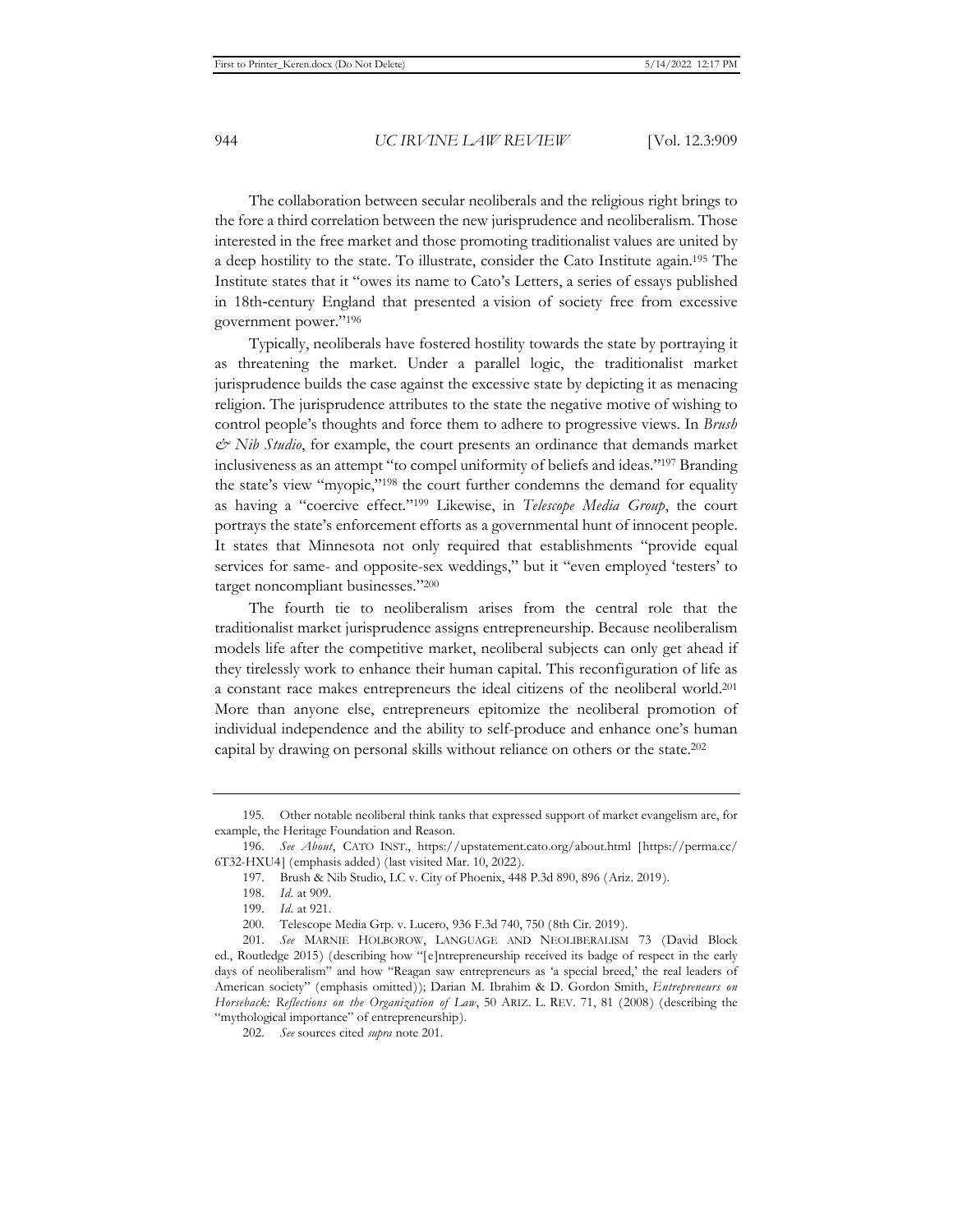Notably, the notion of "human capital" includes all aspects of life, not only those directly linked to economic value.203 Thus, the best entrepreneurs look nothing like traditional employees. They put all of themselves, with much passion, into their ventures while their enterprises reflect back on who they are.204 Further, and most relevant to market evangelism, the neoliberal worldview makes entrepreneurs' values and beliefs inseparably intertwined with their business activity.

The battle of businesses against nondiscrimination laws masterfully aligns with this neoliberal rationality. It brings to courts stories about business owners that have built their human capital by commingling commercial entrepreneurship and strong religious beliefs. To increase the impact, all the litigating entrepreneurs are highlighted as talented and successful, just as the neoliberal myth prescribes. In courts, these neoliberal idols admit only one setback: their state (or city) interrupts them by imposing social responsibility and equality norms on them.

The Preemptive Cases are the zenith of such neoliberal tactics as they present courts with one-sided narratives of religious entrepreneurs. Interestingly, in all these cases, the carefully chosen entrepreneurs are not just any member of the wedding industry, such as "wedding venue operators" or "manicurists."205 Instead, the ADF leads the battle with neoliberalism's heroes and heroines, which it calls "creative professionals:"206 photographers,<sup>207</sup> film producers,<sup>208</sup> and graphic designers209—those who embody the idea of getting ahead by converting personal skills into profits.

Because it resonates with the neoliberal common sense, the strategy of leading with selected entrepreneurs has started to reverberate through courts. For example, in *Telescope Media Group*, the court's first move is to introduce the individual entrepreneurs behind the business that wishes to discriminate: "Carl and Angel Larsen," who simply "wish to make wedding videos,"<sup>210</sup> and "use their 'unique skill[s] to identify and tell compelling stories through video.'"211 Moreover, although

<sup>203.</sup> SAM BINKLEY, HAPPINESS AS ENTERPRISE: AN ESSAY ON NEOLIBERAL LIFE 59 (2014).

<sup>204.</sup> Christina Scharff, *The Psychic Life of Neoliberalism: Mapping the Contours of Entrepreneurial Subjectivity*, 33 THEORY, CULTURE & SOC'Y, November 2016, at 107, 108 ("[E]ntrepreneurial subjects relate to themselves as if they were a business.").

<sup>205.</sup> Chelsey Nelson Photography, LLC v. Louisville/Jefferson Cnty. Metro Gov't, 79 F. Supp. 3d 543, 558 n.118 (W.D. Ky. 2020) (listing "many goods and services for weddings" that in oral argument were distinguished from photography as not raising the issue of speech).

<sup>206.</sup> *See* Maureen Collins, *What Does the New Year Hold for These Creative Professionals?*, ALL. DEFENDING FREEDOM (Jan. 15, 2019), https://www.adflegal.org/blog/what-does-new-yearhold-these-creative-professionals [https://perma.cc/776V-666V].

<sup>207.</sup> *See, e.g.*, Updegrove v. Herring, No. 1:20-CV-1141, 2021 U.S. Dist. LEXIS 62307 (E.D. Va. Mar. 30, 2021) (photographer).

<sup>208.</sup> *See, e.g.*, Telescope Media Grp. v. Lucero, 936 F.3d 740 (8th Cir. 2019) (film producers).

<sup>209.</sup> *See, e.g.*, 303 Creative LLC v. Elenis, 6 F.4th 1160 (10th Cir. 2021) (graphic and web designer).

<sup>210.</sup> *Telescope*, 936 F.3d at 747.

<sup>211.</sup> *Id.*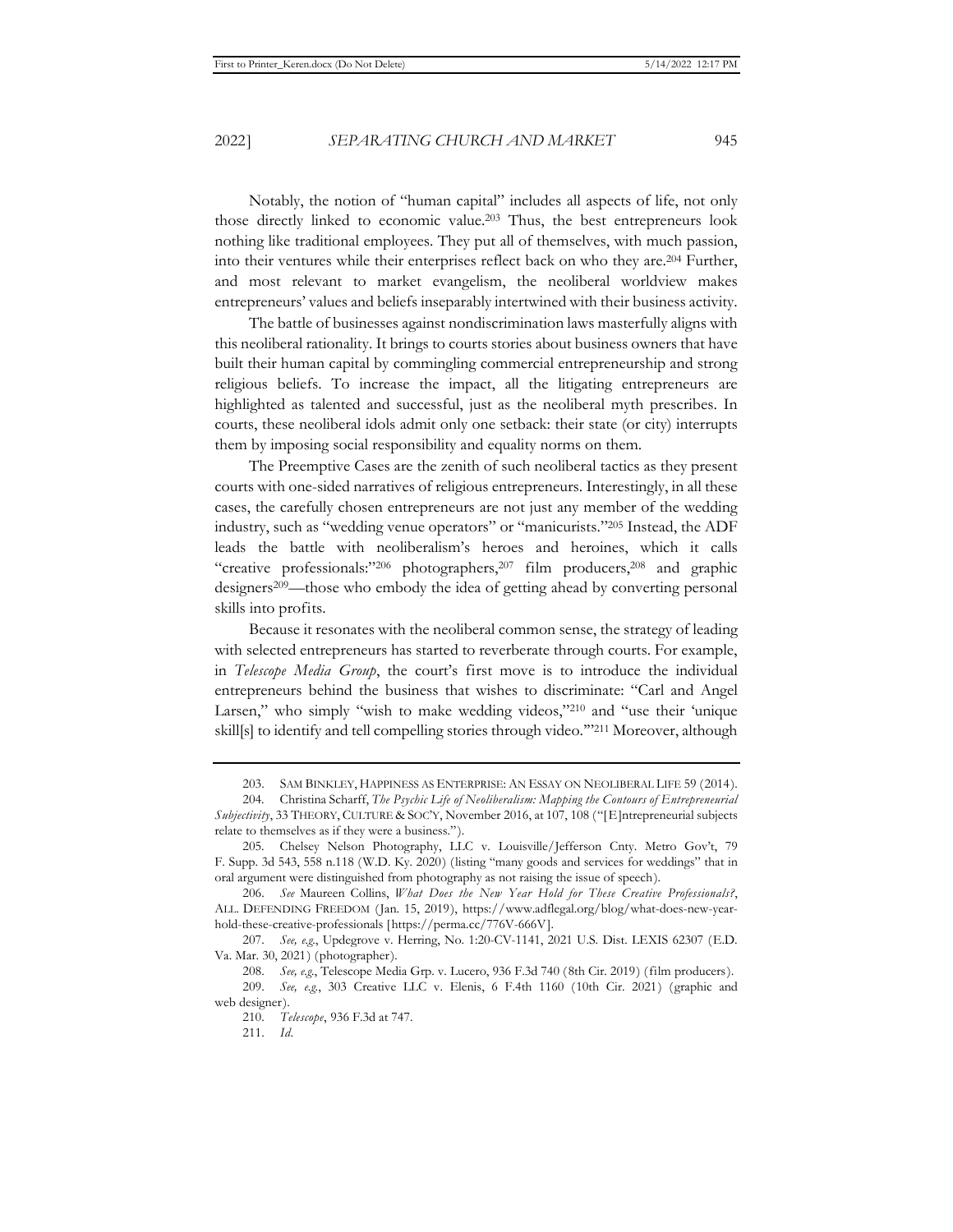it is aware that the Larsens operate through a corporation, the court disregards the issue,212 following the neoliberal erasure of any real difference between individuals and their businesses. The Larsens' talents "and their company," the court explains, are dedicated to honoring God.213

Another Preemptive Case, *Chelsey Nelson Photography*, offers a similar emphasis. Ignoring incorporation, the court introduces the business owner as "a photographer, editor, and blogger," instantly adding that she is "also a Christian," whose "faith shapes everything she does, including how she operates her photography studio."214 Likewise, in *Brush & Nib Studio*, the court highlights the entrepreneurs who, while running a company specializing in "creating custom artwork,"215 cannot be separated from religion. These entrepreneurs, the court explains, "do not believe they can do anything, either in their business or personal lives, that 'violates their religious beliefs or dishonors God.'"216 Indeed, in this case, business and personhood are so intertwined that the court even cites the business' document of incorporation—"Brush & Nib's Operating Agreement"—that requires operating the company as "an extension of . . . [the owners'] artistic and religious beliefs."217

All told, the strong ties to neoliberal rationality can explain why several courts have recently shown an unprecedented willingness to exempt businesses and their religious owners from nondiscrimination laws. Like all of us, judges live in the neoliberal world and have internalized its logic. Indeed, this is where neoliberalism's power lies: it explicitly targets the soul218 and manages to govern people from within. Market evangelism is based on treating the market as part of the public square, letting people express themselves through their entrepreneurship, and keeping the state out of the market. These ideas have recently won legal approval because they follow the neoliberal "common sense" that has become so dominant in the last few decades. In this way, an argument that a generation ago was labeled "frivolous" has turned—at least in some courts—into one that invites thoughtful consideration and even confirmation.

#### IV. THE HARM DEBATE

The more business owners express their religious objections through the marketplace, the closer LGBTQ people get to having to use a version of the

<sup>212.</sup> *See infra* Part V.

<sup>213.</sup> *Telescope*, 936 F.3d at 748.

<sup>214.</sup> Chelsey Nelson Photography LLC v. Louisville/Jefferson Cnty. Metro Gov't, 479 F. Supp. 3d 543, 549 (W.D. Ky. 2020) (emphasis added).

<sup>215.</sup> Brush & Nib Studio, LC v. City of Phoenix, 448 P.3d 890, 897 (Ariz. 2019).

<sup>216.</sup> *Id.* (emphasis added).

<sup>217.</sup> *Id.* (emphasis added).

<sup>218.</sup> *See* Interview by Ronald Butt with Margaret Thatcher, *supra* note 137 and accompanying text.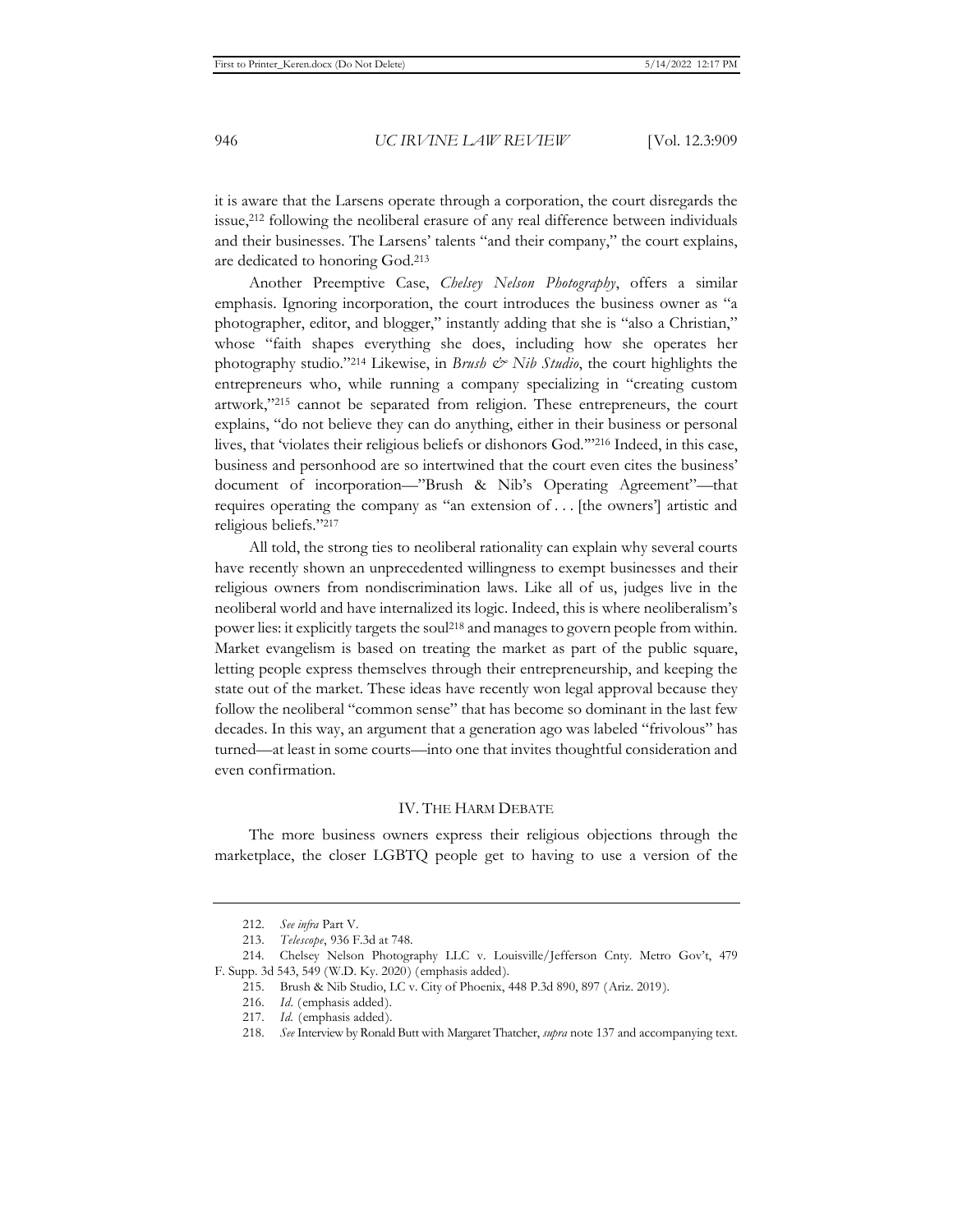notorious *Green Book*. 219 And yet, conservatives have made concerted efforts to conceal the harsh results that flow from religion-based market rejections of LGBTQ people. In response, this Part explains why the arguments that deny or minimize the harm are flawed, offering a realistic analysis of market evangelism's intense and lingering results.

#### *A. No Victim in Court*

Among all the organized attempts to legitimize market evangelism, the Preemptive Cases have been the most successful. By contrast, no court has approved a religion-based market rejection that already took place. What explains this difference? Why would some courts allow in advance what no other court had allowed after the fact? Aren't the blank checks offered by the Preemptive Cases' decisions, particularly when combined with permissions to publish offensive statements, worse than ad hoc releases from liability? The answers relate to the concerted conservative effort to conceal the harm that market evangelism entails.

What seems critical is that the Preemptive Cases intentionally invite courts to consider market evangelism in the abstract. Their structure dictates a focus on scrutinizing the state's right to limit businesses and their religious owners when they appear most innocent because they have not (yet) violated the law. Moreover, by definition, at this early time, no human was harmed (yet), and thus, by definition, no one real individual is present in court to voice the pain of exclusion. In this way, the Preemptive Cases make it seem like using business policies to propagate religious messages is a victimless behavior.

Indeed, some courts have already bought into this misconception. In *Telescope Media Group*, for example, the court acknowledged the "powerful reasons" that brought the state to try "protect its citizens," only to immediately dismiss the idea by declaring: "But that is not the point."220 Similarly, in *Chelsey Nelson Photography*, the court remained focused on the individual entrepreneur, highlighting the fact that she dreads the government: "[s]he wants to photograph . . . only opposite-sex weddings[,]"221 but she "fears"222 the enforcement of her city's nondiscrimination ordinance. That led the court to ban enforcement because doing so would be "demeaning" to the entrepreneurial photographer.223 Startlingly, at no moment did

<sup>219.</sup> Erin Blakemore, *A Black American's Guide to Travel in the Jim Crow Era*, SMITHSONIAN MAG. (Nov. 3, 2015), https://www.smithsonianmag.com/smart-news/read-these-chilling-charmingguides-black-travelers-during-jim-crow-era-180957131/ [https://perma.cc/UNS7-Y9J9] (discussing *The Green Book*, a resource for Black travelers published between 1936 and 1966, which listed businesses that would serve Black travelers).

<sup>220.</sup> Telescope Media Grp. v. Lucero, 936 F.3d 740, 754–55 (8th Cir. 2019) (emphasis added).

<sup>221.</sup> Chelsey Nelson Photography LLC v. Louisville/Jefferson Cnty. Metro Gov't, 479 F. Supp. 3d 543, 550 (W.D. Ky. 2020).

<sup>222.</sup> *Id.* at 549.

<sup>223.</sup> *Id.* at 554.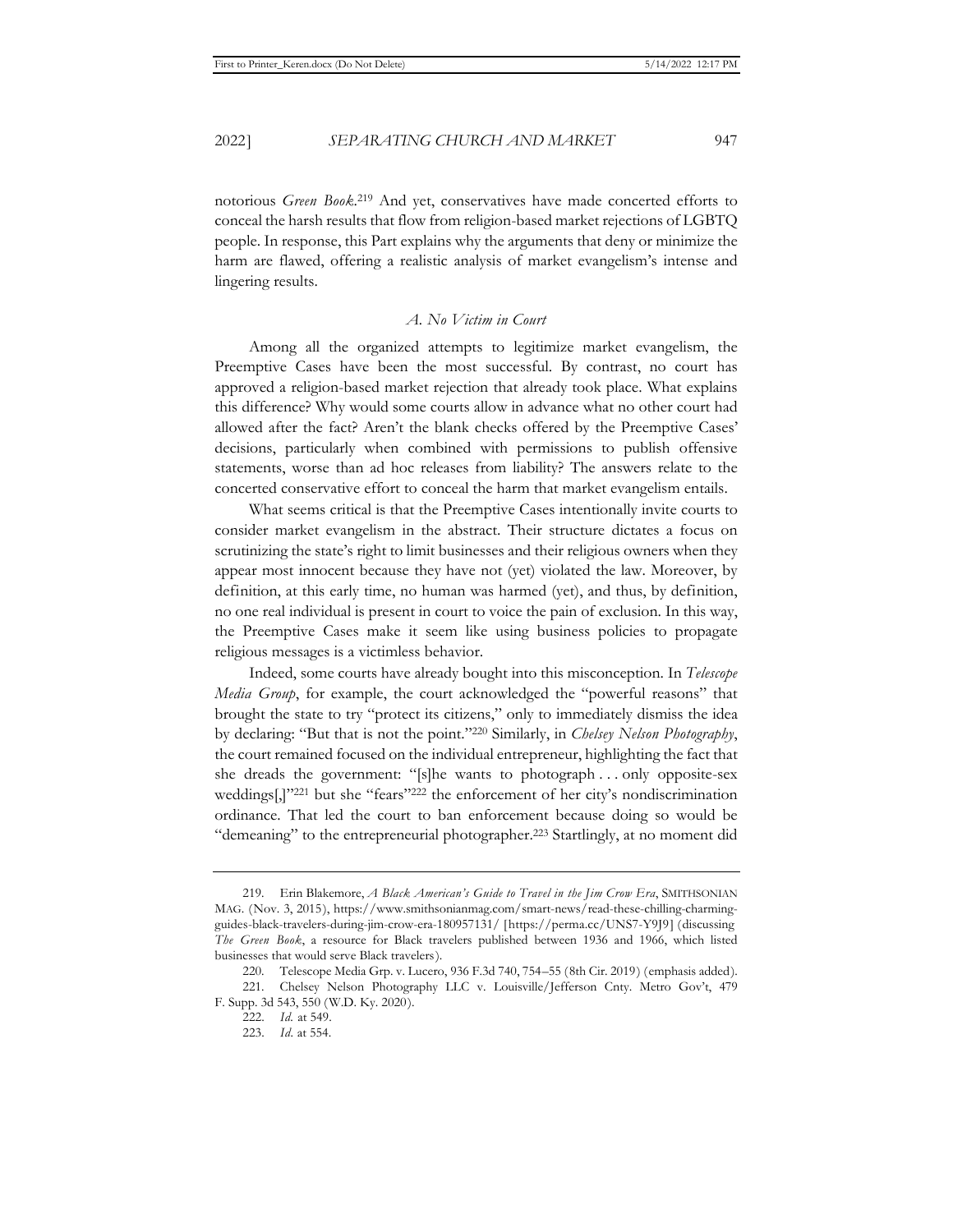this court consider how those declined by this photographer would feel or how "demeaning" it may be for people to visit a website that explicitly excludes them due to their sexual orientation.

Precisely because the Preemptive Cases make market evangelism seem harmless, it is crucial—and urgent more than before—to uncover the falseness of this impression. This must be done before these cases get to the Supreme Court. Without a rejection of the Preemptive Cases' premise, many other businesses will follow the first group of photographers and designers, presenting a similar demand for a blank check to discriminate against whoever they find religiously objectionable. Such risk necessitates insistence on the true magnitude of the injury on the LGBTQ side.

#### *B. The Market Can Solve the Problem*

While the Preemptive Cases *imply* that market evangelism is harmless, supporters have gone even further and *explicitly* denied the damage. They have made the "market alternative" argument: a claim that since the market is typically rich enough to offer LGBTQ parties what they need, the fact that *some* businesses reject them entails no harm. LGBTQ parties, they say, can simply go elsewhere.

Astonishingly, such argument was made not only in briefs and legal articles<sup>224</sup> but was also voiced by a Supreme Court Justice. In a pre-recorded virtual keynote broadcasted to participants of the annual Federalist Society Lawyers Convention, Justice Alito recently revisited *Masterpiece Cakeshop*. He first claimed that the case shows that "[f]or many today, religious liberty . . . can't be tolerated, even when there is *no evidence that anybody has been harmed*."225 He then reasoned that the bakery's case presented no harm since "there was . . . no reason to think [that] [J]ack Phillips['] stand would deprive any same-sex couple of a wedding cake."226 This is so, stated Justice Alito, because the market offered an alternative that turned out even cheaper than the original product: "[t]he couple that came to his shop was given a free cake by another bakery . . . . "227

<sup>224.</sup> *See* State v. Arlene's Flowers, Inc., 441 P.3d 1203, 1223 n.14 (Wash. 2019) (citing the appellants' brief in which they argued that the rejected two grooms-to-be "are able to obtain custom floral designs for their same-sex wedding from nearby florists"); *see also* Eugene Volokh, *A Common-Law Model for Religious Exemptions*, 46 UCLAL.REV. 1465 (1999) (making a libertarian claim that refusing to provide goods and services inflicts no harm).

<sup>225.</sup> Justice Alito, Keynote Address at the Federalist Society's Annual National Lawyers Convention (Nov. 12, 2020), *in* Josh Blackman, *Video and Transcript of Justice Alito's Keynote Address to the Federalist Society*, REASON: VOLOKH CONSPIRACY (Nov. 12, 2020, 11:18 PM), https:// reason.com/volokh/2020/11/12/video-and-transcript-of-justice-alitos-keynote-address-to-thefederalist-society/ [https://perma.cc/GVY4-8RYT] (emphasis added).

<sup>226.</sup> *Id.*

<sup>227.</sup> *Id.*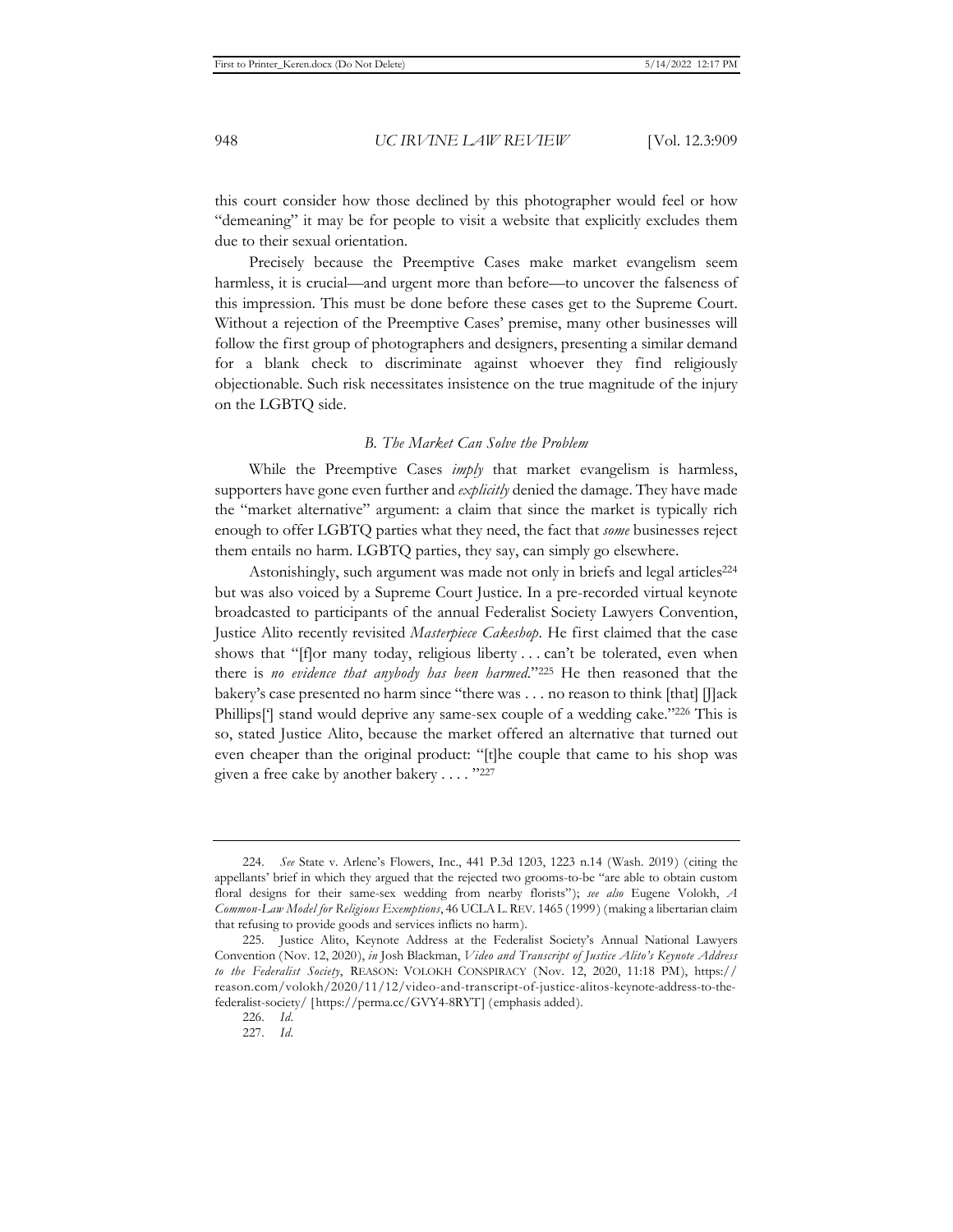One problem with Justice Alito's description is that it conflicts with the record of *Masterpiece Cakeshop*. Far from being pleased that the market offered them a free cake, the rejected couple submitted a brief that emphasized the non-monetary source of their harm. They opened their brief by stating: "Five years ago, David Mullins and Charlie Craig were planning their wedding. When they visited Masterpiece Cakeshop . . . to inquire about a cake for their reception, what should have been a happy occasion became a *humiliating* one."228

Also noteworthy is the link between Justice Alito's no-harm narrative and neoliberal rationality. For one, the account glorifies the market's alleged ability to solve problems better than the state. Additionally, Justice Alito made his argument in a forum that is itself a neoliberal bastion.229 Moreover, the legal community's powers—the speaker's prominence, the platform's magnitude, and the annual event's significance—all further enhanced the idea of harmlessness.

#### *C. Additional Reasons to Discount the Harm*

Alongside a complete denial of the harm, conservatives have argued that even if one exists, it pales in comparison to the damage that demanding equality brings on religious objectors. They have raised victimhood claims on behalf of religious objectors to eclipse the consequences for those they reject. A central way in which conservative advocates, scholars, and judges have developed the victimhood theme has been appealing to the extreme idea of bigotry.230 Because forbidding market discrimination against LGBTQ people might mark religious objectors as bigots, they claim, the law should allow it regardless of harm.

Examples of the victimhood/bigotry narrative are too numerous to cover. Here are only a few. In his abovementioned address, Justice Alito revisited (not for the first time) his 2015 warning in *Obergefell* when he first said that recognizing same-sex marriage will "vilify" those with conflicting religious beliefs, depicting them "as bigots."231 Five years later, in the commercial context of a refusal to sell a cake, he said: "[f]or many today, religious liberty is not a cherished freedom. It's often just an excuse for bigotry . . . . "232 Voicing a similar Christian grievance, conservative scholar and activist Ryan Anderson has also emphasized the risk that religious objectors will be condemned as bigots. In one of his articles, he argued

<sup>228.</sup> Brief for Respondents at 1, Masterpiece Cakeshop Ltd. v. Colo. C.R. Comm'n, 138 S. Ct. 1719 (2018) (No. 16-111), https://www.scotusblog.com/wp-content/uploads/2017/11/16-111\_bscc-and-dm.pdf [https://perma.cc/3QTM-EQ6K] (emphasis added).

<sup>229.</sup> *See* Keren, *supra* note 49 (discussing the Federalist Society as a neoliberal organization).

<sup>230.</sup> *See generally* LINDA C. MCCLAIN, WHO'S THE BIGOT?: LEARNING FROM CONFLICTS OVER MARRIAGE AND CIVIL RIGHTS LAW (2020).

<sup>231.</sup> Obergefell v. Hodges, 576 U.S. 644, 741 (2015) (Alito, J., dissenting).

<sup>232.</sup> Justice Alito, Keynote Address, *supra* note 225.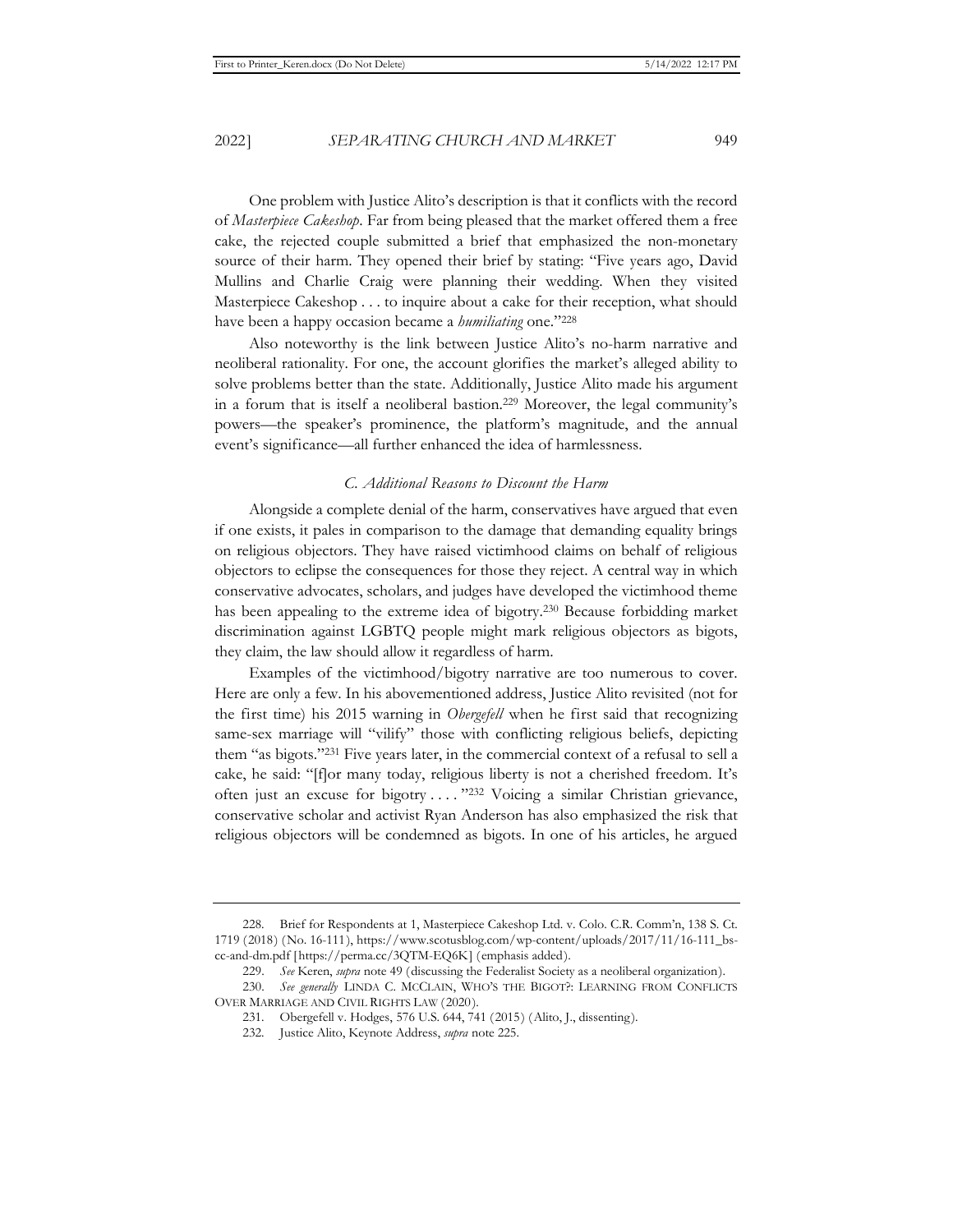that "[t]he Court should not treat biology as bigotry."233 In another, Anderson insisted that even compromising proposals, which do offer some exemptions based on religious beliefs, "brand alternatives to the favored ideology as bigotry while carving out a limited 'right to discriminate' for some 'bigots.'"234

The present discussion does not attribute bigotry to religious objectors, focusing instead on the impact of their behavior on others. Notably, at least legal scholar Linda McClain, who wrote a monograph about the topic, is not convinced that such attribution is helpful, even from the perspective of LGBTQ people.235 Yet, what does matter is not letting the discriminators' bigotry cry silence those they boycott.

Finally, there is one more reason for the undervaluation of the harm on the LGBTQ side that is more general. Because the injury is associated with the affective domain and often articulated by reference to emotions, it is subject to the typical aversion of law to anything emotional. It is also influenced by the legal reluctance to recognize and respond to emotional harm.236 As an example, consider how Justice Gorsuch (with whom Justice Alito agreed) dismissed the harm issue in *Masterpiece Cakeshop*. There, in response to claims regarding feelings of "humiliation, frustration, and embarrassment," Justice Thomas wrote: "[t]hese justifications are completely *foreign* to our free-speech jurisprudence."237

#### *D. Market Humiliation*

Not all courts agree that humiliation is "foreign" to the legal discussion of market evangelism. In one case that already ended, the court rejected a photography business's attempt to escape nondiscrimination laws, stressing that these laws "protect individuals from humiliation and dignitary harm."238 Opponents of market discrimination of LGBTQ parties have also pushed back against the market-alternative argument. In direct reply to using this argument on behalf of bakeries, they insisted, literally and metaphorically, that "*It's Not About the Cake*."239

Indeed, the dissent in *Telescope Media Group* tried to remind the majority that the market-alternative argument is a straw man because it was never about the mere

<sup>233.</sup> Ryan T. Anderson, *On the Basis of Identity: Redefining "Sex" in Civil Rights Law and Faulty Accounts of "Discrimination*,*"* 43 HARV. J.L. & PUB. POL'Y 387, 423 (2020).

<sup>234.</sup> Ryan T. Anderson & Robert P. George, *The Unfairness of the Misnamed "Fairness For All" Act*, J. LEGIS. ONLINE SUPPLEMENT, July 23, 2020, at 2.

<sup>235.</sup> MCCLAIN, *supra* note 230.

<sup>236.</sup> *See generally* Keren, *supra* note 134 (describing and criticizing the refusal of contract law to offer adequate remedies of emotional harms); Omri Ben-Shahar & Ariel Porat, *The Restoration Remedy in Private Law*, 118 COLUM. L. REV. 1901 (2018).

<sup>237.</sup> Masterpiece Cakeshop, Ltd. v. Colo. C.R. Comm'n, 138 S. Ct. 1719, 1746 (2018) (Thomas, J., concurring) (emphasis added).

<sup>238.</sup> Elane Photography, LLC v. Willock, 309 P.3d 53, 64 (N.M. 2013).

<sup>239.</sup> Jennifer C. Pizer, *It's Not About the Cake: Against "Altaring" the Public Marketplace*, *in*  RELIGIOUS FREEDOM, *supra* note 3, at 385.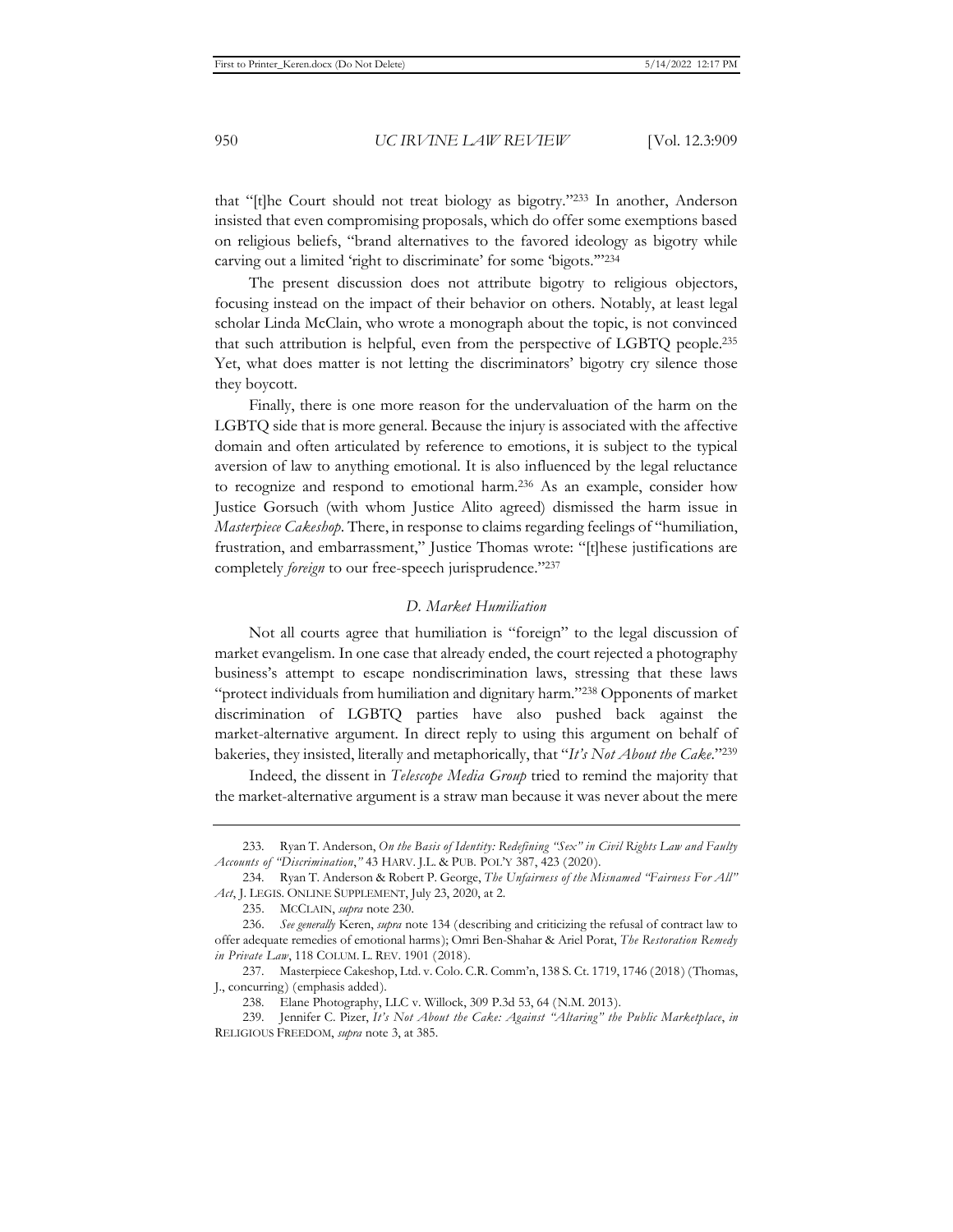access to goods or services such as "hamburgers and movies."240 Crucially, the dissent highlighted in 2020 what the Supreme Court already wrote in 1964 in the context of racial rejections: that discrimination in the commercial sphere is mostly about "the *humiliation,* frustration, and embarrassment that a person must surely *feel* when he is told that he is unacceptable as a member of the public."<sup>241</sup>

The dissent in *Brush & Nib Studio* had a similar response. The three dissenting judges stated that market rejections impose "discrete and identifiable harms on those subjected to discrimination."242 In direct response to the market alternative argument, they added that "[i]t is no answer to say that . . . same-sex couples may obtain wedding-related services from other vendors."243 They also explained nondiscrimination laws do not only foster market access but also aim "to eradicate discrimination and the attendant *humiliation and stigma* that result if businesses can selectively treat some customers as second-class citizens."244

In the same vein, legal scholars writing about the issue have made considerable efforts to explain how dignitary harms and negative emotions do belong to the discussion and should not be trivialized. For example, Jennifer Pizer explained that the fact that "the possibility of refusal lurks behind every store counter" brings about "emotional pain, disruption, . . . stress and fear of what next, causing health to suffer and altering life plans."245 More generally, Elizabeth Sepper insisted that when people refuse to recognize the harm inherent in market discrimination, it is critical "for scholars of public and private law to self-consciously identify and explore the interests in dignity that public accommodations laws safeguard."246

To bolster this focus on severe injuries and to overcome the growing conservative denial, it is also critical to draw on non-legal resources that can further illuminate the harm of humiliation. Expanding our understanding of humiliation is salient and exigent because inducing negative emotions in LGBTQ people is precisely the point of market evangelism, particularly as promoted by the Preemptive Cases. What else is the purpose of the organized effort to have courts approve public declarations that exclude people based on their sexual orientation and gender identity?

<sup>240.</sup> Telescope Media Grp. v. Lucero, 936 F.3d 740, 777 (2019) (Kelly, J., dissenting) (citing Heart of Atlanta Motel, Inc. v. United States, 379 U.S. 241, 292 (1964)).

<sup>241.</sup> *Id.* (emphasis added).

<sup>242.</sup> Brush & Nib Studio, LLC v. City of Phoenix, 448 P.3d 890, 936 (Ariz. 2019) (Bales, J., dissenting).

<sup>243.</sup> *Id.*

<sup>244.</sup> *Id.* (emphasis added).

<sup>245.</sup> Pizer, *supra* note 239, at 390.

<sup>246.</sup> Elizabeth Sepper, *A Missing Piece of the Puzzle of the Dignitary Torts*, 104 CORNELL L. REV. ONLINE 70, 71 (2019).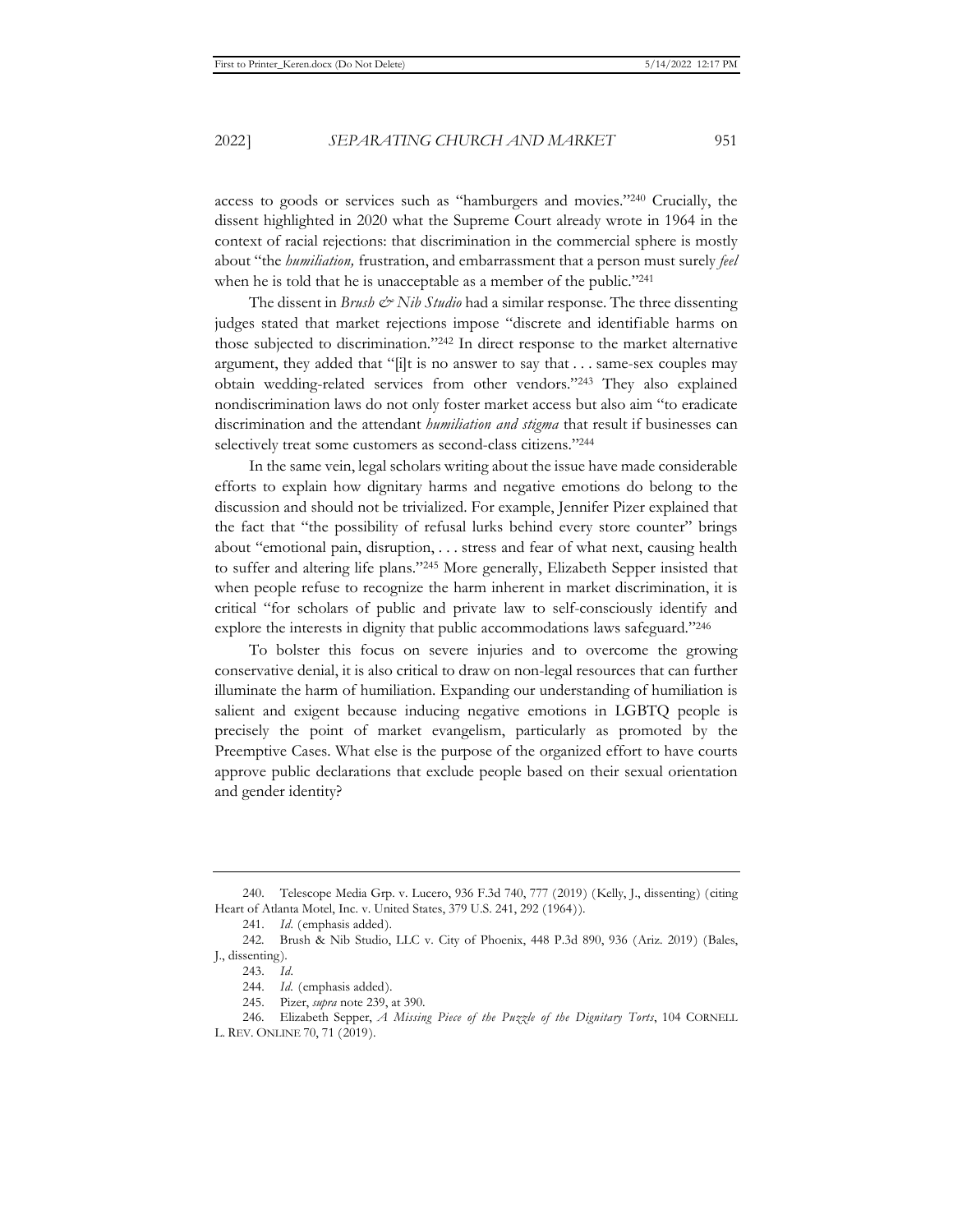Despite traditional legal thinking, emotions are not departures from rationality.247 The role of humiliation, and the reason it developed and survived as a human emotion, is to alarm us that our selfhood, our value as humans, are at risk.248 To survive, people must *feel* like full members of human society.249 Thus, signals that we are inferior to others or occupy lower status than they occupy threaten our core.250 The adjectives "inferior" and "lower" are particularly significant because the word humiliation itself comes from the Latin word *humiliare*, 251 which is closely linked both to *humilis* (on the ground) and *humus* (earth or ground).252 Put together, humiliation alludes to bringing people down to the bottom.253 In other words, "[t]o be humiliated is to be put down."254

In direct relevance to market evangelism are studies that found that "to be humiliated is to be excluded."<sup>255</sup> This is precisely the spirit of market refusals, when interested clients enter a store, for example, only to learn that they need to leave empty-handed because the owner welcomes many others but not people like them. Further, "[h]umiliation almost always happens unexpectedly."256 For example, when people call a wedding venue,257 they never expect to hear that even if their desired date were available, they would not be able to make a reservation solely because of their sexual orientation. This sense of shock was captured by one refused LGBTQ client who shared: "I was kind of speechless . . . . I just had to like hand the phone over to [my partner] when I got it."258

251. *See Humiliate*, ONLINE ETYMOLOGY DICTIONARY, https://www.etymonline.com/ word/humiliate [https://perma.cc/5DAF-U65S] (last visited Mar. 10, 2022).

252. *See Humus*, LATIN DICTIONARY, http://latindictionary.wikidot.com/noun:humus [https://perma.cc/Q4P8-JXN8] (last visited Mar. 10, 2022).

253. Evelin Gerda Lindner, The Theory of Humiliation: A Summary 8 (Dec. 2003) (unpublished manuscript), https://www.humiliationstudies.org/documents/evelin/Humiliation TheorySummary.pdf [https://perma.cc/ECW9-RZBA].

254. Klein, *supra* note 28, at 97.

256. Leask, *supra* note 255, at 133.

257. Jeff Taylor, *N. Carolina Wedding Venue Denies Lesbian Couple, Citing 'Christian Values*,*'* NBC NEWS (Dec. 22, 2020, 12:54 PM), https://www.nbcnews.com/feature/nbc-out/n-carolinawedding-venue-denies-lesbian-couple-citing-christian-values-n1252109 [https://perma.cc/78CL-HYXL].

258. *Id.*

<sup>247.</sup> *See* Kathryn Abrams & Hila Keren, *Who's Afraid of Law and the Emotions?*, 94 MINN. L. REV. 1997, 2000 (2010); Terry A. Maroney, *A Field Evolves: Introduction to the Special Section on Law and Emotion*, 8 EMOTION REV. 3, 4 (2016).

<sup>248.</sup> Daniel Statman, *Humiliation, Dignity and Self-Respect*, 13 PHIL. PSYCH. 523, 532–35 (2000).

<sup>249.</sup> *Id.* 

<sup>250.</sup> *Id.* 

<sup>255.</sup> *Id.*; *see also* Phil Leask, *Losing Trust in the World: Humiliation and Its Consequences*, 19 PSYCHODYNAMIC PRAC. 129, 131 (2013) (listing "rejection or exclusion" as an element of the definition of humiliation).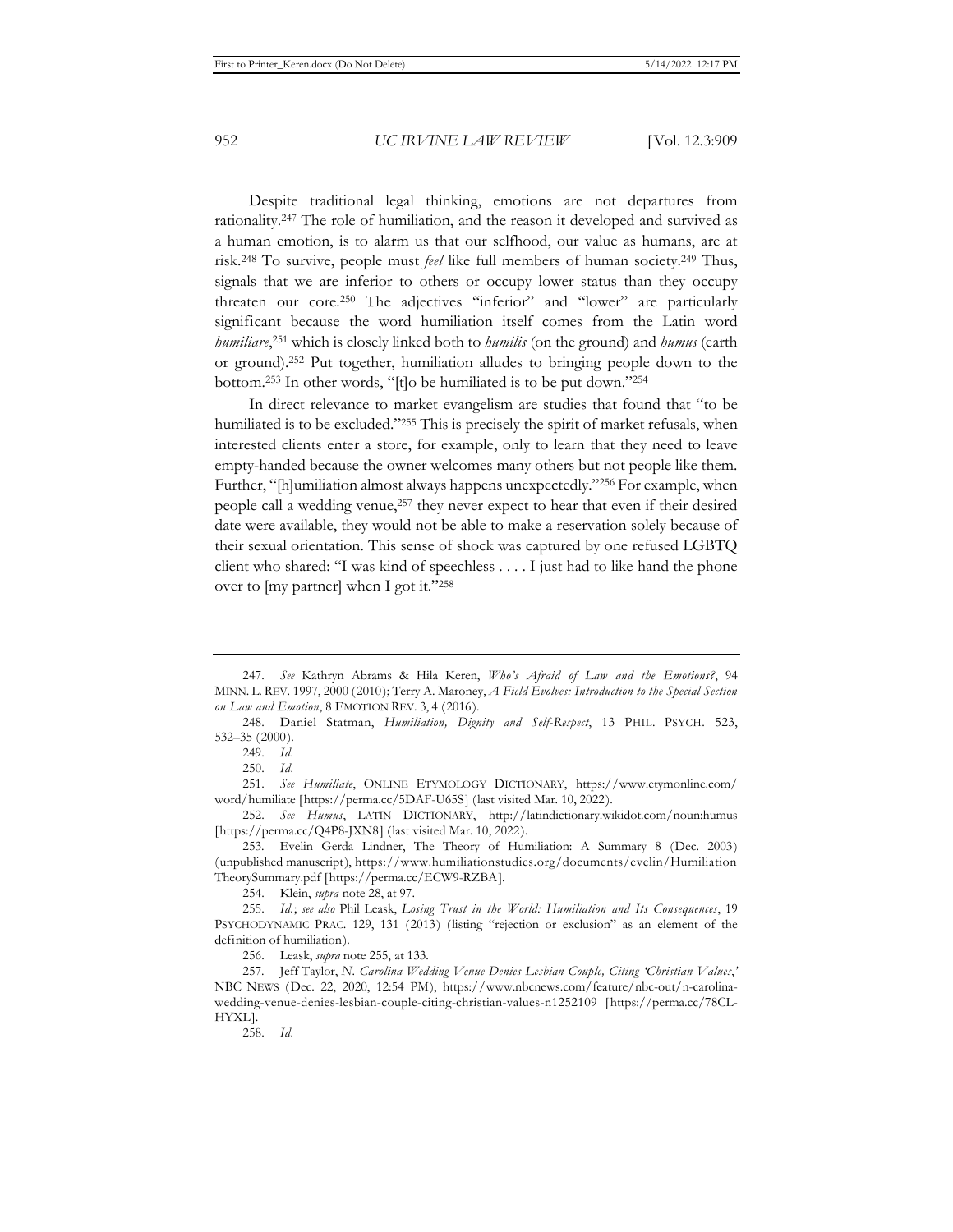Moreover, humiliators typically utilize some status advantage—permanent or situational—that they have over their victims.259 As the mother whose son was rejected by the bakery in *Masterpiece Cakeshop* said: "It was never about the cake. It was about my son being treated like a *lesser* person."260 More generally, regardless of status outside the market, business owners control their enterprise's space, physical or virtual, and dictate the rules of behavior that apply to it.

Significantly, these features of humiliation would not have existed had the business owners chosen to express their religious views in public instead of via the market. Carrying the debate in the public streets, by way of a demonstration, for example, would have allowed LGBTQ people to avoid much of the humiliation. Because the streets are open for all, objectors would not have had the power advantage nor the ability to exclude others. Furthermore, LGBTQ individuals exposed to the demonstration would not be as shocked since they would have a choice to walk away or voice their resistance.

Most importantly, humiliation researchers have argued and empirically proved that episodes of humiliation spread widely. They have developed the concept of group-based humiliation, sometimes calling it collective humiliation,<sup>261</sup> cycles of humiliation, $262$  or "representative group humiliation."<sup>263</sup> One study that is especially relevant to market evangelism found that "[w]ithout being targeted personally, people can experience negative rejection effects . . . just by observing their ingroup being rejected."264 Since LGBTQ people strongly identify with their community, the recurrent exclusion of many of them from the market cannot possibly leave them unaffected.265

<sup>259.</sup> *See, e.g.*, Saulo Fernández, Eran Halperin, Elena Gaviria, Rut Agudo & Tamar Saguy, *Understanding the Role of the Perpetrator in Triggering Humiliation: The Effects of Hostility and Status*, J. EXPERIMENTAL SOC. PSYCH. 1, 1 (2018).

<sup>260.</sup> Deborah Munn, *It Was Never About the Cake*, HUFFPOST, https://www.huffpost.com/ entry/it-was-never-about-the-ca\_b\_4414472 [https://perma.cc/MPG6-YB25], (last updated Feb. 2, 2016) (emphasis added).

<sup>261.</sup> LIESBETH MANN, ON FEELING HUMILIATED: THE EXPERIENCE OF HUMILIATION IN INTERPERSONAL,INTRAGROUP, AND INTERGROUP CONTEXTS 20 n.2 (2017) (arguing that "it is quite often the case that group-based emotions are shared and thus become collective emotions").

<sup>262.</sup> Evelin G. Lindner, *Healing the Cycles of Humiliation: How to Attend to the Emotional Aspects of "Unsolvable" Conflicts and the Use of "Humiliation Entrepreneurship*,*"* 8 PEACE & CONFLICT: J. PEACE PSYCH. 125 (2002).

<sup>263.</sup> Christian Neuhäuser, *Humiliation: The Collective Dimension*, *in* HUMILIATION, DEGRADATION, DEHUMANIZATION: HUMAN DIGNITY VIOLATED 21, 25 (Paulus Kaufmann, Hannes Kuch, Christian Neuhäuser & Elaine Webster eds., 2011).

<sup>264.</sup> Tinka M. Veldhuis, Ernestine H. Gordijn, René Veenstra & Siegwart Lindenberg, *Vicarious Group-Based Rejection: Creating a Potentially Dangerous Mix of Humiliation, Powerlessness, and Anger*, 9 PUB. LIBR. SCI. ONE, Apr. 23, 2014, at 8.

<sup>265.</sup> *See generally* Holning Lau, *Transcending the Individualist Paradigm in Sexual Orientation Antidiscrimination Law*, 94 CALIF. L. REV. 1271 (2006).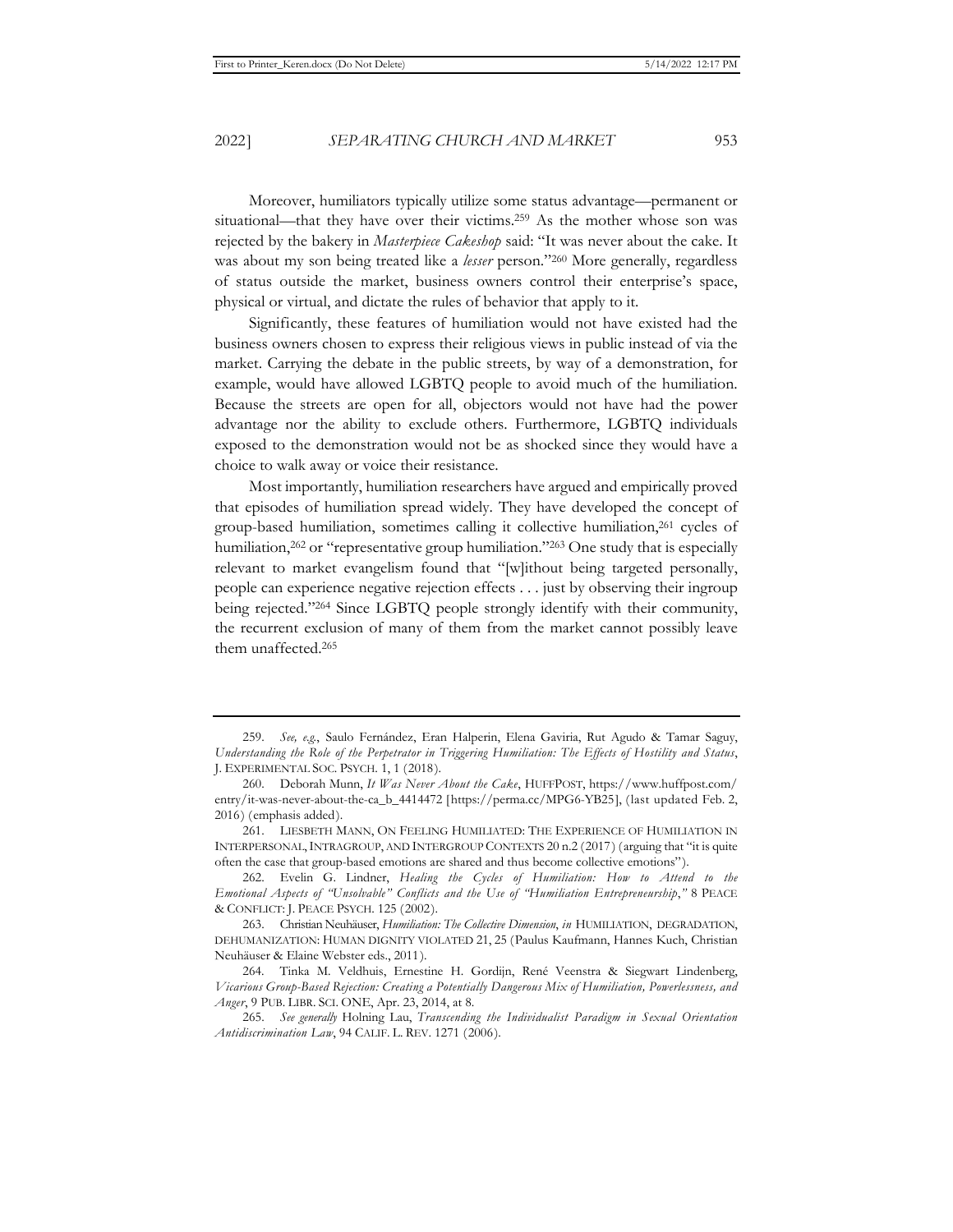Last and crucially, the humiliation literature teaches us how dire the consequences of humiliation are. First among them is uniquely intense pain.266 Indeed, researchers have provided empirical evidence that acts that aim to humiliate others generate a particularly intense human emotion.267 Additionally, studies report that grave injury to one's self-value leads to mental health complications,<sup>268</sup> clinical depression, and even suicide.269 One transgender legal scholar has recently described, for example, "staggering rates of anxiety, depression, suicidality, and exclusions from social life within trans communities."270

#### *E. (Re)Raising Humiliation as a Legal Claim*

To conclude this Part and transition to the last one, it is imperative to go back to law. Several legal theorists have emphasized humiliation as a core reason for forbidding discrimination. Leading among them is constitutional law scholar Bruce Ackerman who has conceptualized what he calls "the anti-humiliation principle."271 Ackerman attributes the birth of the principle to the legendary decision in *Brown v. Board of Education*, 272 which required states and the federal government to eliminate institutionalized humiliation.273

With particular relevance to the discussion of current market evangelism, Ackerman argues that "*Brown*'s concern with stigma" was the driving power behind subjecting private market actors to "sweeping egalitarian obligations."274 The reason is that "humiliation was no less humiliating and no less public when it involved institutionalized rejection of black people at a privately owned lunch counter or workplace."275 Most importantly, Ackerman argues that today the anti-humiliation principle, properly understood, can no longer be limited to race-based

<sup>266.</sup> Yashpal Jogdand, Sammyh Khan & Stephen Reicher**,** *The Context, Content, and Claims of Humiliation in Response to Collective Victimhood*, *in* THE SOCIAL PSYCHOLOGY OF COLLECTIVE VICTIMHOOD 77, 82 (Johanna Ray Vollhardt ed., 2020) (describing "widespread agreement about humiliation being a particularly intense and painful emotion" and citing previous literature).

<sup>267.</sup> Marte Otten & Kai J. Jonas, *Humiliation as an Intense Emotional Experience: Evidence from the Electro-Encephalogram*, 9 SOC. NEUROSCIENCE 23 (2014).

<sup>268.</sup> Torres & Bergner, *supra* note 27.

<sup>269.</sup> Klein *supra* note 28, at 109, 111–14; *see also* Brief for Massachusetts et al. as Amici Curiae Supporting Defendants at 3–4, Emilee Carpenter, LLC v. James, No. 6:21-cv-6303 (W.D.N.Y. July 2, 2021), https://oag.ca.gov/system/files/attachments/press-docs/Carpenter%20v%20James%20 amicus%20brief.pdf. [https://perma.cc/FN2K-E5YF] ("A large and growing body of evidence shows that discriminatory social conditions have severe negative health impacts on LGBTQ people, including increased rates of mental health disorders and suicide attempts, especially for LGBTQ youth.").

<sup>270.</sup> Florence Ashley, *Don't Be So Hateful: The Insufficiency of Anti-Discrimination and Hate Crime Laws in Improving Trans Well-Being*, 68 U. TORONTO L.J. 1, 30 (2018).

<sup>271.</sup> ACKERMAN, *supra* note 24, at 324.

<sup>272.</sup> *Id.*

<sup>273.</sup> *Id.* at 128 (discussing Brown's anti-humiliation principle).

<sup>274.</sup> *Id.* at 325.

<sup>275.</sup> *Id.*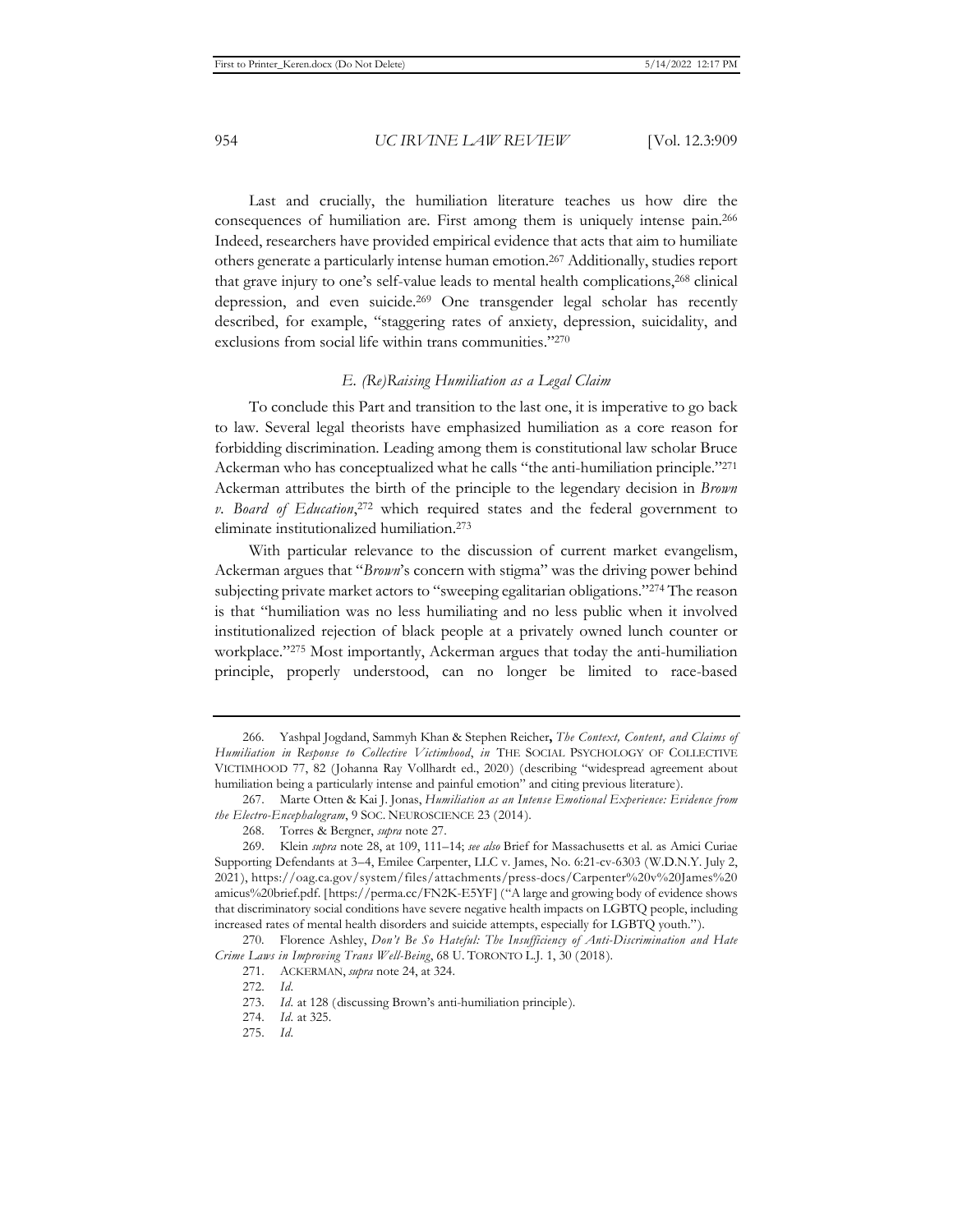discrimination. Rather, it compels extending protection to other groups that are routinely discriminated against and humiliated, including "gays, lesbians, and the transgendered."276

Other legal scholars further explained that the legal project of preventing humiliation must include the market. They emphasized the broad legacy of the Thirteenth Amendment and the cluster of statutes that sought to implement it,<sup>277</sup> primarily through the right to "make and enforce contracts."278 They have claimed that these norms reflect a general promise to protect the right of all individuals "to make and pursue meaningful life decisions."279 And, they added, such decisions must include the ability of all people to "buy and sell when they please,"280 thus establishing a general "freedom TO contract."281 This scholarship supplements Ackerman's anti-humiliation principle with what I suggest to call the market participation principle.

A recent book by legal theorist Robin West supports the market participation principle and directly applies it to the LGBTQ community. In general, West illuminates legal protections of civil rights as demanding that the state will "protect us against . . . humiliations."282 Accordingly, she argues that the civil right to make and enforce contracts is supposed to promote "*participation*, rather than *removal*, from the civil sphere of commerce."283 West stresses that "participation in the commercial sphere [is] a vehicle for inclusion in civil life in market economies."284 And, like Ackerman, she explicitly applies her call to prevent humiliation through market inclusiveness to "sexual minorities."285

Therefore, the closing Part argues that recognizing the magnitude of the humiliation problem calls for a determined legal response that follows the anti-humiliation and the market participation principles.

280. *See* Jones v. Alfred H. Mayer Co., 392 U.S. 409, 443 (1968).

282. WEST, *supra* note 25, at 88.

<sup>276.</sup> *Id.* at 335.

<sup>277.</sup> *See* Tobias Barrington Wolff, *The Thirteenth Amendment and Slavery in the Global Economy*, 102 COLUM. L. REV. 973, 1007 (2002) (maintaining that in the absence of a state action requirement, the Thirteenth Amendment has a significant bearing on private social and economic relationships).

<sup>278. 43</sup> U.S.C. § 1981; *see also* Keren, *supra* note 11, 145–46 (explaining that section 1981 was "[o]riginally enacted as part of the Civil Rights Act of 1866" and "was intended to implement the promise of the Thirteenth Amendment by translating the Amendment's declaration into 'market language' and concentrating on practical economic matters").

<sup>279.</sup> Alexander Tsesis, *Furthering American Freedom: Civil Rights & the Thirteenth Amendment*, 45 B.C. L. REV. 307, 361 (2004) (exploring the historical and contextual background of the Thirteenth Amendment and the changing approaches to its scope and arguing for a broad interpretation).

<sup>281.</sup> Keren, *supra* note 11 (proposing to recognize within the general freedom of contract the freedom to have a contract when one wishes and naming this type of freedom "freedom TO contract").

<sup>283.</sup> *Id.* at 195.

<sup>284.</sup> *Id.* at 185; *see also* Keren, *supra* note 11, at 164 (arguing in the context of racial discrimination that contract and contract law are essential to a sense of social belonging).

<sup>285.</sup> WEST, *supra* note 25, at 235.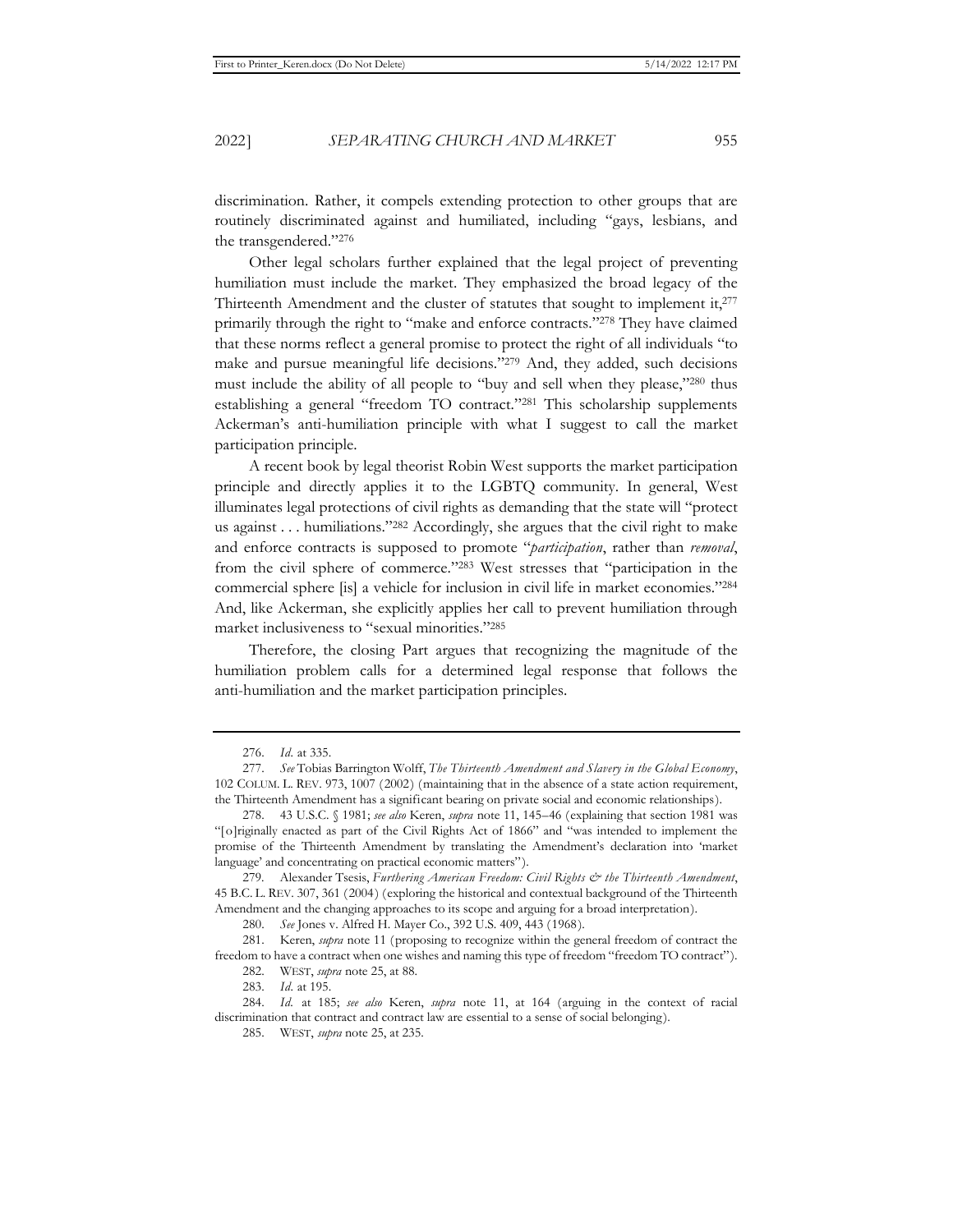#### V. A PROPOSAL: DEFINING MARKET CITIZENSHIP

Market evangelism entails massive humiliation—how *should* the law respond? One way is to use the reasoning offered so far to bolster calls for legal reform of nondiscrimination laws. Such reform would improve the protection of LGBTQ in the market through supportive interpretations of current jurisprudence and legislative revisions. First and foremost, it is crucial to foster the passing of the proposed Equality Act, which was most recently confirmed by the 117th Congress and awaits Senate approval.286

Yet, it is unclear whether the Equality Act would eventually turn into law. It is also hard to predict how the Supreme Court, particularly under the present conservative control, would treat the issue when faced with lower courts' approvals of market evangelism.

Due to these uncertainties, this Part proposes to reach beyond the nondiscrimination framework and utilize the laws of the market, namely corporate law and the law of contracts. The goal of adding private law to nondiscrimination laws is to conceptualize a special type of citizenship that I coin *market citizenship*. 287 Under this new concept, LGBTQ parties will be guaranteed full participation (citizenship) in the market. Simultaneously, religious objectors will owe a duty—flowing from their own market citizenship—not to impede others' equal citizenship.

#### *A. Reaching Beyond the Nondiscrimination Paradigm*

The nondiscrimination paradigm, particularly under the traditionalist market jurisprudence, has curtailed the state's ability to protect LGBTQ people, leaving countless loopholes without offering clear guidance.288 Does it matter, for example, if the business owner is an artist or not?289 Should it matter if someone is refused a job as an employee or an independent contractor?290 Does it matter if the

<sup>286.</sup> Equality Act, H.R. 5, 117th Cong. (2021).

<sup>287.</sup> The term is inspired by the concurring opinion of Judge Bosson in *Elane Photography, LLC v. Willock*, 309 P.3d 53, 80 (N.M. 2013) (Bosson, J., concurring) ("In the . . . focused world of the marketplace, of commerce, of public accommodation, the Huguenins have to channel their conduct, not their beliefs, so as to leave space for other Americans who believe something different. . . . In short, I would say to the Huguenins, with the utmost respect: *it is the price of citizenship*.") (emphasis added).

<sup>288.</sup> *See generally* Martha Albertson Fineman, *Beyond Identities: The Limits of an Antidiscrimination Approach to Equalit*y, 92 B.U. L. REV. 1713 (2012).

<sup>289.</sup> *See, e.g.*, State v. Arlene's Flowers, Inc., 441 P.3d 1203, 1212 (Wash. 2019) (discussing a flower shop owner's argument who "believes that to create floral arrangements is to use her 'imagination and artistic skill'").

<sup>290.</sup> *See, e.g.*, Fabian v. Hosp. of Cent. Conn., 172 F. Supp. 3d 509, 512 (D. Conn. 2016) (discussing a hospital refusing to hire a transgender female physician after long negotiations and arguing that Title VII is limited to employees while the parties negotiated an independent contractor contract).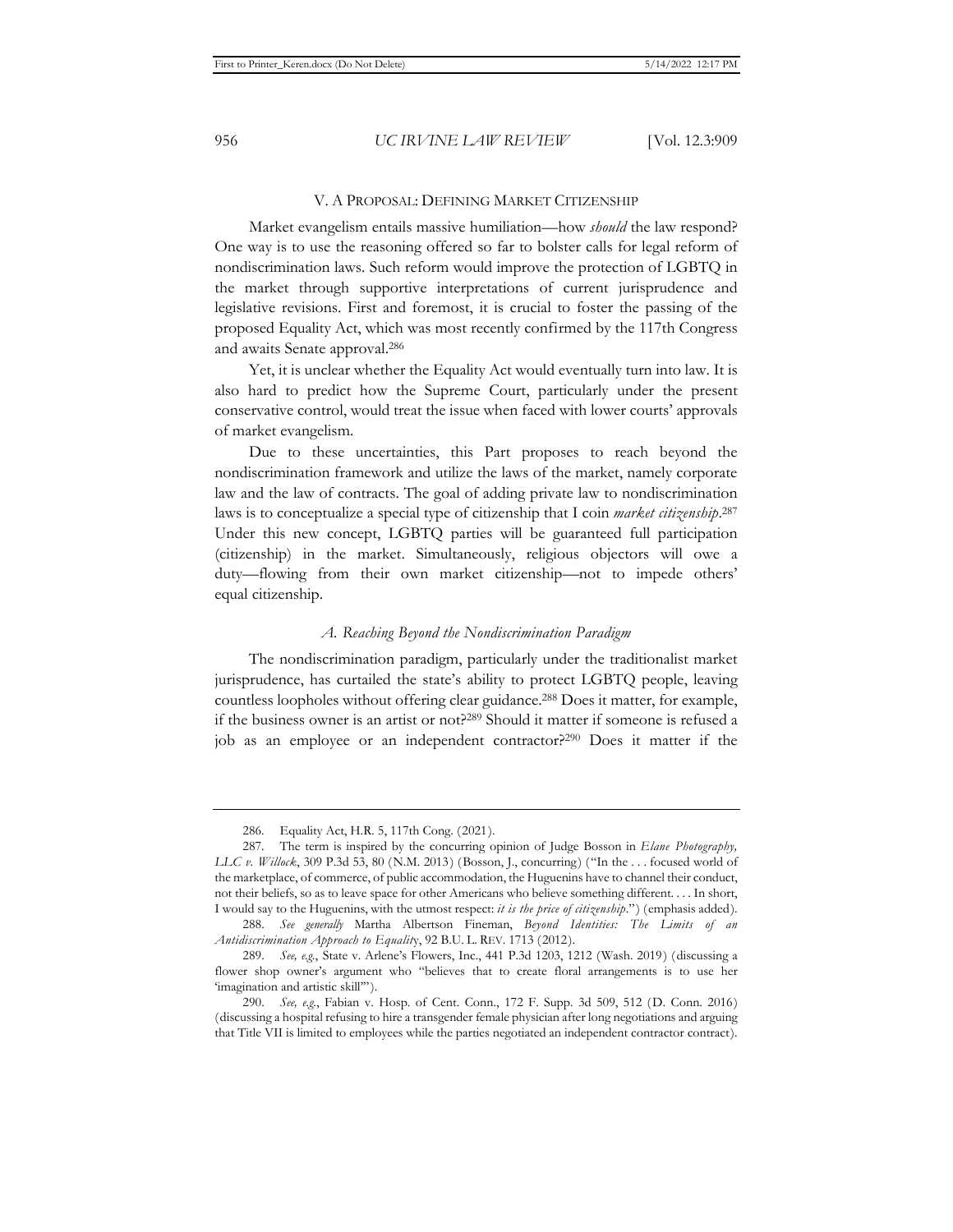commission in charge of enforcement held a polite discussion?291 While the state can revise its nondiscrimination laws to answer such questions, enforcement is particularly challenging. Because the market is imagined as a free zone, any state effort to guarantee its inclusiveness is framed as an intervention that threatens businesses' freedom.292 Further, under neoliberalism, any state interference is treated with distrust and attribution of foreign goals and malice.

To better handle market evangelism, we must therefore break away from the present framework. One effective way to do that is to draw on the vulnerability theory that offers a crucial alternative to liberal and neoliberal thinking. The brainchild of legal theorist Martha Fineman, this theory assigns the state and its legal system a significantly more demanding role in building and securing a just society. The theory's name highlights its descriptive key insight that vulnerability is universal: all humans, and the institutions they establish, are inevitably vulnerable.<sup>293</sup> Contra neoliberalism, no one is autonomous, independent, or entrepreneurial enough to become and remain successful alone.294 Instead, people's survival, accomplishments, and happiness heavily depend on state resources and society's structure. This structure—provided through laws and social institutions—determines the level of ability to cope with inescapable vulnerability. To illustrate, no one can avoid sickness, but recovery hinges on access to quality health services.

For that reason, the vulnerability theory defines *resilience*—the resources available for coping with vulnerability—as a critical building block of a just society.<sup>295</sup> Normatively, the theory assigns to the state the heavy responsibility of responding to human vulnerability manifestations,<sup>296</sup> envisioning and prescribing what it calls "the responsive state."297 Because "it does not seek equality, but

<sup>291.</sup> *See, e.g.*, Leslie Kendrick & Micah Schwartzman, *The Etiquette of Animus*, 132 HARV. L. REV. 133, 133 (2018) ("The Court turned a matter of constitutional principle into one of adjudicative etiquette.").

<sup>292.</sup> *See* Martha Albertson Fineman, *Beyond Equality and Discrimination*, 73 SMU L. REV. F. 51, 60 (2020) ("[I]n the business arena, the notions of the 'free market' and the 'efficiency' inherent in competition are raised consistently as barriers to state regulation and oversight.").

<sup>293.</sup> *See* Martha Albertson Fineman, *The Vulnerable Subject: Anchoring Equality in the Human Condition*, 20 YALE J.L. & FEMINISM 1, 10–14 (2008) (presenting the concepts of the "vulnerable subject" and the "responsive state" as important to America's approach to inequality).

<sup>294.</sup> *See* Martha Albertson Fineman, *Cracking the Foundational Myths: Independence, Autonomy, and Self-Sufficiency*, 8 AM. U. J. GENDER SOC. POL'Y & L. 13, 15 n.5 (2000).

<sup>295.</sup> Fineman, *supra* note 292, at 57 (explaining the core idea of resilience).

<sup>296.</sup> *Id.* at 61 ("Vulnerability theory is more focused on establishing the parameters of state responsibility for societal intuitions and relationships than it is on setting the limits of state intervention.").

<sup>297.</sup> *See generally* Martha Albertson Fineman, *The Vulnerable Subject and the Responsive State*, 60 EMORY L.J. 251 (2010) (introducing the vulnerability theory and arguing it requires the state to assume a positive obligation to effectuate equality among its citizens).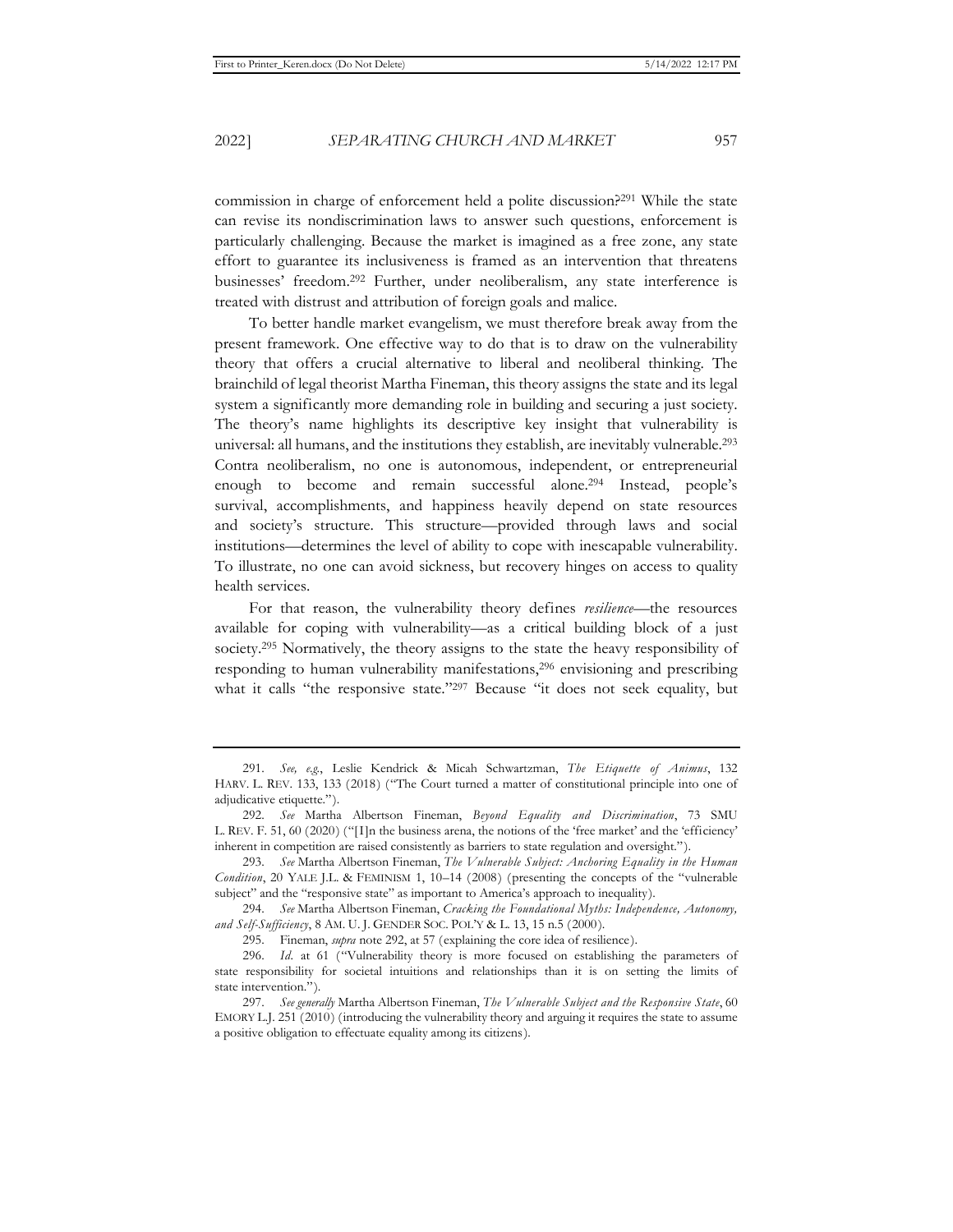equity,"298 the vulnerability theory requires that the state will ensure justice by creating and sustaining a fair allocation of resilience amongst its members and institutions.299

Applying vulnerability analysis to market evangelism opens new paths for coping with it. First, it explains why the behavior is not private but rather presents a social problem. The theory frames the market as an important institution through which individuals accumulate some of their resilience.<sup>300</sup> Accordingly, the ability to participate in the market and benefit from it determines resilience levels. On this view, limiting the access of LGBTQ individuals to the market undermines their resilience. Second, vulnerability analysis includes our emotions as salient sources of resilience.301 Thus, the humiliation caused by market evangelism dangerously drains the resilience of the LGBTQ community.

Second, in the face of such a dual threat to resilience, the vulnerability theory calls on the responsive state to take action. In shaping its response, the state ought to consider how the market confers and distributes resilience. Critically, such evaluation must include the resilience allocated to business owners through the market.302 And, to that end, it is essential to "bring *all areas of law*, not just those focused on civil rights, under social-justice scrutiny"303 into consideration. Particularly, we must examine how the laws pertaining to the market—typically classified as "private" laws—impact resilience,<sup>304</sup> thereby influencing public and social conditions.<sup>305</sup> Indeed, while draining the resilience of LGBTQ parties, the discriminating businesses enjoy significant powers and privileges that the state routinely allocates to them by supporting incorporation and regulating contractual activities.

<sup>298.</sup> Martha Albertson Fineman, *Vulnerability and Inevitable Inequality*, 4 OSLO L. REV. 133, 143 (2017).

<sup>299.</sup> Fineman, *supra* note 292, at 60.

<sup>300.</sup> *Id.* at 58.

<sup>301.</sup> *See, e.g.*, Kathy Abrams & Hila Keren, *Legal Hopes: Enhancing Resilience Through the External Cultivation of Positive Emotions*, 64 N. IR. LEGAL Q. 111 (2013).

<sup>302.</sup> Fineman, *supra* note 292, at 57 (discussing how social institutions and social structures constitute levels of resilience).

<sup>303.</sup> *Id.* at 55.

<sup>304.</sup> *Id.* at 60 (highlighting the importance of a host of laws that are considered "private" to issues of social justice).

<sup>305.</sup> *See, e.g.*, Morris R. Cohen, *The Basis of Contract*, 46 HARV. L. REV. 553, 585–86 (1933) (establishing the realist view that contract law is in reality a segment of public law); *see also* Gert Brüggemeier, Mauro Bussani, Hugh Collins, Aurelia Colombi Ciacchi, Giovanni Comandé, Muriel Fabre-Magnan, Stefan Grundmann, Martijn Hesselink, Christian Joerges, Brigitta Lurger, Ugo Mattei, Marisa Meli, Jacobien Rutgers, Christoph Schmidt, Jane Smith, Ruth Sefton-Green, Horatia Muir Watt & Thomas Wilhelmsson, *Social Justice in European Contract Law: A Manifesto*, 10 EUR. L.J. 653, 668 (2004) (arguing that it is wrong to suppose that there is a sharp separation between the public sphere of constitutional rights and the private sphere of market relations); Danielle Kie Hart, *Contract Law Now—Reality Meets Legal Fictions*, 41 U. BALT. L. REV. 1, 45–47 (2011).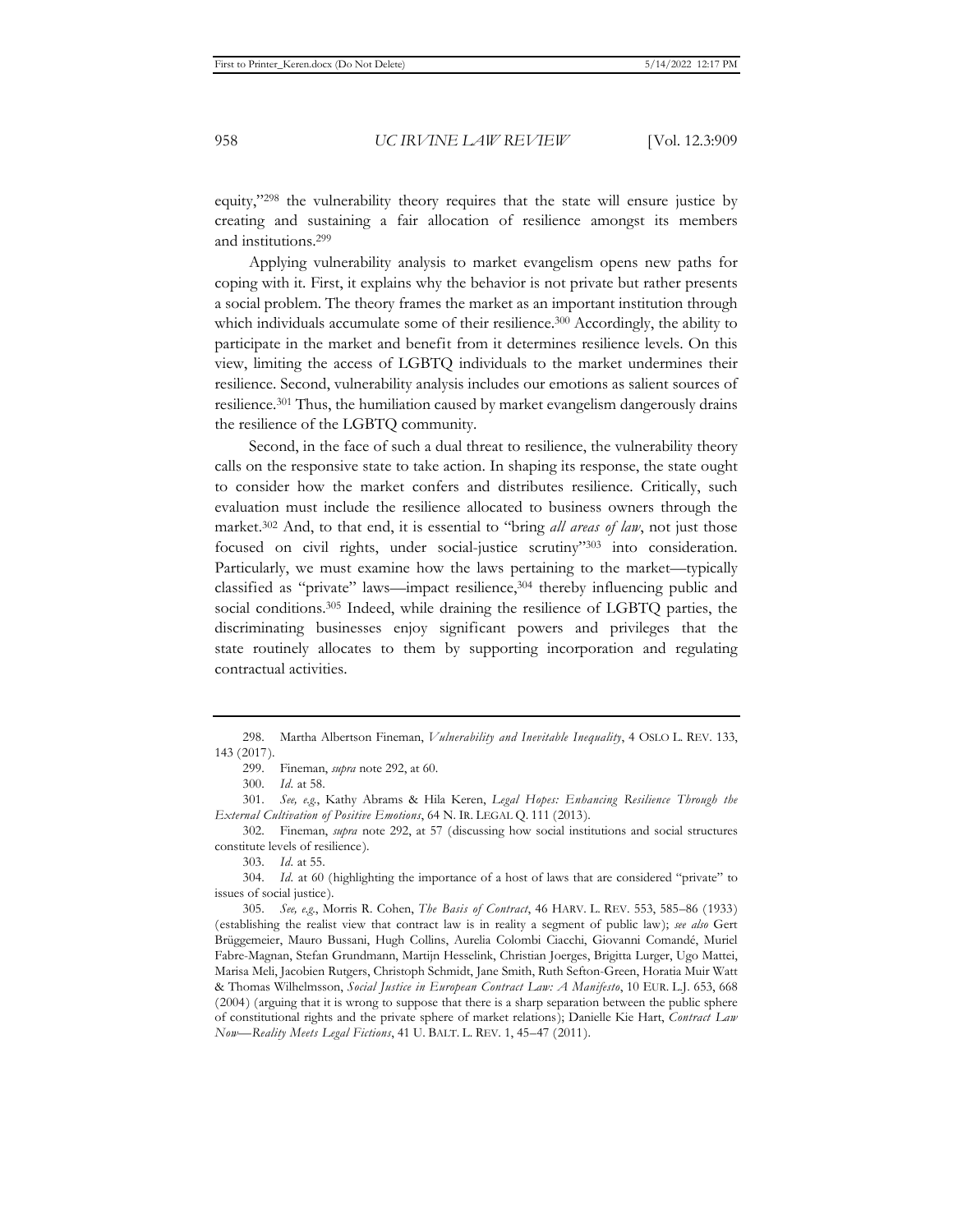allocation of market-based resilience. In a nutshell, the state must protect the market citizenship of LGBTQ parties and prevent their humiliation. To do that, it has to set the limits that come with the full market citizenship of businesses owned by religious objectors.

#### *B. Corporate Law*

Corporations would have never been born or continue to thrive without the state's involvement and the creation of corporate law. This law allowed people to act together through a separate entity that enjoys "perpetual succession," thereby overcoming its human founders' mortality.306 The same law further conferred upon corporations the capacities of "taking and granting property, of contracting obligations, and of suing and being sued."307 It also created organized stock markets, empowering owners to profit from investing in corporations. Indeed, "without the protection of a dense network of laws enforced by public governments, the largest American corporation could not exist for a day."308

Among those legal measures, none is more outstanding than offering businesspeople immunity from being held personally liable for their businesses' obligations or losses. Such a shield, known as the principle of limited liability, has safeguarded shareholders by a metaphoric "veil" that profoundly separates the corporation and its human owners.309 This privilege is a form of strong state support of the market by encouraging investments,310 a special benefit that the law offers rather than a natural feature.<sup>311</sup> From a vulnerability perspective, the shield of limited liability is a leading way in which the state allocates resilience to business owners.

The principle of limited liability has only narrow exceptions. Generally, the doctrine of veil-piercing allows ignoring corporate separateness only when shareholders wrongfully use their entity.<sup>312</sup> Doctrinal nuances notwithstanding,

307. *Id.*

311. Hardee, *supra* note 309, at 217.

<sup>306. 1</sup> STEWART KYD, A TREATISE ON THE LAW OF CORPORATIONS 13 (London, J. Butterworth, Fleet-Street 1793).

<sup>308.</sup> Fineman, *supra* note 298, at 146 n.37 (citing ROBERT DAHL, DILEMMAS OF PLURALIST DEMOCRACY 183–85 (1982)).

<sup>309.</sup> Catherine A. Hardee, *Veil Piercing and the Untapped Power of State Courts*, 94 WASH. L. REV. 217, 222 (2019).

<sup>310.</sup> *See, e.g*., Stephen M. Bainbridge, *Abolishing Veil Piercing*, 26 J. CORP. L. 479, 495 (2001) ("[T]here is a widely shared view that limited liability was, and remains, essential to attracting the enormous amount of investment capital necessary for industrial corporations to arise and flourish.").

<sup>312.</sup> Jonathan Macey & Joshua Mitts, *Finding Order in the Morass: The Three Real Justifications for Piercing the Corporate Veil*, 100 CORNELL L. REV. 99, 107–08 (2014) (discussing courts' reasoning for piercing the corporate veil).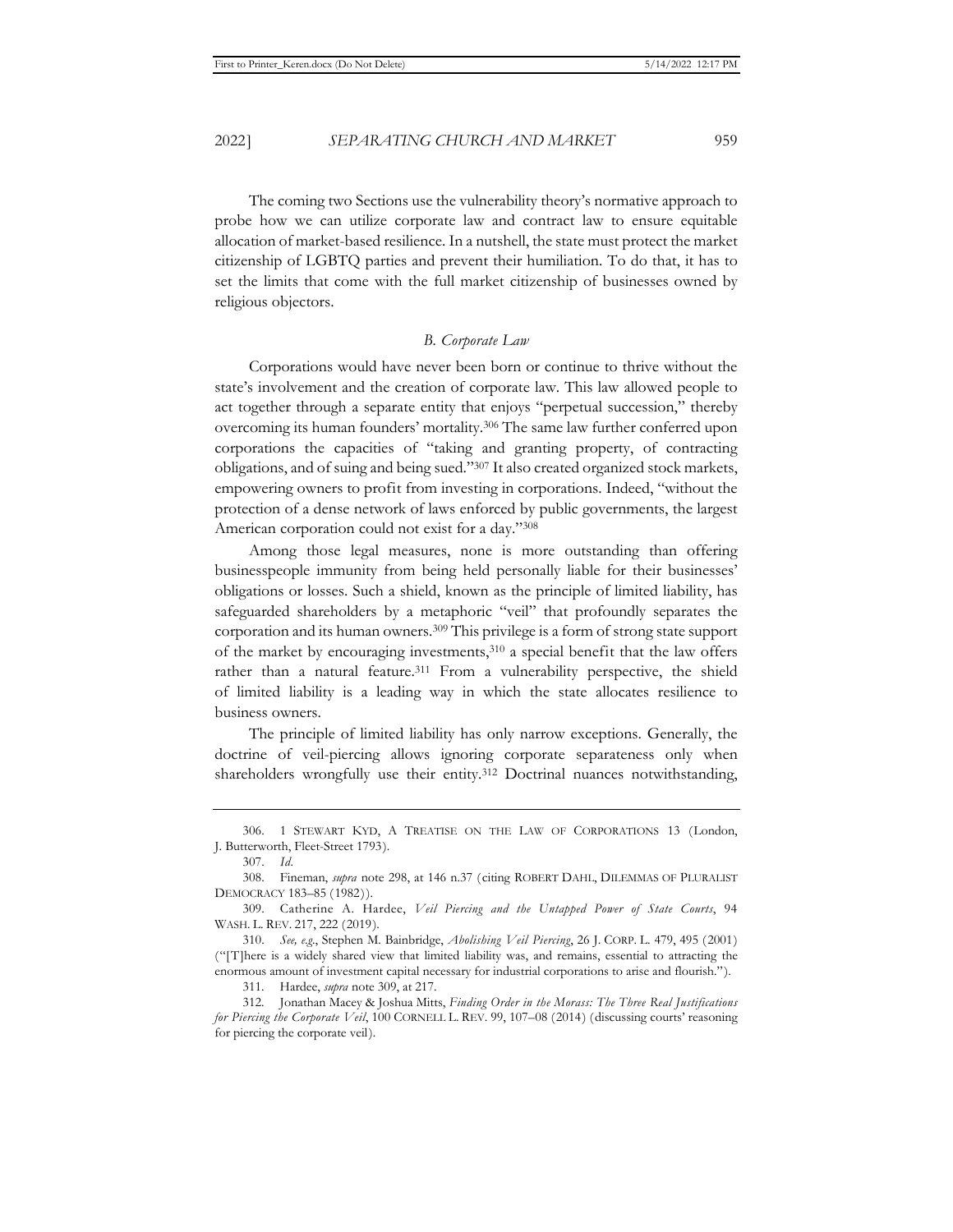what's important here is that business owners always *resist* the conventional veil-piercing because they are interested in retaining their resilience source. However, in the case of market evangelism, the business owners *request* rather than resist the disregard of the veil, attributing their personal religious beliefs to the incorporated businesses they run. Remarkably, they raise this request as they hold to the shield of limited liability in all other respects.

For example, in *Telescope Media Group,* a corporation with that name was the first appellant. However, it was the religiosity of the corporation's human owners, the Larsens, that was raised to avoid nondiscrimination laws.313 Accordingly, the Eighth Circuit discussed the corporation's arguments as if no veil separates it from its owners. Other courts discussing market evangelism by incorporated businesses had similarly ignored the corporate separateness principle.

In *Burwell v. Hobby Lobby Stores, Inc.*, the Supreme Court famously attributed to closely held corporations the rights of religious persons, awarding it exemption from the Affordable Care Act.314 At the time, Justice Ginsburg cautioned against a slippery slope effect.<sup>315</sup> She warned that the decision might be used in the future by corporations that wish to avoid liability under nondiscrimination laws.316 The majority in *Hobby Lobby* dismissed the concern, highlighting the difference between its decision and broader exemptions from general nondiscrimination laws.317 Yet, the traditionalist market jurisprudence appears to extend *Hobby Lobby*'s approach to the nondiscrimination domain against the Court's reassurance. *Hobby Lobby* did not authorize such a level of disregard of corporate separateness.

In general, legal scholars have struggled to reconcile shareholders' limited liability privileges with their *beneficiaries*' requests to ignore the veil selectively. Some referred to such pleas as a variation of the conventional "veil piercing,"318 although they don't originate from creditors. Others named it "insider reverse veil piercing,"319 highlighting how letting shareholders (the "insiders") use veil-piercing is a reversal of the doctrine, which was supposed to restrain the owners rather than promote their interests. Then, at least one scholar recently claimed that the reversed claim should not be conflated with veil-piercing because it represents a different

<sup>313.</sup> *See* Telescope Media Grp. v. Lucero, 936 F.3d 740 (8th Cir. 2019).

<sup>314.</sup> Burwell v. Hobby Lobby Stores, Inc., 573 U.S. 682 (2014).

<sup>315.</sup> *Id.* at 768–72 (Ginsburg, J., dissenting).

<sup>316.</sup> *Id.*

<sup>317.</sup> *Id.* at 733 (majority opinion) ("The principal dissent raises the possibility that discrimination . . . might be cloaked as religious practice to escape legal sanction. Our decision today provides no such shield.").

<sup>318.</sup> *See generally* ADAM WINKLER, WE THE CORPORATIONS: HOW AMERICAN BUSINESSES WON THEIR CIVIL RIGHTS (2018) (using the terminology of veil piercing when discussing the Supreme Court's jurisprudence that attributes constitutional rights to corporations).

<sup>319.</sup> *See, e.g*., Stephen M. Bainbridge*, Using Reverse Veil Piercing to Vindicate the Free Exercise Rights of Incorporated Employers*, 16 GREEN BAG 2D 235, 236 n.4 (2013).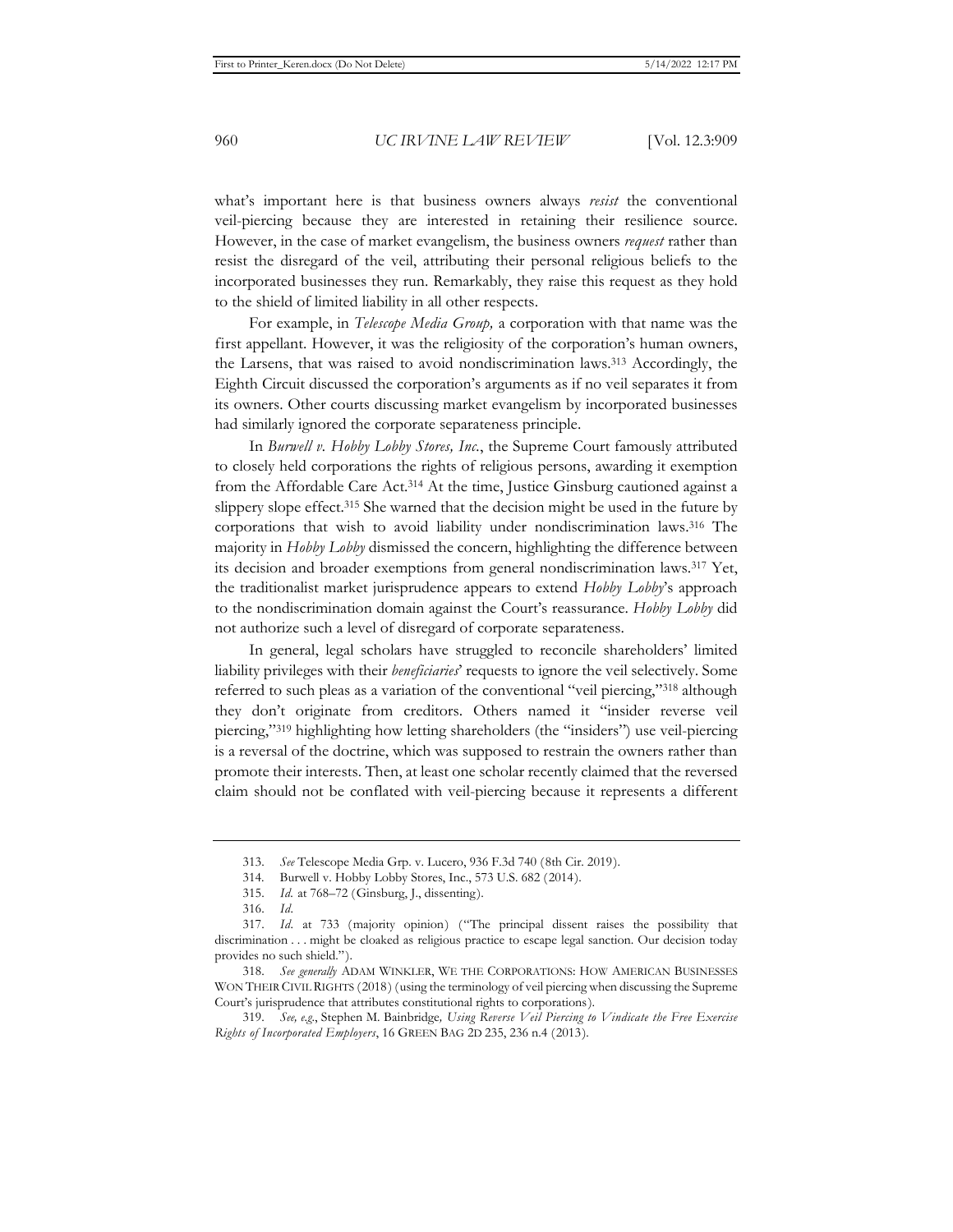idea that the author calls "veil peeking."320 Last, some insisted that extending humans' rights to corporations has no room under any recognizable corporate law principle.<sup>321</sup>

Debates regarding corporate theory and terminology aside, what should matter for shaping a response to market evangelism is understanding the corporation as a resilience-conferring institution. Accordingly, how corporate law allocates this extra resilience is a matter of social justice and not only a "private" issue. The wish to escape nondiscrimination laws by attributing human religiosity to corporations while enjoying the other benefits of incorporation is an attempt to have the cake and eat it too. To illustrate, a florist who refused to serve a same-sex couple claimed that while her religious beliefs should be attributed to her corporation and yield an exemption, she cannot be personally liable for breaking nondiscrimination laws under the doctrine of limited liability.322

The attempt to benefit from combining conflicting corporate law principles should not succeed, especially under vulnerability analysis that would treat it as an effort to accumulate excessive resilience. Since the state offers incorporation to support the market, it should not let people both incorporate and ignore corporate separateness, particularly when their goal is to deplete others' resilience. Recognizing that corporations are state-supported social institutions and not only private features of the market is key. Since no one forced businesses engaged in market evangelism to incorporate, their desire to assimilate with their firm should have led them to choose a partnership from the menu of business associations.<sup>323</sup>

Accordingly, when the Eighth Circuit observed that individuals such as the Larsens wish "to use their talents *and their company* to . . . honor God*,*"324 it should have denied the request based on corporate law principles. In general, incorporated businesses should remain subject to nondiscrimination laws, regardless of their owners' beliefs, not merely under "public" legal principles. Instead, corporate law demands that those who run corporations be estopped from raising religion-based arguments. Any other reading of our corporate law would amount to an inequitable distribution of resilience between business owners and their LGBTQ clients.

Advocates of promoting religious values through corporations raise two counterclaims, both demanding the state to respect religion. First, they say religious people who use corporations should not be treated differently than those who run their businesses without incorporation. As a general matter, the claim goes, the state

<sup>320.</sup> Mariana Pargendler, *Veil Peeking: The Corporation as a Nexus for Regulation*, 169 U. PA. L. REV. 717 *passim* (2021).

<sup>321.</sup> Joshua C. Macey, *What Corporate Veil?*, 117 MICH. L. REV. 1195, 1208 (2019).

<sup>322.</sup> State v. Arlene's Flowers, Inc., 441 P.3d 1203, 1236–37 (Wash. 2019).

<sup>323.</sup> Macey, *supra* note 321, at 1213. This is not to say that partnerships should be allowed to inflict market humiliation, an issue that will be discussed in the coming Section.

<sup>324.</sup> Telescope Media Grp. v. Lucero, 936 F.3d 740, 748 (8th Cir. 2019).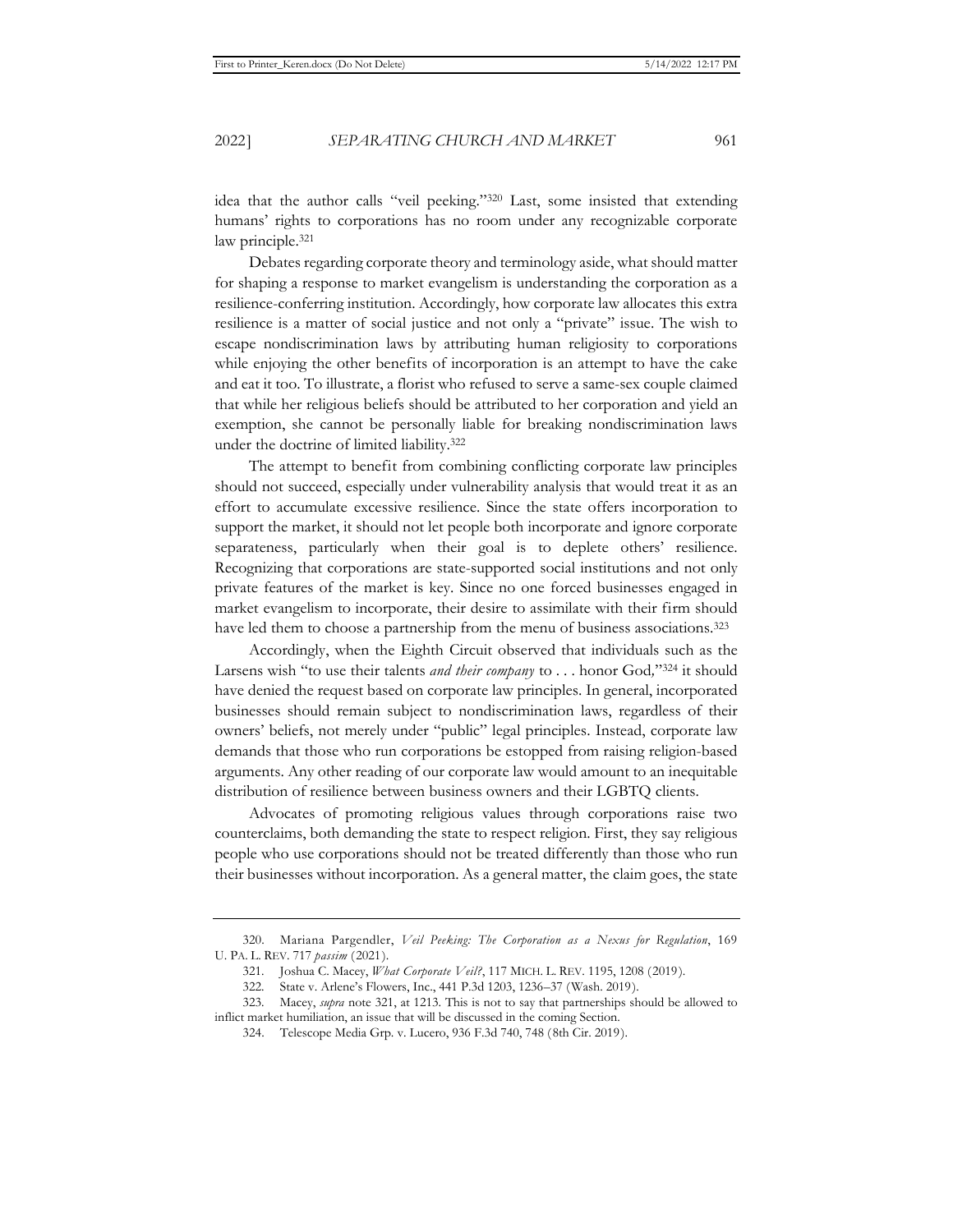cannot force human believers to act in a way that contradicts their internal beliefs, and the fact of incorporation should not undermine this principle.325 Second, they assert that corporations' purpose is seldom limited to profit-making and frequently involves fostering other values. Here, these advocates use examples of progressive corporations that promote their owners' left-leaning values, such as environmentalism or social justice.326 Why can't religious business people, they ask, use their corporations in the same way?327

A metaphor offered by political scientist Wendy Brown can help to respond to both counterclaims. The problem, Brown explains, is that the corporate owners want "a shield for their personal assets and the capacity to extend the sweep and reach of their sword from behind that shield."328 Accordingly, the difficulty is not with fostering religious values while running corporations. Instead, it is the extension of *a sword* from behind the shield—the attack on others—that necessitates a legal response.

Concerning the first claim, it should also be noted that the state does *not* demand religious businesspeople to betray their religious beliefs. Regardless of incorporation, the state legitimates religion-based market conducts. For example, a Muslim business owner, an observant Jewish merchant, and a devout Christian trader can all refrain from doing business on the day they observe (Friday, Saturday, and Sunday, respectively). Similarly, religious businesspersons can refuse to offer goods or services that their religion condemns. Muslim and Jewish butchers can refrain from selling pork, and Christian bookstore owners can likewise refrain from selling gay literature. But what all those religious businesses should not be allowed to do is use their religion as a sword: to continue profiting while refusing identical transactions with certain people they find objectionable.

As the previous Part clarified, the rejection and humiliation of others is the improper aspect of the conduct. When a business owned by religious individuals is closed for all or does not offer certain goods or services to anyone, there is no exclusion, no humiliation, and no resilience-draining effect. Under such conditions, the business can reconcile religious values and profit-making by giving up *some* profits to adhere to its owners' beliefs. For example, Telescope Media Group owners could refrain from entering the wedding business to avoid compromising their religious beliefs. What they should not be allowed to do is to branch into filming weddings for profit *and* reject same-sex clients. Again, this should be the cost of market citizenship.

<sup>325.</sup> Burwell v. Hobby Lobby, Inc., 573 U.S. 682, 710 (2014).

<sup>326.</sup> *Id.* at 711–12 ("[M]odern corporate law does not require for-profit corporations to pursue profit at the expense of everything else, and many do not do so.").

<sup>327.</sup> *Id.* at 712 ("If for-profit corporations may pursue such worthy objectives, there is no apparent reason why they may not further religious objectives as well.").

<sup>328.</sup> Brown, *supra* note 10, at 185.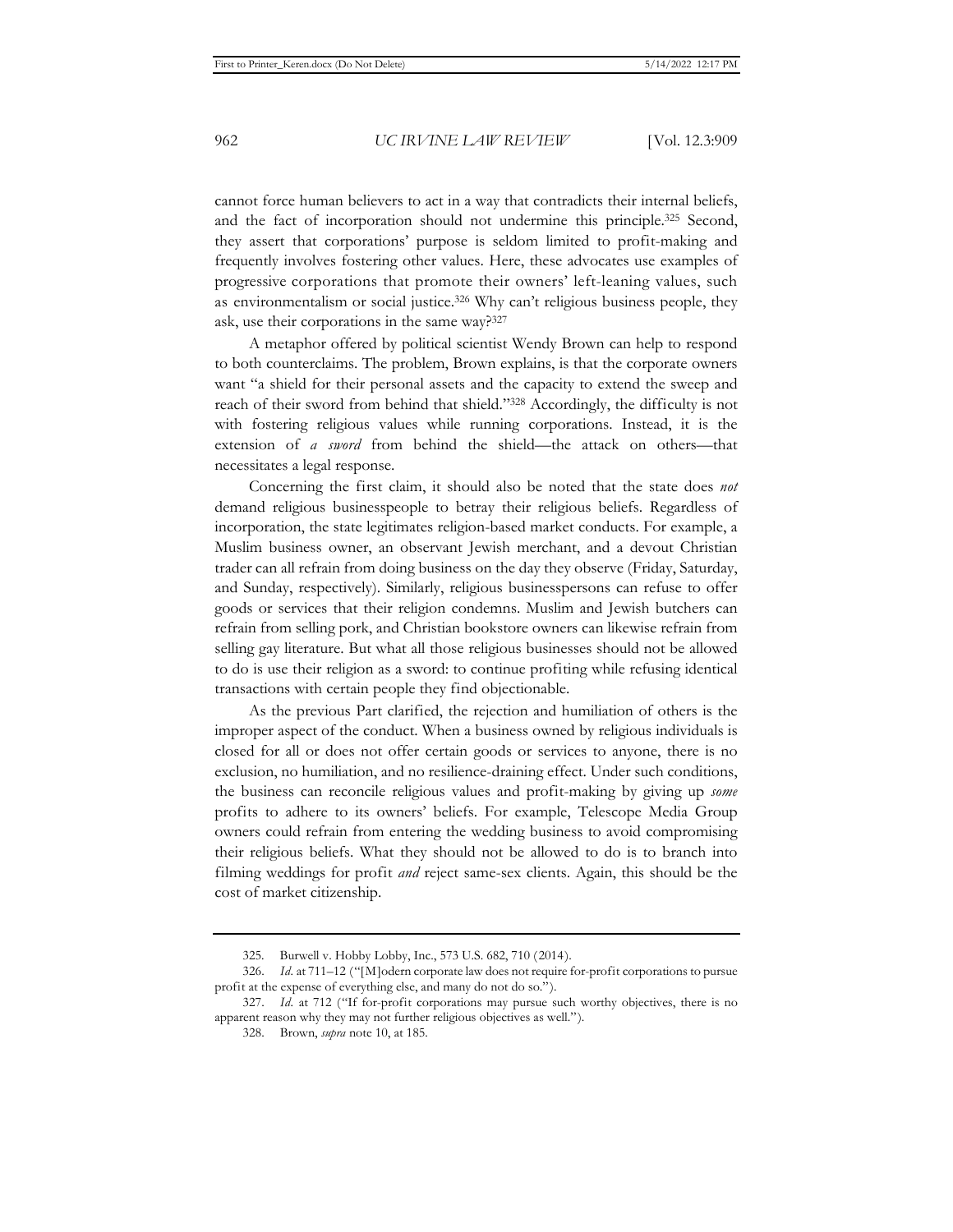The last point also responds to the flawed comparison between religious corporations that engage in market evangelism and companies that deviate from pure profit-maximizing to promote progressive values.329 Indeed, all corporations have broad latitude in navigating their way to profits and are regularly allowed to prefer paths that reflect their owners' values. For example, corporations with religious owners can, like other corporations, channel profits to charities that fit their values or choose not to enter a new market despite its economic potential if it involves compromising their beliefs. Once more, the problem is not considering religious principles while operating a for-profit corporation. What should not be allowed is to promote values, religious or not, by hurting others.

Notably, using corporate law to prevent incorporated businesses from rejecting LGBTQ people can emphasize the difference between general citizenship and market citizenship. As opposed to their corporations, religious objectors still can speak their minds and promote their religious views in public. They can demonstrate, hang up signs, and publish their views on all platforms. They just should not be allowed to use their incorporated businesses as vehicles. A corporate law of a responsive state should set a price for using the corporate form, thereby defining the boundaries of market citizenship: an inability to run a business that enjoys limited liability without adhering to nondiscrimination laws.

#### *C. Contract Law*

The businesses seeking exemptions from nondiscrimination laws are not autonomous; they rely on the state in another important way. Part of their resilience comes from their ability to make contracts and enforce them through a legal system set up for that purpose. For example, they must buy or rent a place to run their business, connect with their suppliers, control their relationships with their employees, and manage their transactions with clients. Without making contracts and relying on their enforceability in courts, businesses cannot succeed.

The state-conferred opportunity to make legally binding contracts and enforce them is a salient source of resilience that the state ought to allocate equitably. Here, the vulnerability analysis correlates with the Thirteenth Amendment's promise to ensure that *all* persons can make and enforce contracts.330 Similar to the problem of enjoying incorporation while selectively ignoring it, market evangelism presents an unjust paradox concerning contracts. Religious business owners, incorporated or not, heavily rely on contracts and contract law and *at the same time* seek to

<sup>329.</sup> BUS. ROUNDTABLE, STATEMENT ON THE PURPOSE OF A CORPORATION, https://s3.amazonaws.com/brt.org/BRT-StatementonthePurposeofaCorporationJuly2021.pdf [https://perma.cc/N6EG-MUGR] (2021). The foregoing is a released statement by numerous corporate leaders that rejects the conventional limitation to profit maximizing and declares a broader long-term commitment to thriving communities, a healthy environment, and more.

<sup>330.</sup> *See supra* Part IV.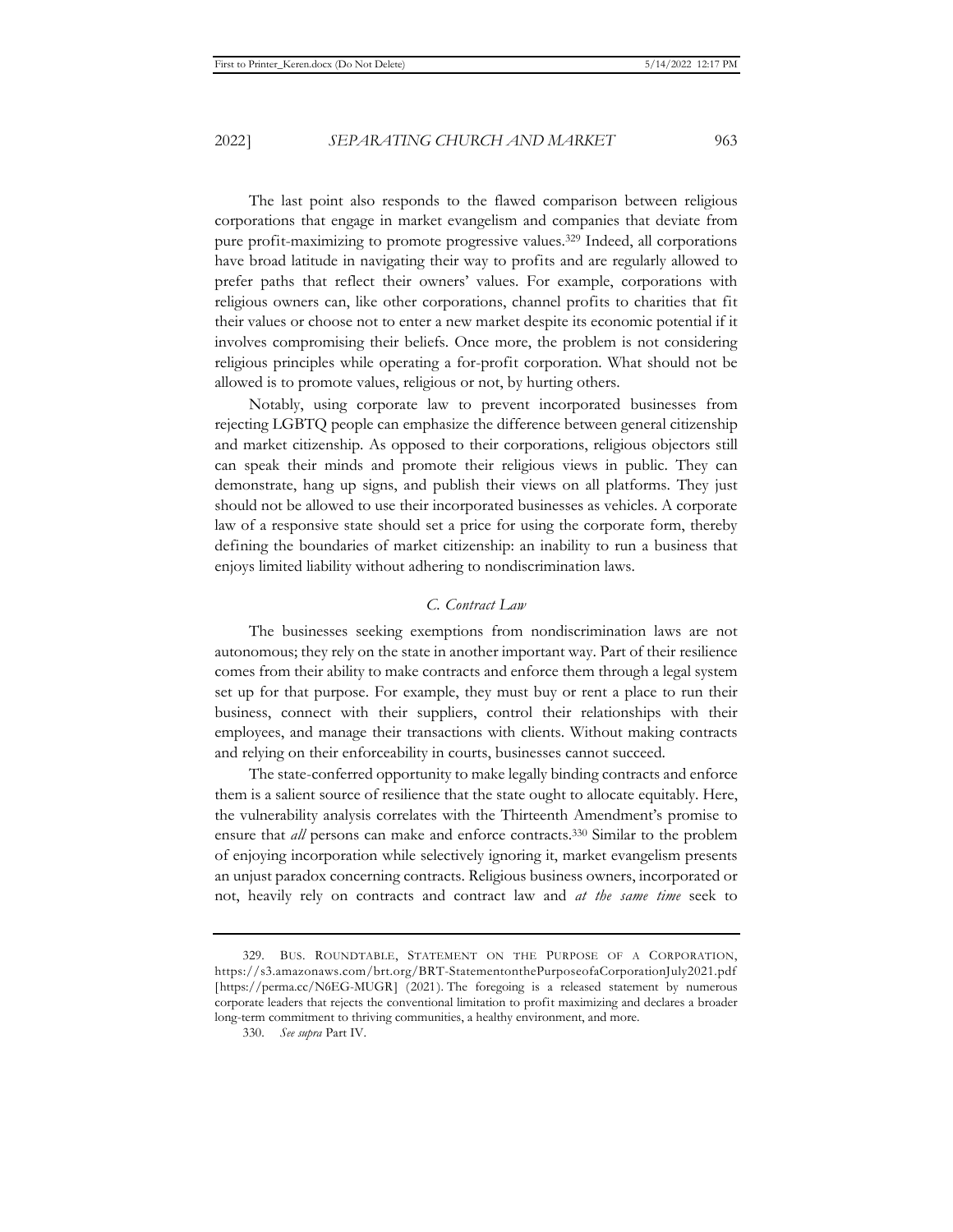prevent access to contracts from others, namely LGBTQ parties. Once again, they protect their interests with the shield of contracts while waving a sword at those they object to.

To illustrate this undue approach to contracts, consider the following true story that led to another painful court decision. Mary Walsh and Beverly Nance "have been in a committed relationship with each other for nearly four decades."331 For most of their relationship, they had to conceal being part of the LGBTQ community. Still, after getting married and retiring,332 they "desired to move out of their single-family home and into a senior community."333 Residents of Saint Louis since childhood, 334 the couple became interested in a senior community called Friendship Village, an incorporated business.335 After many visits to the community, conversations with residents and staff, and discussions of pricing and floorplans with the community's Residence Director, the couple "submitted a deposit of \$2,000 and signed a wait list agreement."336 Note the corporation's reliance on the tool of contracts. Further, the Director instructed the couple to return in several days "to sign a residency agreement and pay an additional deposit on the entrance fee."337 Note, again, the use of contracts.

Alas, only a few days after submitting the deposit and signing the above agreement, Ms. Walsh received a phone call from the same Director who previously discussed prices and floorplans with the couple. This time the Director was asking Ms. Walsh "about the nature of her relationship with Ms. Nance."338 Upon hearing that Walsh and Nance are married, the Director notified them that Friendship Village could not permit them to share a residency within the community. The precise reason came in the mail a few days later. The letter, sent by the Corporate Operations Director included a copy of the Village's Cohabitation Policy that states:

It is the policy of Friendship Village Sunset Hills, consistent with its longstanding practice of operating its facilities in accordance with *biblical principles and sincerely-held religious standards*, that it will permit the cohabitation of residents within a single unit only if those residents . . . are related as spouses by marriage . . . . The term "marriage" as used in this

<sup>331.</sup> Walsh v. Friendship Vill. of S. Cnty., 352 F. Supp. 3d 920, 922 (E.D. Mo. 2019), *vacated and remanded*, No. 19-1395, 2020 WL 5361010 (8th Cir. July 2, 2020).

<sup>332.</sup> *Id.* at 923 (retiring at the age of 72 and 68, respectively).

<sup>333.</sup> *Id.*

<sup>334.</sup> Press Release, Nat'l Ctr. for Lesbian Rts., Missouri Lesbian Couple Settles Discrimination Suit Against Senior Housing Community (Dec. 8, 2020), https://www.nclrights.org/about-us/pressrelease/missouri-lesbian-couple-settles-discrimination-suit-against-senior-housing-community/ [https://perma.cc/H7KM-VE5C].

<sup>335.</sup> *Walsh*, 352 F. Supp. 3d at 922–23.

<sup>336.</sup> *Id.* at 923 (emphasis added).

<sup>337.</sup> Amended Complaint at 2, *Walsh*, 352 F. Supp. 3d 920 (No. 4:18-cv-01222-JCH), 2018 WL 8805251.

<sup>338.</sup> *Walsh*, 352 F. Supp. 3d at 923.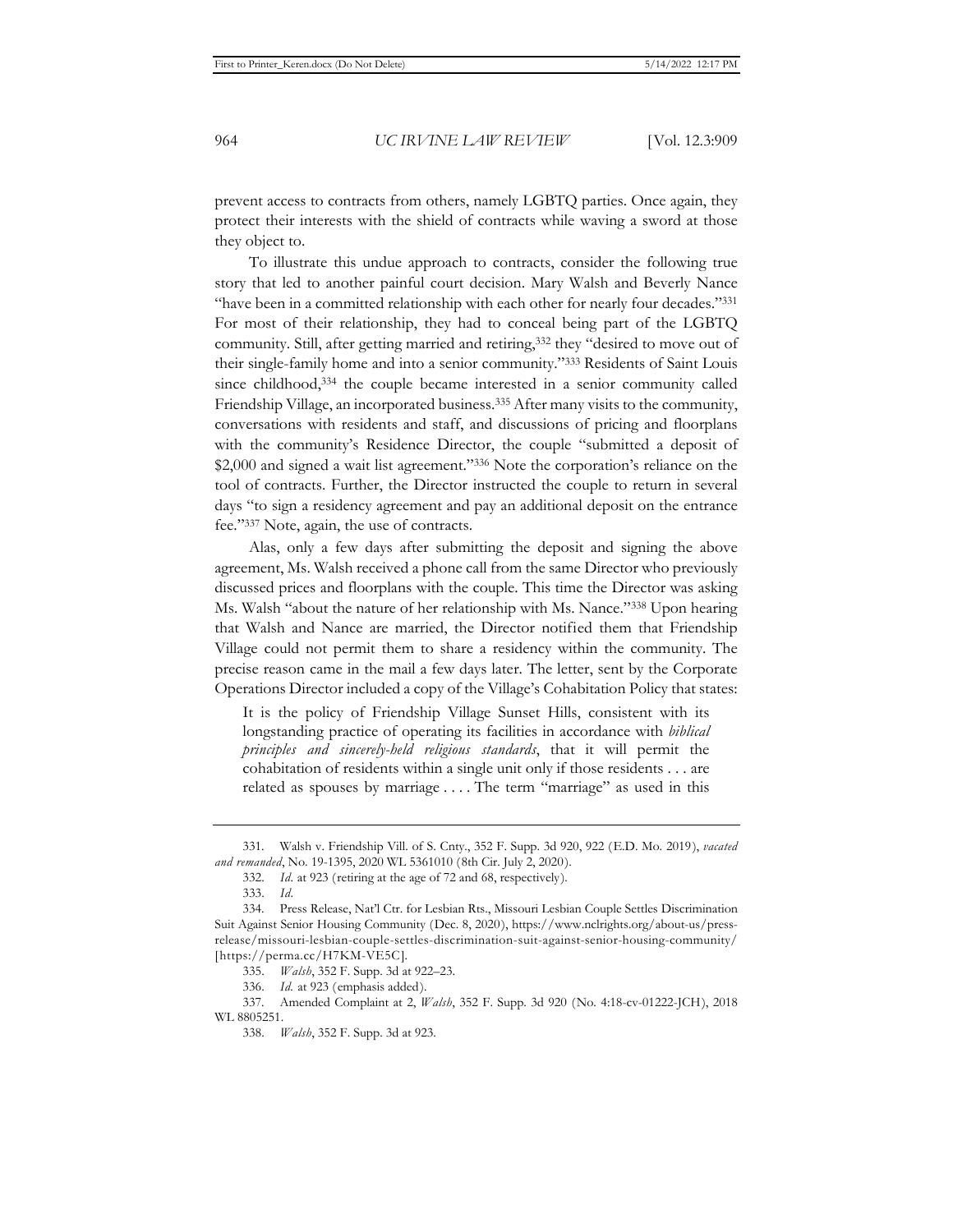policy means the union of *one man and one woman*, as marriage is understood in the Bible . . . . 339

Ms. Walsh and Ms. Nance were "stunned"340 by the rejection. Their shock, which fits the structure of humiliation discussed earlier, was enhanced by the fact that while touring the community and communicating with the Residents Director, they "had not taken any steps to hide their relationship."341 Indeed, relevant to the focus on contracts, "the wait list agreement they signed showed that they lived at the same address."342

Feeling upset and distressed,<sup>343</sup> Ms. Walsh and Ms. Nance sued. They alleged, and the court discussed, the relevant nondiscrimination law—the Fair Housing Act. Neither they nor the court raised any contractual claim, although the couple did establish, and the corporation did not deny, a record of a contractual relationship, actual and intended, between the parties. Eventually, the court denied the couple's housing action, citing Eighth Circuit precedents regarding employment, according to which "Title VII does not prohibit discrimination against homosexuals."344 This was before the decision in *Bostock*.

In line with the earlier prediction regarding *Bostock*'s impact,<sup>345</sup> the Eighth Circuit later remanded the case for further proceedings in light of *Bostock*. Perhaps anticipating that the reading of "sex" as inclusive of sexual orientation is inevitable, Friendship Village then agreed to a confidential settlement, which reportedly allowed the couple to "focus on their health and family."346 Note how this settlement also relies on contracts and contract law. What, then, should a responsive state do about businesses that use contracts and contract law but wish to deny LGBTQ people from making them?

The legendary contracts scholar Allan Farnsworth said a few decades ago that "[t]he subject of Freedom of Contract and Constitutional Law has provoked little discussion in the United States."347 This is still true and highly unfortunate. Discriminatory market behavior that denies contracts from some people directly conflicts with the contractual principle of good faith. Both the Uniform Commercial Code and the Restatement declare such principle as broadly applying to all

<sup>339.</sup> *Id.*

<sup>340.</sup> Amended Complaint, *supra* note 337, ¶ 51.

<sup>341.</sup> *Id.*

<sup>342.</sup> *Id.* 

<sup>343.</sup> Nat'l Ctr. for Lesbian Rts., *supra* note 334 (reflection of Mary Walsh) ("This has been a harrowing experience that I hope no other same-sex couple has to face.").

<sup>344.</sup> *Walsh*, 352 F. Supp. 3d at 926 (citing Williamson v. A.G. Edwards & Sons, Inc., 876 F.2d 69, 70 (8th Cir. 1989), *cert. denied*, 493 U.S. 1089 (1990)).

<sup>345.</sup> *See supra* Part I.

<sup>346.</sup> Nat'l Ctr. for Lesbian Rts., *supra* note 334.

<sup>347.</sup> E. Allan Farnsworth, *Freedom of Contract and Constitutional Law: United States Report*, *in*  FREEDOM OF CONTRACT AND CONSTITUTIONAL LAW 261, 261 (Alfredo Mordechai Rabello & Petar Sarcevic eds., 1998).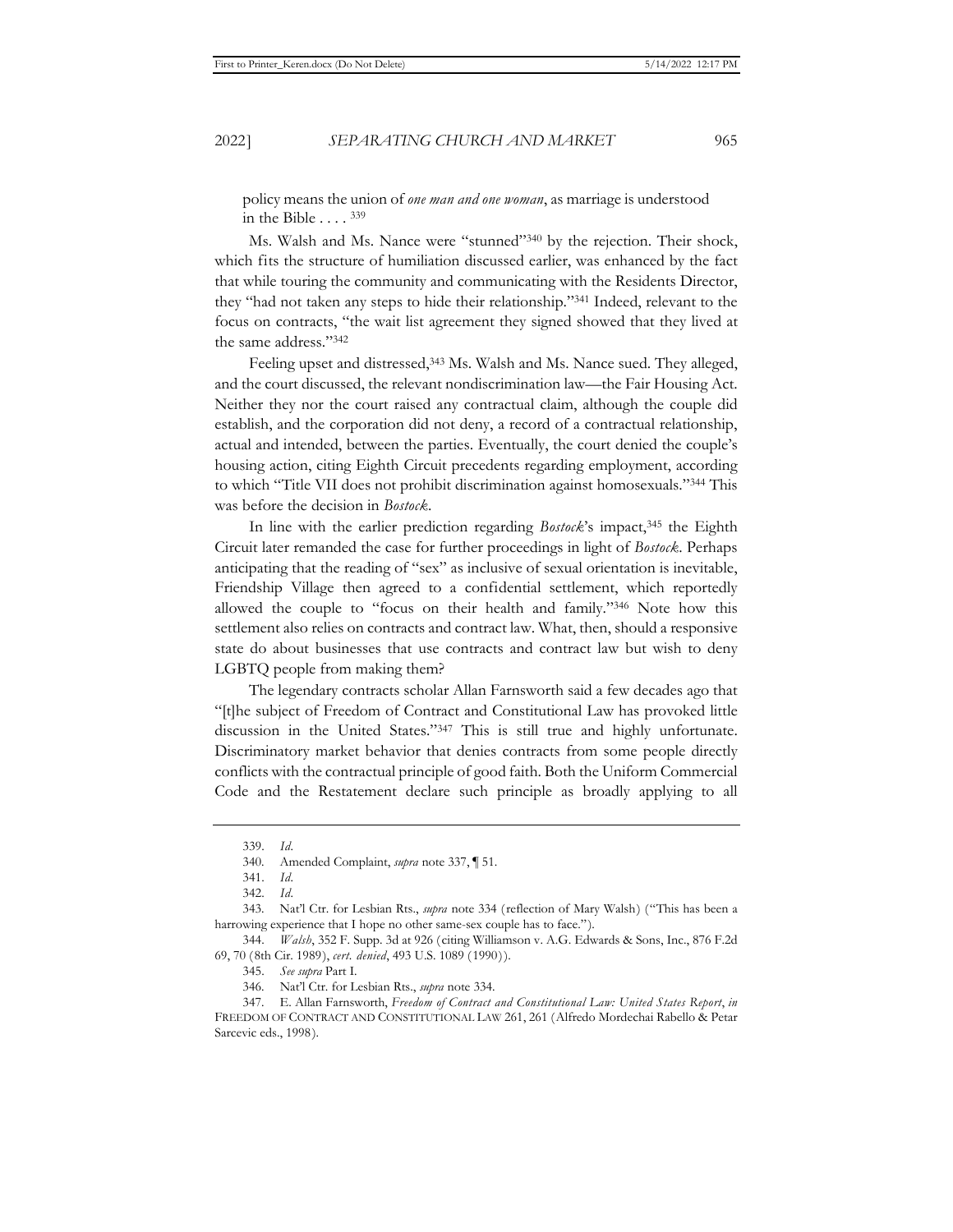contracts.<sup>348</sup> Following European legal systems,<sup>349</sup> American contract law adopted the duty to handle the contractual process with good faith to maintain its morality.350 And, although the principle in its American version does not have its full original power, it is still considered one of the pillars of our law of contracts.351

How can the principle of good faith help with the present issue of terminating or refusing transactions with LGBTQ people? Most straightforwardly, if a contract was already made, contract law should classify its termination due to a party's identity as bad faith behavior, which equals a breach of contract. The three terminations discussed in *Bostock* fall into this category.352 Similarly, Friendship Village's cancellation of the wait-list agreement with Ms. Walsh and Ms. Nance presents contractual bad faith.353 Likewise, the last-minute retraction from a burial contract upon discovering that the deceased was involved in a same-sex marriage is bad faith performance of that contract.354 Last, the reported cancellations of Tinder accounts of some transgender customers are breaches of the contractual duty of good faith.355

While good faith should easily offer protection to LGBTQ parties who had a contract with objecting businesses, the case is more complex when they are rejected during the pre-contractual phase while negotiating a transaction.356 The challenge is

349. Alan D. Miller & Ronen Perry, *Good Faith Performance*, 98 IOWA L. REV. 689, 690–91 (2013) (describing the "recent acceptance" of the principle of good faith in American law).

351. Miller & Perry, *supra* note 349, at 690 ("The good-faith doctrine is probably one of the most fundamental principles in contemporary contract law.").

352. *See* Bostock v. Clayton Cnty., 140 S. Ct. 1731, 1737–38 (2020).

353. *See* Walsh v. Friendship Vill. of S. Cnty., 352 F. Supp. 3d 920, 922–24 (E.D. Mo. 2019), *vacated and remanded*, No. 19-1395, 2020 WL 5361010 (8th Cir. July 2, 2020)

354. *See* First Amended Complaint at 10, Zawadski v. Brewer Funeral Servs., Inc., No. 55CI1- 17-cv-00019-CM (Miss. Cir. Ct. filed Mar. 7, 2017).

<sup>348.</sup> U.C.C. § 1-304 (AM. L. INST. 2011) ("Every contract or duty within [this Act] imposes an obligation of good faith in its performance and enforcement."); Restatement (Second) of Contracts § 205 (AM. L. INST. 1981) ("Every contract imposes upon each party a duty of good faith and fair dealing in its performance and its enforcement.").

<sup>350.</sup> Robert S. Summers, *The General Duty of Good Faith—Its Recognition and Conceptualization*, 67 CORNELL L. REV. 810, 811 (1982); Daniel Markovits, *The No-Retraction Principle and the Morality of Negotiations*, 152 U. PA. L. REV. 1903 (2004); Miller & Perry, *supra* note 349, at 725 (recognizing a justification for a morality-based approach based on the fact that "the terms decency, fairness, and reasonableness are all heavily laden with moral connotations").

<sup>355.</sup> *See, e.g.*, Jamie Frevele, *Transgender Tinder Users Are Being Banned Without Explanation*, MEDIAITE (June 4, 2015, 3:36 PM), https://www.mediaite.com/online/transgender-tinder-users-arebeing-banned-without-explanation/ [https://perma.cc/ZVT5-B46R]; *see also* Uri Benoliel & Shmuel I. Becher, *Termination Without Explanation Contracts*, U. ILL. L. REV. (forthcoming 2022), https:// ssrn.com/abstract=3737774 [https://perma.cc/4JQA-WR6X] (arguing that "termination without explanation can, at times, amount to termination in bad faith").

<sup>356.</sup> This might explain why the few calls for contractual coping with the issue only applied their analysis to contractual situations. *See, e.g.*, Emily M.S. Houh, *Critical Race Realism: Re-Claiming the Antidiscrimination Principle Through the Doctrine of Good Faith in Contract Law*, 66 U. PITT. L. REV. 455 (2005).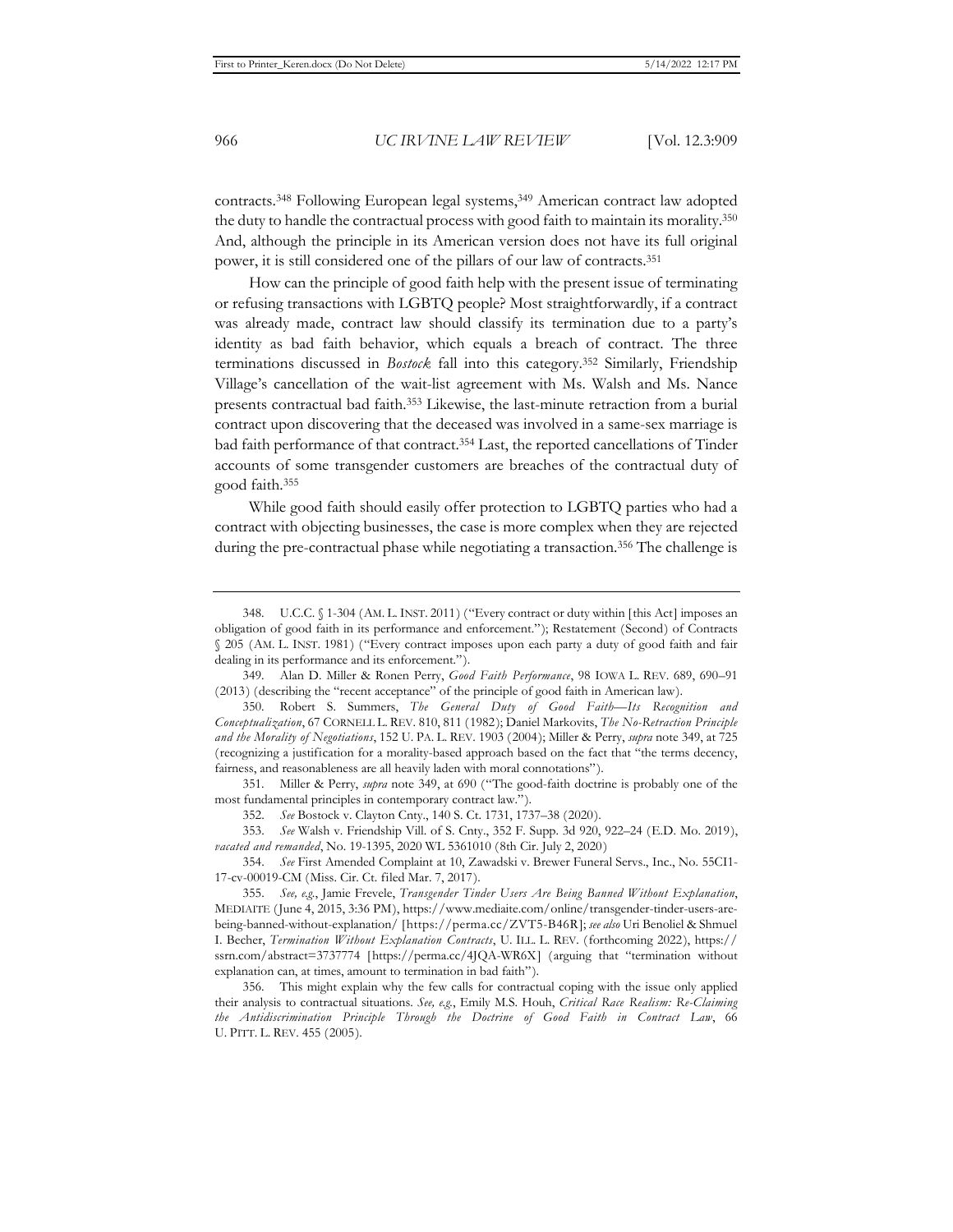even greater in the situations created by the Preemptive Cases, where businesses refuse even to begin negotiations. The problem is that, unlike the civil-law world, "common-law systems have always been reluctant to recognize a duty of good faith in the pre-contractual stage."357 And yet, significant exceptions exist,358 and there is an increasing willingness to impose pre-contractual duties.359 As previously argued,360 such exceptions *should* lead to marking discriminatory refusals to enter contracts as bad faith contracting.

Doctrinal doubts aside, when discriminating businesses argue that their freedom *from* contract allows them to refuse to transact with certain people, they threaten not only equality. They also significantly limit the excluded people's contractual freedom, depriving them of the freedom to make a contract. Once more, vulnerability analysis can assist in recognizing the problem. Under this view, contracts and contract law are significant sources of resilience. Accordingly, the responsive state's obligation is to prevent one group—businesses held by religious objectors—from draining the resilience of another group—LGBTQ parties.

Presented in contractual terms, businesses open to the public are making a promise that originates from their presence in the market and their heavy use of the contractual system. Albeit implicitly, they promise to consider potential contractual partners fairly.361 Therefore, while they do not have to transact with individuals who would not follow the terms of the exchange, they cannot legitimately reject people who would. Put differently, the state that maintains the contractual system ought to

<sup>357.</sup> Miller & Perry, *supra* note 349, at 700.

<sup>358.</sup> *See* Friedrich Kessler & Edith Fine, Culpa in Contrahendo*, Bargaining in Good Faith, and Freedom of Contract: A Comparative Study*, 77 HARV. L. REV. 401, 408 (1964) ("The absence of good faith language is by no means conclusive. Notions of *culpa in contrahendo* and good faith have clearly given rise to many concepts applicable during the negotiation stage, such as the notions of promissory estoppel and the implied in fact collateral contract, which have been employed in order to protect reasonable reliance on a promise."); *see also* Melvin Aron Eisenberg, *The Emergence of Dynamic Contract Law*, 88 CALIF. L. REV. 1743, 1811–13 (2000) (presenting cases in which the behavior of a party impelled the court to impose a duty to negotiate in good faith, when such a commitment did not arise from the agreement); E. Allan Farnsworth, *Precontractual Liability and Preliminary Agreements: Fair Dealing and Failed Negotiations*, 87 COLUM. L. REV. 217, 273–85 (1987) (tracing types of behavior that the courts categorized as unfair dealing in precontractual negotiations, including "Refusal to Negotiate" and "Breaking off Negotiations"); Neil G. Williams, *Offer, Acceptance, and Improper Considerations: A Common-Law Model for the Prohibition of Racial Discrimination in the Contracting Process*, 62 GEO. WASH. L. REV. 183, 202–03 (1994) (discussing the common law "duty to serve"); Emily M.S. Houh, *The Doctrine of Good Faith in Contract Law: A (Nearly) Empty Vessel?*, 2005 UTAH L. REV. 1, 54 n.369 (2005) (explaining that a duty to bargain in good faith exists in American labor law).

<sup>359.</sup> *See* Farnsworth, *supra* note 358, at 222.

<sup>360.</sup> Keren, *supra* note 11 (calling for a recognition of the freedom TO contract of minority parties through the expansion of the duty of good faith to the pre-contractual stage).

<sup>361.</sup> Aharon Barak, *Constitutional Human Rights and Private Law*, *in* FREEDOM OF CONTRACT, *supra* note 347, at 105, 159–64 (discussing the use of the doctrine of good faith as a tool for embracing a contractual equality requirement).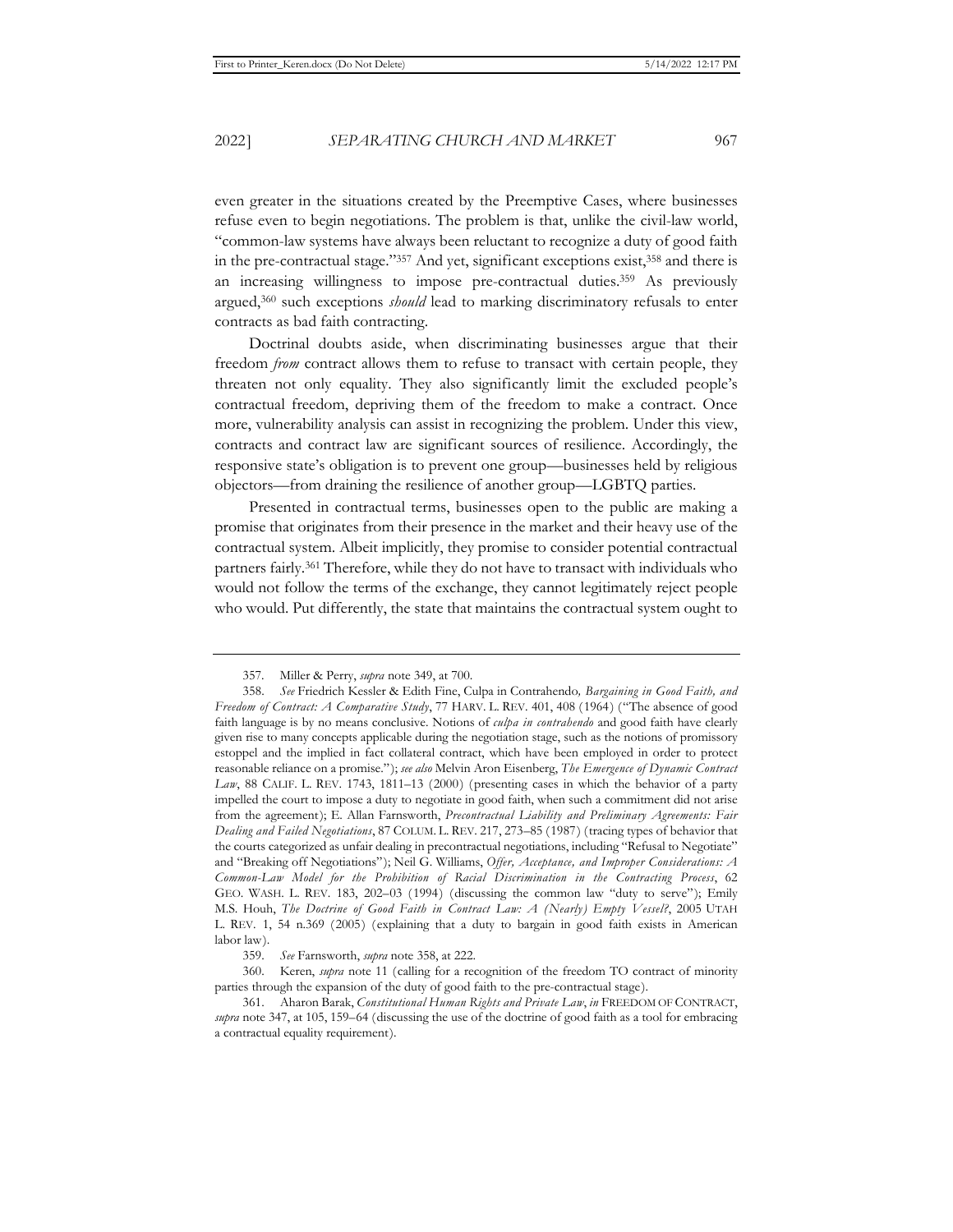*condition* its use on adhering to inclusiveness. It should demand market actors to use contracts in good faith, defining religiously motivated refusals as bad faith.

Utilizing the good faith principle has several advantages. First, this method does not criticize beliefs. The reliance on bad faith relates to refusing to contract while benefitting from the market. It does *not* relate to holding religious views that only embrace traditional sexual and gender norms. The second advantage comes from the abstract and dynamic character of the good faith principle. The use of the principle does not require distinguishing between businesses engaged in market evangelism based on their artistic level. Because bakers and photographers, for example, similarly use contracts, they equally need to transact with people who are ready to follow the exchange terms. Third, the logic of good faith is also relevant to treating the Preemptive Cases. Even before anything happens, the responsive state should not allow business owners to declare that certain people have no right to make contracts.

Notably, business owners who strongly feel unable to take part in anything that conflicts with their religious beliefs can use *contracts* to cope with the issue. For example, they can hire others to perform some of the duties that the owner wishes to avoid. Surely, such a contractual solution would have a cost. However, that too should be the price of market citizenship.

Apart from drawing on the duty of good faith, the state ought to use any other influence it holds over the contractual system to restrain market evangelism. While additional contractual tools that can be used to that effect are too many to cover, three examples follow. For one, the doctrine of promissory estoppel could be helpful.<sup>362</sup> To outline how it can assist, consider the rejection of Ms. Walsh and Ms. Nance by Friendship Village again. One may believe that despite the wait-list agreement, the situation resides in the pre-contractual domain and might not be easily resolved by conventional readings of the duty of good faith. Still, promissory estoppel could and should be applied to protect the couple. To start, Friendship Village promised to offer the spouses a unit that fits their desires. Further, it also induced their reliance by requiring and receiving a significant deposit, letting Ms. Walsh and Ms. Nance believe they found a place to call home. Moreover, justice would require enforcement because Friendship Village actively recruited the couple to join the community, and without enforcement, they stand to suffer severe inconvenience and grave humiliation.

Another effective method would be to rely on the courts' power to interpret and enforce contracts. When the contract itself requires equality, either in general or by enumerating sex, sexual orientation, and/or gender identity, the responsive state courts must vigorously enforce such obligations. To illustrate, consider the recent revision of Airbnb's contract with its hosts, which required them to agree to

<sup>362.</sup> *See* Restatement (Second) of Contracts § 90 (AM. L. INST. 1981).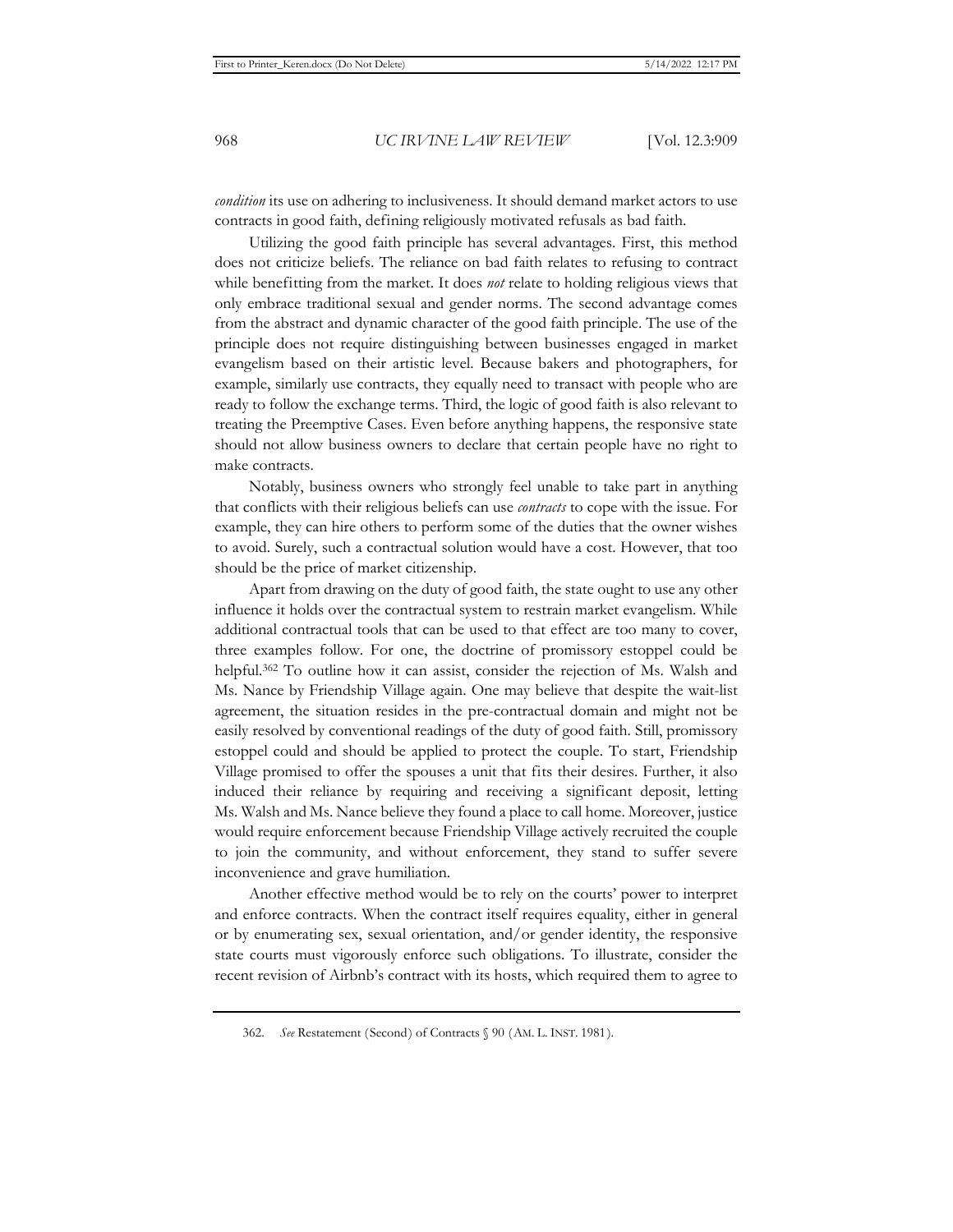the company's new "Non-discrimination Policy."363 The Policy, as updated on February 10, 2022, states in the section that is most relevant to market evangelism that "Airbnb hosts may not . . . [d]ecline a booking . . . [or] [i]mpose any different terms or conditions . . . based on . . . sexual orientation, gender identity, or marital status."364 With particular relevance to the Preemptive Cases, the Policy also requires hosts to agree not to "[p]ost any listing or make any statement that discourages or indicates a preference for or against any guests on account of . . . sexual orientation, gender identity, or marital status."365 When Airbnb or one of its guests will seek to enforce this contractual term on a discriminating host, the state's courts should robustly do so.

The state should also use its power as a drafter of contracts to protect the market citizenship of LGBTQ individuals and the resilience that comes with making and enforcing contracts. Interestingly, the state had used such equitable drafting in the much-discussed dispute in *Fulton v. City of Philadelphia*. 366 In this case, the city contracted with private entities recognized as Foster Family Care Agencies, delegating to them the supply of foster-care services.<sup>367</sup> The city's standard contract included providers' obligation not to discriminate. In its relevant part, and under the title "Non-Discrimination; Fair Practices," is stated: "Provider shall not discriminate or permit discrimination . . . on the basis of . . . sex, sexual orientation, gender identity . . . . "368 One provider, Catholic Social Services, sought to avoid enforcement of this term due to its religious objection to same-sex parenthood. The matter yielded a long litigation that eventually arrived at the Supreme Court. In the end, the Court concluded that the specific contract's language allowed for exceptions and, for that reason, cannot be treated general enough to impose equality on a religious organization.369 However, the case illustrates the ability to use drafting to ensure market inclusiveness by businesses. A responsive state should draft such terms and then enforce them to distribute resilience equitably.

In summary, the contractual analysis supplements the proposal to use corporate law to block market evangelism and firmly define market citizenship contours. It would also reach beyond corporations to include partnerships and sole proprietorships. All in all, "private" laws such as corporate law and contract law are crucial to separating the market from the public square and setting the limits that come with market citizenship.

<sup>363.</sup> *See Combating Discrimination on Airbnb*, AIRBNB, https://www.airbnb.com/againstdiscrimination [https://perma.cc/U7CM-A87S] (last visited Mar. 11, 2022).

<sup>364.</sup> *Nondiscrimination Policy*, AIRBNB, https://www.airbnb.com/help/article/2867/ nondiscrimination-policy [https://perma.cc/D7FT-5V5T] (Feb. 10, 2022).

<sup>365.</sup> *Id.*

<sup>366.</sup> Fulton v. City of Philadelphia, 141 S. Ct. 1868 (2021).

<sup>367.</sup> *Id.* at 1874–75.

<sup>368.</sup> Supplemental Joint Appendix, *Fulton*, 141 S. Ct. 1868 (No. 19-123), 2020 WL 4819838.

<sup>369.</sup> *Fulton*, 141 S. Ct. at 1878.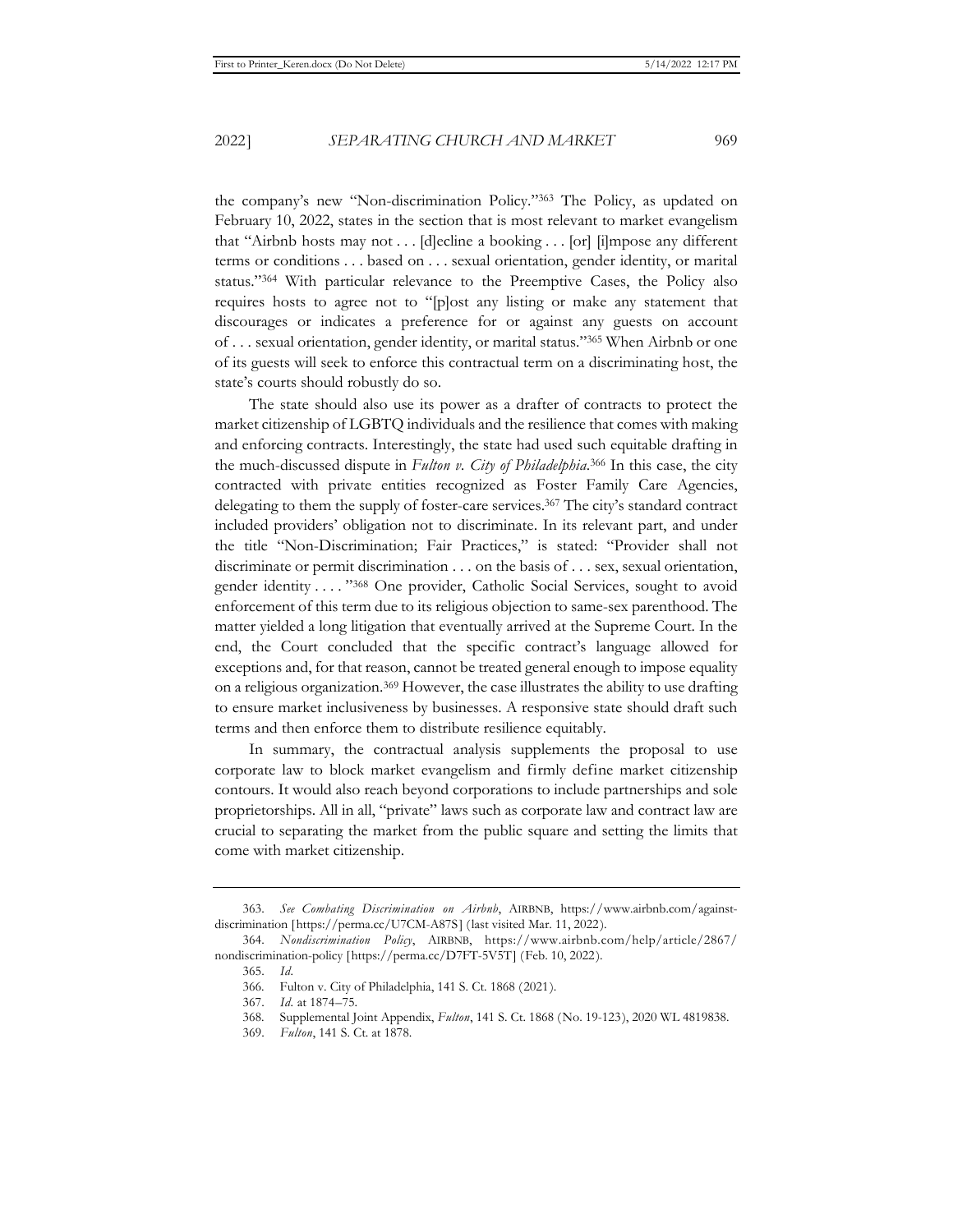#### **CONCLUSION**

Market evangelism has reached a new peak. The new strategy of taking to courts the Preemptive Cases has so far produced several judicial blank checks to discriminate. These decisions are unprecedented. They depart from decades of jurisprudence that had prevented the exclusion of certain groups from the marketplace for religious reasons. Together, the latest decisions mark a rise of jurisprudence that reconfigures the market, making it a legitimate and central site for ideological debate.

This is an alarming legal shift. It calls for a prompt response, especially knowing that the issue is about to be decided by a Supreme Court controlled by a conservative supermajority that is eager to expand religious freedoms. Unless we take action now, offensive statements such as the one that opened this Article will multiply. Despite denials by market evangelism's advocates, the harms that flow from this behavior are immense and spread through humiliation mechanisms explained by this Article. Indeed, for some religious business owners and advocacy groups like the ADF, humiliation is precisely the point. What other meaning can be assigned to battles to add more offensive statements and business decisions to take on new market activity to magnify anti-LGBTQ messages?

This Article has revealed how far market evangelism has gone and has theorized the reasons for the rise of a traditionalist market jurisprudence. This is significant because without recognizing that market evangelism is an organized project that has become increasingly aggressive, it is hard to shape an effective response. This Article has also proposed how to respond. The core idea is to insist on the uniqueness of the market, distinguishing it from the public square, where ideological debates belong. The marketplace must be open for all, allowing everyone to be citizens of the market. To that end, this Article has theorized "*market citizenship"—*the type of citizenship that all groups must have and no group should be able to sabotage.

The state has far more than a compelling interest in prohibiting market evangelism and the humiliation it causes. It has the responsibility and a continuous duty to use all its powers to ensure market inclusiveness. This Article has explained this obligation as emerging from the need to maintain an equitable distribution of resilience. The businesses engaged in market evangelism benefit from special privileges tied to their market activities. They should be prohibited from exercising these extra powers *against* others, particularly when it weakens those they exclude.

Critically, the legal response to market evangelism should include more than a necessary reform of our nondiscrimination laws, although this Article bolsters the need to pass the Equality Act as soon as possible. Additionally, the laws of the market, namely corporate law and contract law, must also be utilized against market evangelism in concrete ways that this Article outlines. Generally, market citizens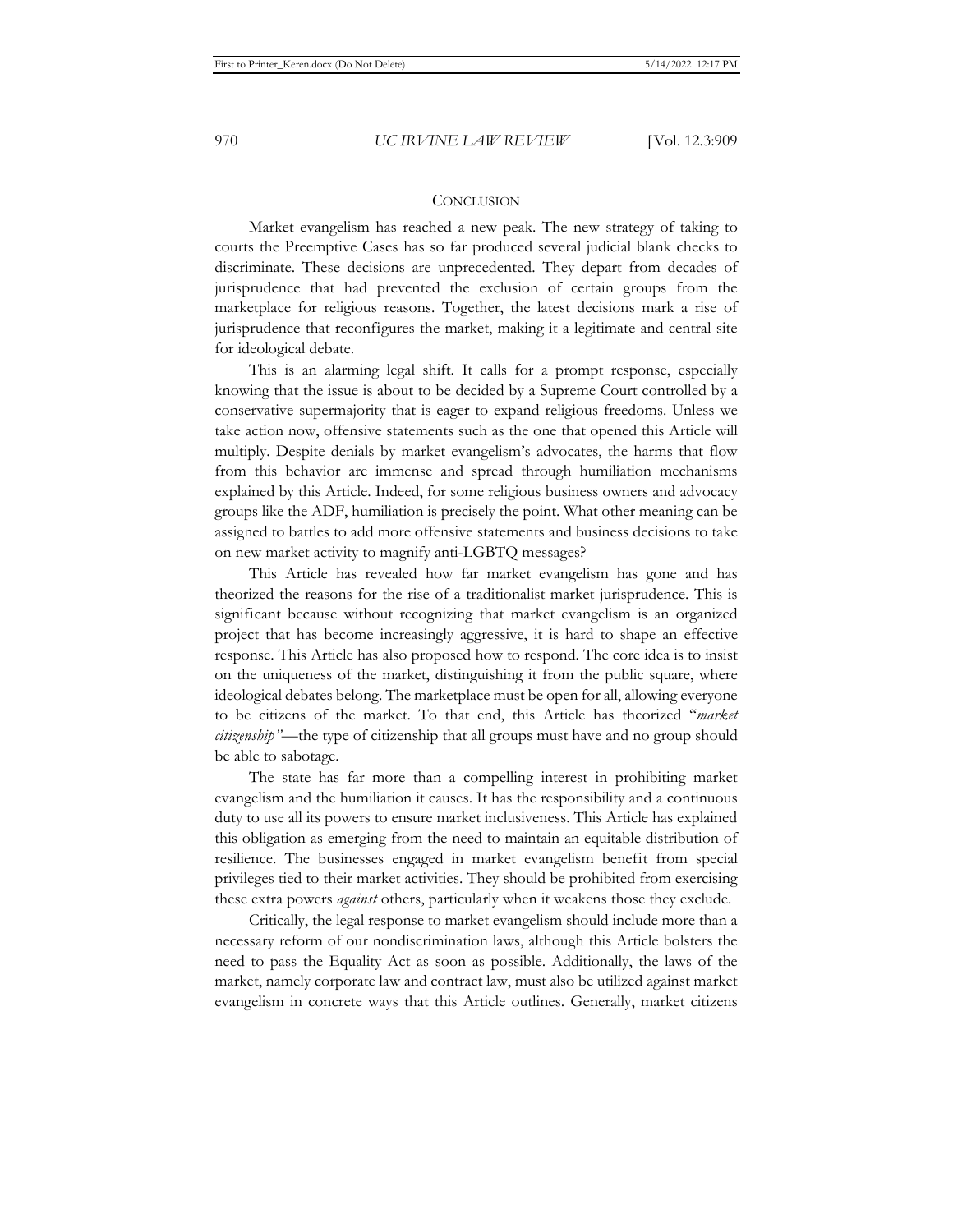should not be allowed to enjoy the rights that come with such citizenship but use them to deny similar rights from others.

All told, this Article's call for a market open for all is not limited to the urgent need to protect the LGBTQ community from market evangelism. Instead, it is crucial to extend the present analysis to any group's attempt to misuse its market privileges against others. This analysis should also be a reminder that the market is *not* a meritocracy, and the state is always involved in allocating powers to its citizens and thus forever responsible for monitoring their use.

In her book, *In the Ruins of Neoliberalism*, political scientist Wendy Brown cautions against the fatal harm to democracy that the neoliberal takeover of our lives continues to cause.370 She argues that while the neoliberal project focused on replacing political control with market control at the beginning, it more recently (and in a timeline that parallels the rise of market evangelism) has gone even further.<sup>371</sup> According to Brown, "the neoliberal utopia" of a social order "in which individuals and families would be politically pacified by markets and morals"372 has developed into a program of "starving . . . democratic energies."373 Her chilling analysis describes relentless neoliberal efforts "to *dedemocratize* the political culture and the subjects within it."374

Market evangelism, as conceptualized in this Article, forcefully demonstrates the magnitude of the risk Brown identifies. Letting corporations terminate or refuse contracts with LGBTQ people is one of the pacifying mechanisms that Brown alerts us about. We must disable this mechanism because it involves a risky commingling of markets and morals. Political debates, including the one regarding sexual and gender norms, belong only in the democratic arena. The legal system has the power and the responsibility to keep them there, preserving a market open for all.

Aimee Stephens, one of the LGBTQ individuals rejected from the job market due to religious objections, passed away only a few weeks before the Supreme Court ruled in *Bostock*. 375 The disapproval of market evangelism by the country's highest court meant the world to Aimee, not only economically but also in terms of belonging. In an interview given just before her death, she hoped and anticipated that justice would be made. About this possibility, she had this to say:

<sup>370.</sup> *See* BROWN, *supra* note 3, at 58.

<sup>371.</sup> *Id.*

<sup>372.</sup> *Id.* at 17.

<sup>373.</sup> *Id.* at 57.

<sup>374.</sup> *Id.* at 58 (emphasis added).

<sup>375.</sup> Vanessa Romo, *Aimee Stephens, Transgender Woman at Center of Major Civil Rights Case, Dies at 59*, NPR (May 12, 2020, 7:26 PM) https://www.npr.org/2020/05/12/854946825/aimeestephens-transgender-woman-at-center-of-major-civil-rights-case-dies-at-59 [https://perma.cc/68Z8- FEPN] (reporting Ms. Stephens death on that date, five weeks before the Supreme Court decided Fulton, on June 17, 2020).